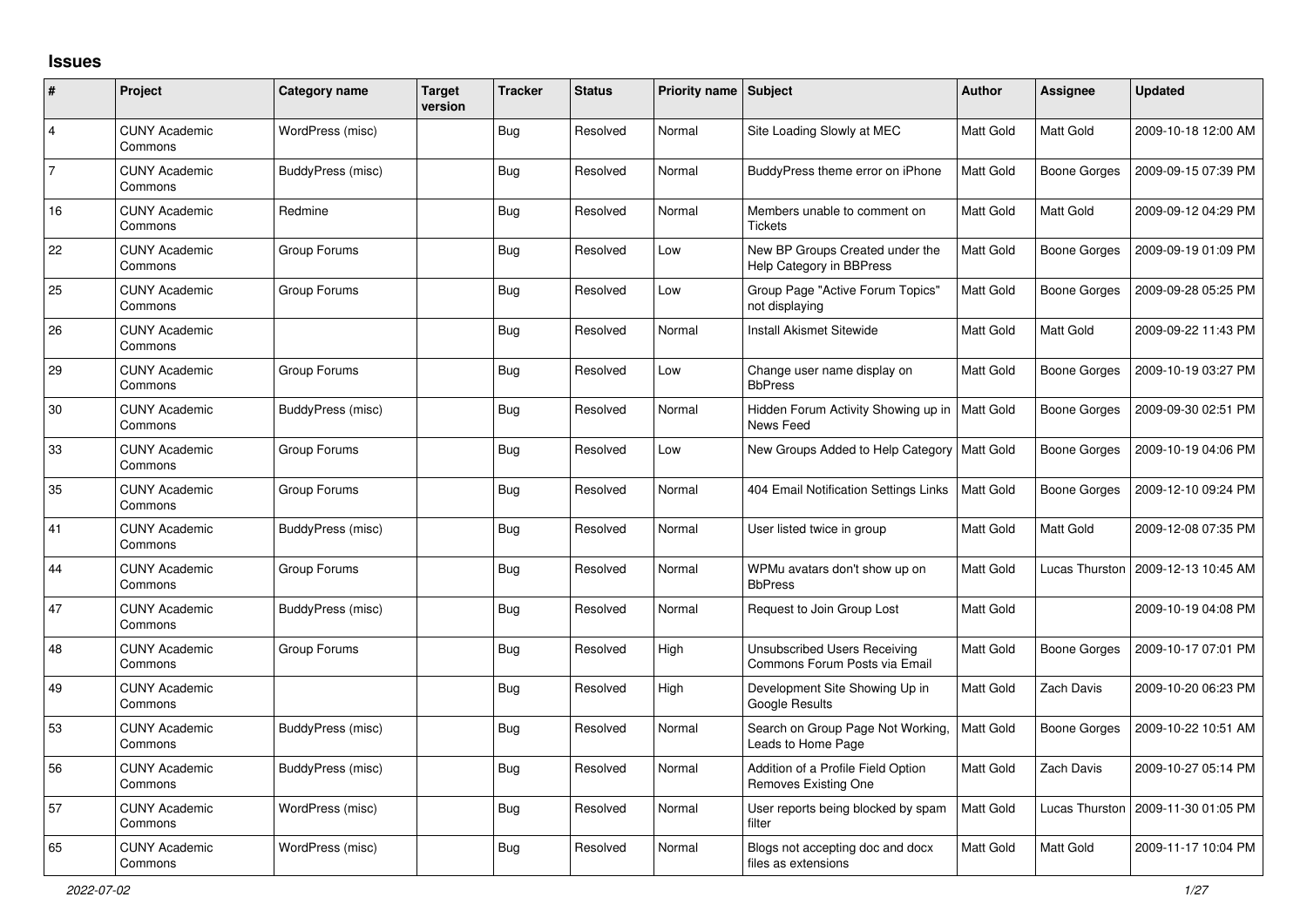| #  | Project                         | Category name     | <b>Target</b><br>version | <b>Tracker</b> | <b>Status</b> | Priority name Subject |                                                   | <b>Author</b>    | Assignee            | <b>Updated</b>      |
|----|---------------------------------|-------------------|--------------------------|----------------|---------------|-----------------------|---------------------------------------------------|------------------|---------------------|---------------------|
| 69 | <b>CUNY Academic</b><br>Commons | BuddyPress (misc) |                          | Bug            | Resolved      | Normal                | UserName doesn't appear in News<br>Feed Wiki Edit | Matt Gold        | <b>Boone Gorges</b> | 2009-12-03 09:33 AM |
| 71 | <b>CUNY Academic</b><br>Commons | Group Forums      |                          | <b>Bug</b>     | Resolved      | Urgent                | Forum of Private Group Not Hidden                 | Matt Gold        | Boone Gorges        | 2009-11-24 10:15 PM |
| 73 | <b>CUNY Academic</b><br>Commons | Upgrades          |                          | <b>Bug</b>     | Resolved      | Normal                | Take the Tour link                                | Matt Gold        | <b>CIC Michael</b>  | 2009-12-02 06:41 PM |
| 74 | <b>CUNY Academic</b><br>Commons | Upgrades          |                          | <b>Bug</b>     | Resolved      | Low                   | Join/Login Link Weirdness                         | Matt Gold        | CIC Michael         | 2010-05-11 04:42 PM |
| 78 | <b>CUNY Academic</b><br>Commons | Upgrades          |                          | <b>Bug</b>     | Resolved      | Normal                | Slideshow links                                   | <b>Matt Gold</b> | CIC Michael         | 2009-12-03 03:08 AM |
| 79 | <b>CUNY Academic</b><br>Commons | Upgrades          |                          | <b>Bug</b>     | Rejected      | Low                   | <b>IE6 Compatibility</b>                          | Matt Gold        | CIC Michael         | 2014-05-01 09:14 AM |
| 80 | <b>CUNY Academic</b><br>Commons | Upgrades          |                          | <b>Bug</b>     | Resolved      | Normal                | Extra Wrap Element on Home Page<br>Groups Loader  | Matt Gold        | CIC Michael         | 2009-12-03 04:23 PM |
| 81 | <b>CUNY Academic</b><br>Commons | Upgrades          |                          | <b>Bug</b>     | Resolved      | Normal                | Create a blog template                            | Matt Gold        | CIC Michael         | 2009-12-02 08:17 PM |
| 82 | <b>CUNY Academic</b><br>Commons | Upgrades          |                          | <b>Bug</b>     | Resolved      | Normal                | BP Admin Styles/Subdomain blogs                   | Matt Gold        | <b>CIC Michael</b>  | 2010-05-20 03:10 PM |
| 83 | <b>CUNY Academic</b><br>Commons | Upgrades          |                          | <b>Bug</b>     | Resolved      | Normal                | Static Pages under About (and Help<br>page)       | Matt Gold        | CIC Michael         | 2009-12-02 09:31 PM |
| 84 | <b>CUNY Academic</b><br>Commons | Upgrades          |                          | <b>Bug</b>     | Resolved      | Normal                | Additional QA round                               | Matt Gold        | Zach Davis          | 2010-05-11 04:54 PM |
| 86 | <b>CUNY Academic</b><br>Commons | Upgrades          |                          | Bug            | Resolved      | Normal                | Fix width of feed column on news<br>page          | Matt Gold        | Boone Gorges        | 2009-12-09 12:26 PM |
| 87 | <b>CUNY Academic</b><br>Commons | Upgrades          |                          | <b>Bug</b>     | Resolved      | High                  | Upgrade MediaWiki Skin                            | <b>Matt Gold</b> | <b>Boone Gorges</b> | 2009-12-03 08:24 AM |
| 88 | <b>CUNY Academic</b><br>Commons | Upgrades          |                          | <b>Bug</b>     | Resolved      | Normal                | Group Admin Screens                               | Matt Gold        | CIC Michael         | 2009-12-03 08:20 PM |
| 89 | <b>CUNY Academic</b><br>Commons | Upgrades          |                          | <b>Bug</b>     | Resolved      | Normal                | Document Core Changes                             | Matt Gold        | <b>Boone Gorges</b> | 2010-05-11 04:41 PM |
| 90 | <b>CUNY Academic</b><br>Commons | Upgrades          |                          | <b>Bug</b>     | Resolved      | Normal                | Reminder about div.content-header                 | Matt Gold        | <b>CIC Michael</b>  | 2009-12-03 08:21 PM |
| 91 | <b>CUNY Academic</b><br>Commons | Upgrades          |                          | Bug            | Resolved      | Normal                | <b>Check Plugin Styling</b>                       | <b>Matt Gold</b> | Chris Stein         | 2010-05-11 05:02 PM |
| 95 | <b>CUNY Academic</b><br>Commons | Upgrades          |                          | <b>Bug</b>     | Resolved      | Normal                | Add News/Dev Blog feeds to News<br>Page           | Matt Gold        | Boone Gorges        | 2009-12-09 12:23 PM |
| 98 | <b>CUNY Academic</b><br>Commons | Wiki              |                          | Bug            | Resolved      | High                  | CICDev Authentication request on<br>wiki          | Matt Gold        | Lucas Thurston      | 2009-12-03 11:45 AM |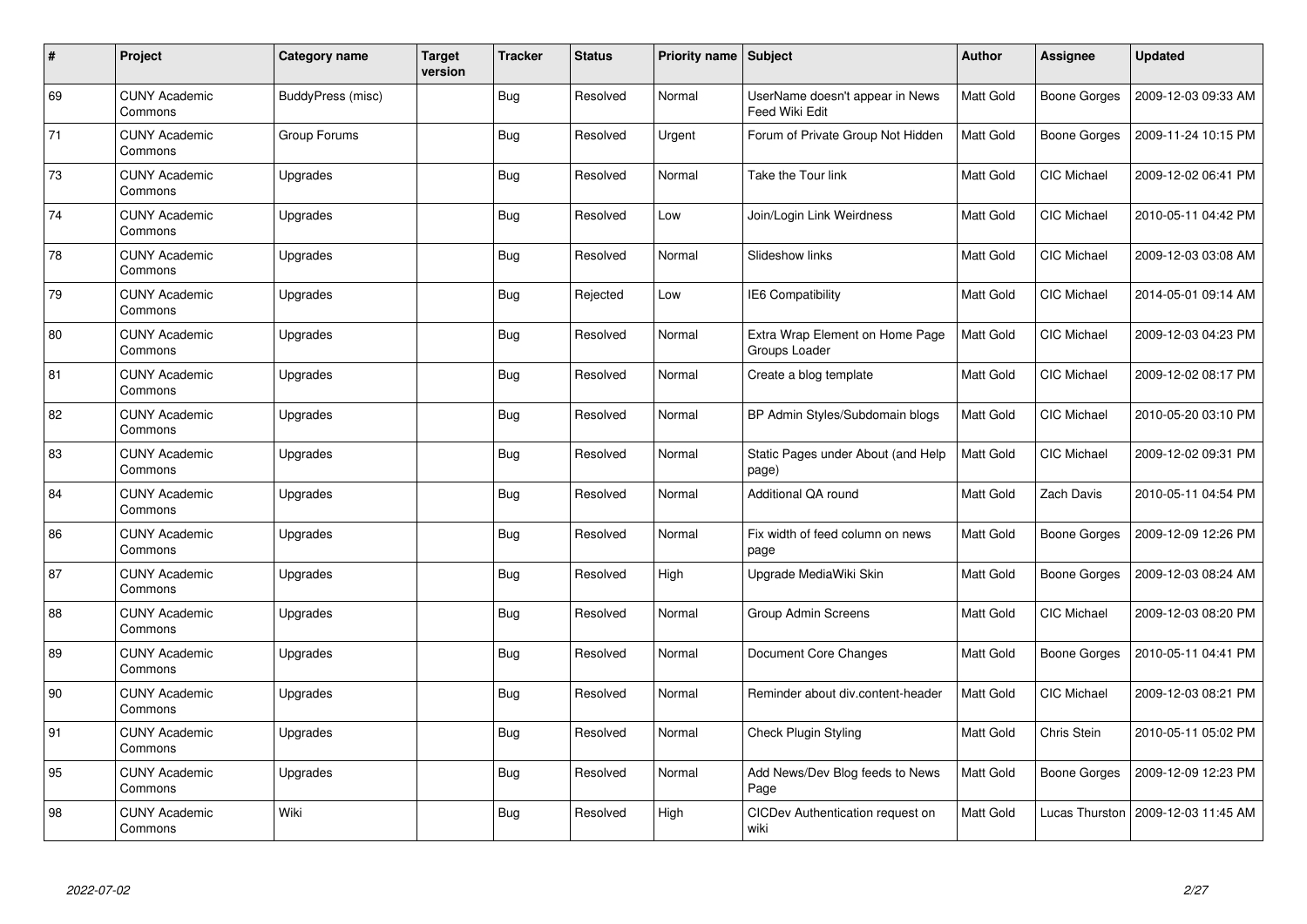| $\#$ | Project                         | <b>Category name</b> | <b>Target</b><br>version | <b>Tracker</b> | <b>Status</b> | Priority name Subject |                                                                        | Author           | <b>Assignee</b>    | <b>Updated</b>      |
|------|---------------------------------|----------------------|--------------------------|----------------|---------------|-----------------------|------------------------------------------------------------------------|------------------|--------------------|---------------------|
| 99   | <b>CUNY Academic</b><br>Commons | Upgrades             |                          | Bug            | Resolved      | Normal                | <b>Wiki Fixes</b>                                                      | <b>Matt Gold</b> | Boone Gorges       | 2009-12-03 09:31 AM |
| 100  | <b>CUNY Academic</b><br>Commons | Upgrades             |                          | Bug            | Resolved      | High                  | Unclickable title links on group forum                                 | Matt Gold        | Boone Gorges       | 2009-12-03 09:19 AM |
| 101  | <b>CUNY Academic</b><br>Commons | Upgrades             |                          | <b>Bug</b>     | Resolved      | Normal                | Help Pages                                                             | Matt Gold        | Matt Gold          | 2009-12-08 07:34 PM |
| 103  | <b>CUNY Academic</b><br>Commons | Upgrades             |                          | Bug            | Resolved      | Normal                | Repeat Forum Pagination at bottom                                      | Matt Gold        | Boone Gorges       | 2010-03-02 08:08 PM |
| 104  | <b>CUNY Academic</b><br>Commons | Upgrades             |                          | <b>Bug</b>     | Resolved      | Low                   | Forum Tag Cloud Problems                                               | Matt Gold        | Boone Gorges       | 2010-05-11 04:32 PM |
| 105  | <b>CUNY Academic</b><br>Commons | Upgrades             |                          | <b>Bug</b>     | Resolved      | Low                   | Shift in Header upon Page Load                                         | Matt Gold        | <b>CIC Michael</b> | 2010-05-20 03:05 PM |
| 106  | <b>CUNY Academic</b><br>Commons | Upgrades             |                          | Bug            | Resolved      | High                  | <b>ITPF09 Forum Issue</b>                                              | Matt Gold        | Boone Gorges       | 2009-12-03 04:49 PM |
| 107  | <b>CUNY Academic</b><br>Commons | Upgrades             |                          | Bug            | Resolved      | High                  | Log In Problem                                                         | Matt Gold        | Boone Gorges       | 2009-12-04 12:02 AM |
| 109  | <b>CUNY Academic</b><br>Commons | Upgrades             |                          | <b>Bug</b>     | Resolved      | Normal                | BP Admin Bar doesn't appear on<br>login screen                         | Matt Gold        | Boone Gorges       | 2010-05-11 05:21 PM |
| 110  | <b>CUNY Academic</b><br>Commons | Upgrades             |                          | <b>Bug</b>     | Resolved      | Normal                | New Password through BP Settings<br>Not Taking                         | Matt Gold        | Boone Gorges       | 2010-03-02 08:12 PM |
| 111  | <b>CUNY Academic</b><br>Commons | Upgrades             |                          | <b>Bug</b>     | Resolved      | High                  | More Privacy Options and BP Feed                                       | Matt Gold        | Boone Gorges       | 2010-02-25 12:24 PM |
| 115  | <b>CUNY Academic</b><br>Commons | Upgrades             |                          | Bug            | Resolved      | High                  | Alliw spreadsheet attachments on<br>forum posts                        | Matt Gold        | Boone Gorges       | 2009-12-06 12:13 AM |
| 116  | <b>CUNY Academic</b><br>Commons | Upgrades             |                          | Bug            | Resolved      | Low                   | Comment Out Popular Listing of<br>Members on Homepage                  | Matt Gold        | Boone Gorges       | 2009-12-09 12:51 PM |
| 119  | <b>CUNY Academic</b><br>Commons | Upgrades             |                          | <b>Bug</b>     | Resolved      | Normal                | Add "Create a Group" to BP Admin<br>bar at bottom of My Groups listing | Matt Gold        | <b>CIC Michael</b> | 2010-05-11 04:40 PM |
| 124  | <b>CUNY Academic</b><br>Commons | Upgrades             |                          | Bug            | Resolved      | Low                   | Mulitple Wiki Edits Showing Up in<br>News Feed                         | Matt Gold        | Boone Gorges       | 2009-12-13 06:25 PM |
| 125  | <b>CUNY Academic</b><br>Commons | Redmine              | Not tracked              | Bug            | Rejected      | Normal                | Prevent Issues Site from Showing up<br>in Google Searches              | Matt Gold        |                    | 2010-12-28 05:45 PM |
| 126  | <b>CUNY Academic</b><br>Commons | Upgrades             |                          | Bug            | Resolved      | Urgent                | Report of Lost Forum Attachments<br>after Upgrade                      | Matt Gold        | Boone Gorges       | 2009-12-09 03:23 PM |
| 127  | <b>CUNY Academic</b><br>Commons | Upgrades             |                          | Bug            | Resolved      | Normal                | My-Groups Page Link on BP Admin<br><b>Bar Deadends</b>                 | Matt Gold        | <b>CIC Michael</b> | 2010-05-11 04:41 PM |
| 128  | <b>CUNY Academic</b><br>Commons | Upgrades             |                          | <b>Bug</b>     | Resolved      | Normal                | SPS Profile Field Description                                          | Matt Gold        | Matt Gold          | 2009-12-07 08:55 AM |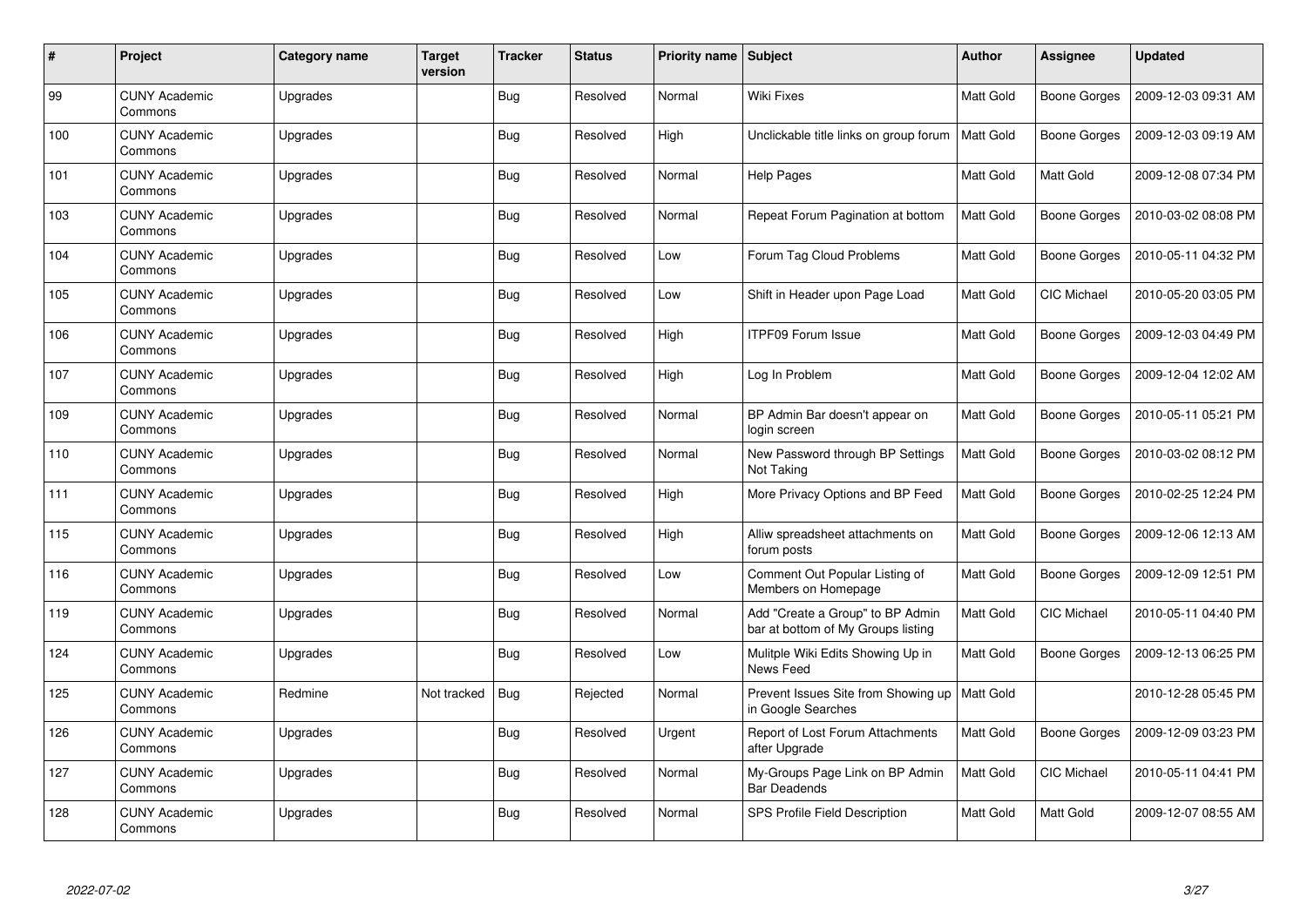| #   | Project                         | Category name     | <b>Target</b><br>version | <b>Tracker</b> | <b>Status</b> | Priority name Subject |                                                                          | <b>Author</b> | <b>Assignee</b>     | <b>Updated</b>      |
|-----|---------------------------------|-------------------|--------------------------|----------------|---------------|-----------------------|--------------------------------------------------------------------------|---------------|---------------------|---------------------|
| 130 | <b>CUNY Academic</b><br>Commons | BuddyPress (misc) |                          | <b>Bug</b>     | Resolved      | Normal                | Link to Blog on Group Pages leads<br>back to Group                       | Matt Gold     | Boone Gorges        | 2009-12-10 01:28 PM |
| 134 | <b>CUNY Academic</b><br>Commons | BuddyPress (misc) |                          | <b>Bug</b>     | Resolved      | Low                   | Div Overflow Issue on Mail Interface                                     | Matt Gold     | Boone Gorges        | 2009-12-13 06:28 PM |
| 137 | <b>CUNY Academic</b><br>Commons | Upgrades          |                          | Bug            | Resolved      | High                  | Reports of Inability to<br>Attach/Download Attachments to<br>Forum Posts | Matt Gold     | <b>Boone Gorges</b> | 2009-12-10 11:41 AM |
| 138 | <b>CUNY Academic</b><br>Commons | BuddyPress (misc) |                          | <b>Bug</b>     | Resolved      | Normal                | Broken Links in Forum Notification<br>Emails                             | Matt Gold     | Boone Gorges        | 2010-03-02 07:59 PM |
| 143 | <b>CUNY Academic</b><br>Commons | BuddyPress (misc) |                          | <b>Bug</b>     | Resolved      | Normal                | Friendship Acceptance Error<br>Message                                   | Matt Gold     | <b>Boone Gorges</b> | 2010-05-11 04:44 PM |
| 145 | <b>CUNY Academic</b><br>Commons | BuddyPress (misc) |                          | <b>Bug</b>     | Resolved      | Normal                | Trackbacks are being attributed to<br>'ungooglable'                      | Matt Gold     | Boone Gorges        | 2010-05-20 03:07 PM |
| 147 | <b>CUNY Academic</b><br>Commons | Group Forums      |                          | <b>Bug</b>     | Resolved      | Normal                | <b>Character Limit on Forum Post Titles</b>                              | Matt Gold     | Boone Gorges        | 2009-12-22 10:38 PM |
| 148 | <b>CUNY Academic</b><br>Commons | BuddyPress (misc) |                          | <b>Bug</b>     | Resolved      | Normal                | TinyMCE Problem with URLs in<br>Posts                                    | Matt Gold     | Boone Gorges        | 2010-02-25 12:22 PM |
| 149 | <b>CUNY Academic</b><br>Commons | BuddyPress (misc) |                          | Bug            | Resolved      | Normal                | Email Notifications and TinyMCE                                          | Matt Gold     | Boone Gorges        | 2010-01-08 09:33 PM |
| 152 | <b>CUNY Academic</b><br>Commons | BuddyPress (misc) |                          | <b>Bug</b>     | Resolved      | Normal                | HTML Tags Added to Email<br><b>Notifications</b>                         | Matt Gold     | Boone Gorges        | 2010-05-11 04:52 PM |
| 153 | <b>CUNY Academic</b><br>Commons | BuddyPress (misc) |                          | <b>Bug</b>     | Resolved      | Normal                | User Asked to login again while<br>trying to submit wire post            | Matt Gold     | <b>Boone Gorges</b> | 2010-05-11 04:48 PM |
| 154 | <b>CUNY Academic</b><br>Commons | BuddyPress (misc) |                          | <b>Bug</b>     | Resolved      | Low                   | Order of posts on Forum page                                             | Matt Gold     | Boone Gorges        | 2010-05-11 04:53 PM |
| 155 | <b>CUNY Academic</b><br>Commons | BuddyPress (misc) |                          | <b>Bug</b>     | Resolved      | Normal                | Problem with Group Blog<br><b>BuddyPress Plugin</b>                      | Matt Gold     | Boone Gorges        | 2010-01-23 07:19 AM |
| 156 | <b>CUNY Academic</b><br>Commons | BuddyPress (misc) |                          | <b>Bug</b>     | Resolved      | Low                   | <b>Sticky Posts and Recently Active</b><br><b>Topics List</b>            | Matt Gold     | Boone Gorges        | 2010-05-11 05:22 PM |
| 159 | <b>CUNY Academic</b><br>Commons | BuddyPress (misc) |                          | <b>Bug</b>     | Resolved      | Normal                | Member reports trouble with<br><b>Notification Settings</b>              | Matt Gold     | Boone Gorges        | 2010-05-11 04:50 PM |
| 160 | <b>CUNY Academic</b><br>Commons | BuddyPress (misc) |                          | <b>Bug</b>     | Resolved      | Low                   | Sticky Posts and Recently Active<br><b>Topics List</b>                   | Matt Gold     | Boone Gorges        | 2010-01-21 02:02 PM |
| 162 | <b>CUNY Academic</b><br>Commons | WordPress (misc)  |                          | Bug            | Resolved      | Normal                | File Size Error on Upload                                                | Matt Gold     |                     | 2010-03-22 03:49 PM |
| 163 | <b>CUNY Academic</b><br>Commons | WordPress (misc)  |                          | Bug            | Resolved      | High                  | Missing plugins                                                          | Matt Gold     | Boone Gorges        | 2010-05-11 08:38 PM |
| 165 | <b>CUNY Academic</b><br>Commons | Wiki              |                          | <b>Bug</b>     | Resolved      | Urgent                | White Screen of Death on Commons<br>MediaWiki                            | Matt Gold     | Boone Gorges        | 2010-02-28 12:44 PM |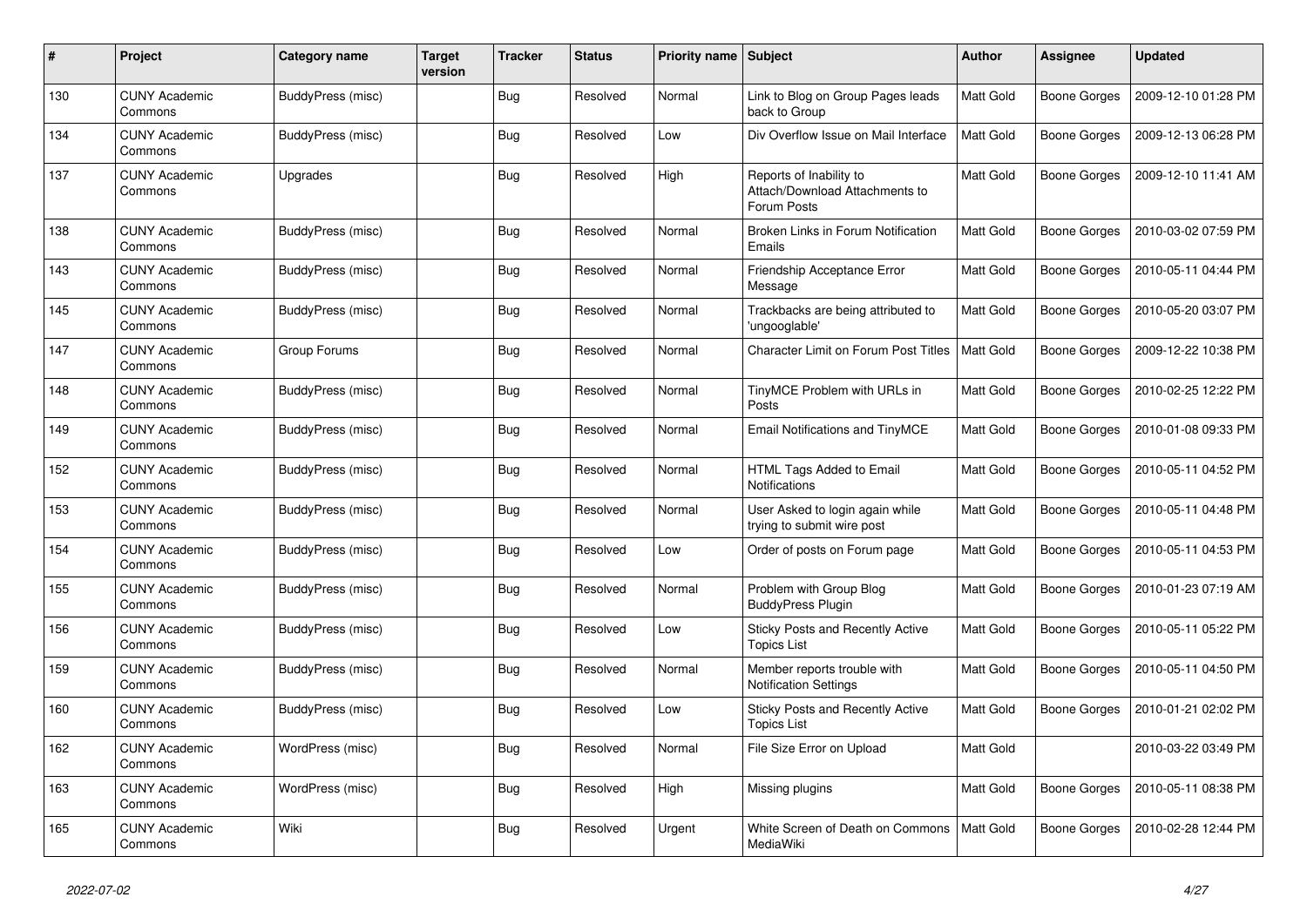| $\#$ | <b>Project</b>                  | Category name     | <b>Target</b><br>version | <b>Tracker</b> | <b>Status</b> | <b>Priority name Subject</b> |                                                                                 | <b>Author</b> | Assignee            | <b>Updated</b>      |
|------|---------------------------------|-------------------|--------------------------|----------------|---------------|------------------------------|---------------------------------------------------------------------------------|---------------|---------------------|---------------------|
| 166  | <b>CUNY Academic</b><br>Commons | WordPress (misc)  |                          | Bug            | Resolved      | Normal                       | Twitter Tools Posts Links to Tags<br>Blog                                       | Matt Gold     | <b>Boone Gorges</b> | 2010-05-11 05:25 PM |
| 170  | <b>CUNY Academic</b><br>Commons | WordPress (misc)  |                          | <b>Bug</b>     | Resolved      | Normal                       | Security Certificate Out of Date                                                | Matt Gold     |                     | 2010-05-11 05:28 PM |
| 171  | <b>CUNY Academic</b><br>Commons | Redmine           |                          | Bug            | Resolved      | Normal                       | Redmine emails point to<br>issues.gc.cuny.edu instead of<br>redmine.gc.cuny.edu | Matt Gold     | Matt Gold           | 2010-05-11 08:16 PM |
| 172  | <b>CUNY Academic</b><br>Commons | BuddyPress (misc) |                          | Bug            | Resolved      | Normal                       | Forum Notifications not working                                                 | Matt Gold     |                     | 2010-03-04 07:28 AM |
| 173  | <b>CUNY Academic</b><br>Commons | BuddyPress (misc) |                          | <b>Bug</b>     | Resolved      | Normal                       | Blockquote display cut off in mac<br>browsers                                   | Matt Gold     | Boone Gorges        | 2010-05-11 04:58 PM |
| 174  | <b>CUNY Academic</b><br>Commons | BuddyPress (misc) |                          | <b>Bug</b>     | Resolved      | Normal                       | College names no longer active links<br>on profiles                             | Matt Gold     | Boone Gorges        | 2010-05-11 05:00 PM |
| 175  | <b>CUNY Academic</b><br>Commons | WordPress (misc)  |                          | Bug            | Resolved      | Normal                       | <b>Registration issues</b>                                                      | Matt Gold     | Boone Gorges        | 2010-05-20 12:38 PM |
| 180  | <b>CUNY Academic</b><br>Commons | BuddyPress (misc) |                          | <b>Bug</b>     | Resolved      | Normal                       | Incorrect Link on Friendship Request<br><b>Notification Issues</b>              | Matt Gold     | <b>Boone Gorges</b> | 2010-03-13 08:47 AM |
| 181  | <b>CUNY Academic</b><br>Commons | BuddyPress (misc) |                          | <b>Bug</b>     | Resolved      | Low                          | spam comments showing up in<br>activity stream                                  | Matt Gold     | Boone Gorges        | 2010-06-22 06:53 PM |
| 185  | <b>CUNY Academic</b><br>Commons | BuddyPress (misc) |                          | <b>Bug</b>     | Resolved      | Immediate                    | Private Group Info/Documents on<br><b>Activity Stream</b>                       | Matt Gold     | Boone Gorges        | 2010-05-11 05:01 PM |
| 187  | <b>CUNY Academic</b><br>Commons | BuddyPress (misc) |                          | Bug            | Resolved      | Normal                       | Group Member unable to be<br>promoted to admin status                           | Matt Gold     | Boone Gorges        | 2010-04-02 09:26 PM |
| 189  | <b>CUNY Academic</b><br>Commons | BuddyPress (misc) |                          | <b>Bug</b>     | Resolved      | Normal                       | <b>Trouble Uploading Document</b>                                               | Matt Gold     | Boone Gorges        | 2010-05-11 04:31 PM |
| 192  | <b>CUNY Academic</b><br>Commons | WordPress (misc)  |                          | <b>Bug</b>     | Rejected      | Normal                       | Google Custom Search on Blogs                                                   | Matt Gold     | Chris Stein         | 2014-05-01 09:18 AM |
| 204  | <b>CUNY Academic</b><br>Commons | BuddyPress (misc) |                          | <b>Bug</b>     | Resolved      | Normal                       | Embiggen list of my groups                                                      | Matt Gold     | Boone Gorges        | 2010-05-11 05:13 PM |
| 205  | <b>CUNY Academic</b><br>Commons | BuddyPress (misc) |                          | Bug            | Resolved      | High                         | <b>Cannot Create Account</b>                                                    | Matt Gold     | Boone Gorges        | 2010-05-20 03:18 PM |
| 209  | <b>CUNY Academic</b><br>Commons | BuddyPress (misc) |                          | Bug            | Resolved      | High                         | Members Report that Forum<br>Attachments not working                            | Matt Gold     | Boone Gorges        | 2010-05-14 12:13 PM |
| 211  | <b>CUNY Academic</b><br>Commons |                   |                          | <b>Bug</b>     | Resolved      | Normal                       | Weird Display of Text on Homepage<br>Load                                       | Matt Gold     |                     | 2010-05-06 11:45 AM |
| 213  | <b>CUNY Academic</b><br>Commons |                   | 1.1                      | Bug            | Rejected      | Normal                       | Wiki Style                                                                      | Matt Gold     | Chris Stein         | 2010-11-30 04:17 PM |
| 215  | <b>CUNY Academic</b><br>Commons | BuddyPress (misc) |                          | Bug            | Resolved      | Low                          | Inaccurate dates on group page`                                                 | Matt Gold     | Boone Gorges        | 2010-05-12 12:11 PM |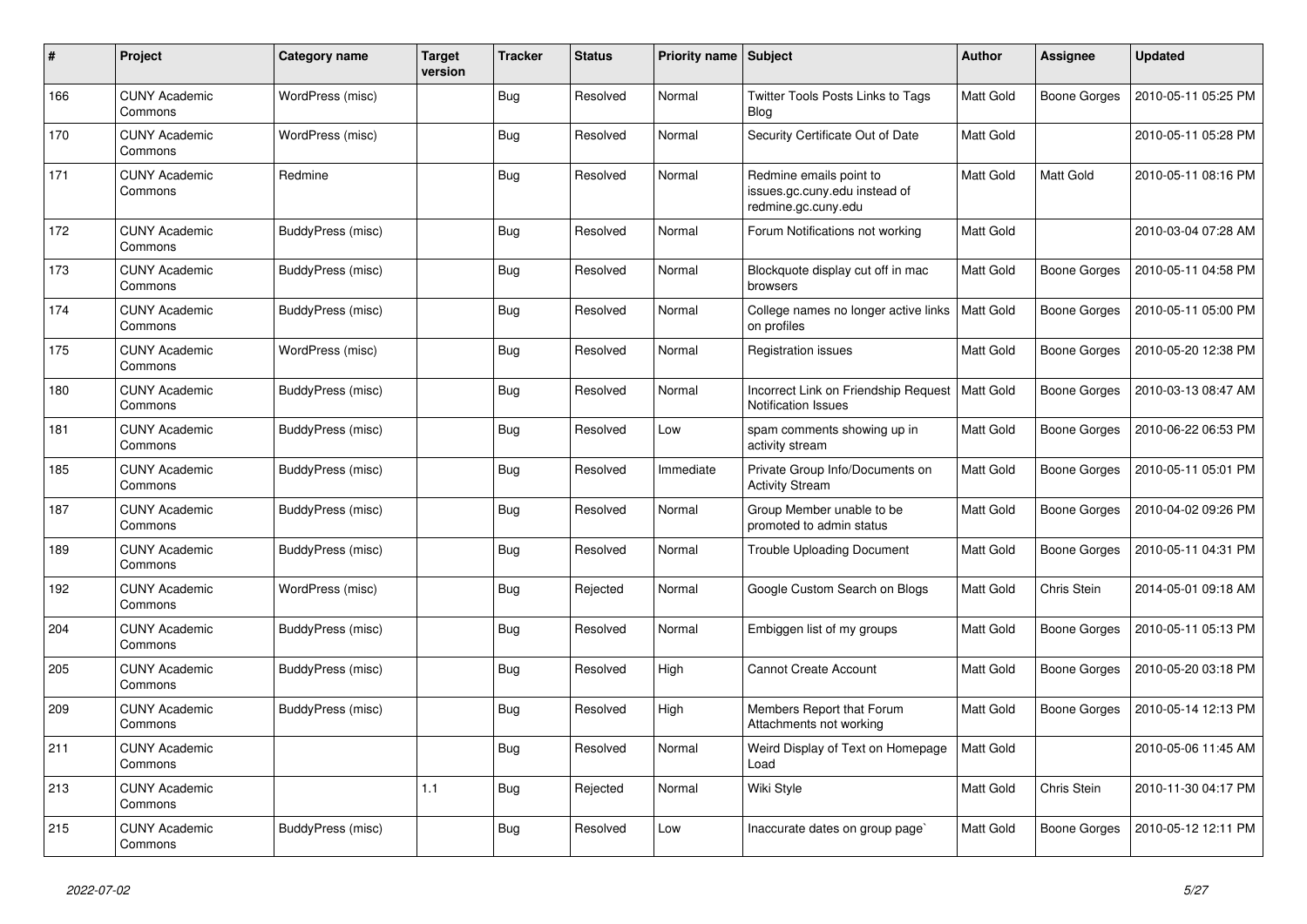| #   | Project                         | Category name     | <b>Target</b><br>version | <b>Tracker</b> | <b>Status</b> | <b>Priority name Subject</b> |                                                                              | Author           | Assignee            | <b>Updated</b>      |
|-----|---------------------------------|-------------------|--------------------------|----------------|---------------|------------------------------|------------------------------------------------------------------------------|------------------|---------------------|---------------------|
| 219 | <b>CUNY Academic</b><br>Commons | WordPress (misc)  |                          | Bug            | Resolved      | Low                          | Left Margin Padding on sign-in page                                          | <b>Matt Gold</b> | <b>Boone Gorges</b> | 2010-05-11 05:14 PM |
| 220 | <b>CUNY Academic</b><br>Commons | BuddyPress (misc) |                          | Bug            | Resolved      | High                         | Hidden Groups showing up in<br>homepage group listing                        | Matt Gold        | <b>Boone Gorges</b> | 2010-05-07 10:30 AM |
| 221 | <b>CUNY Academic</b><br>Commons | WordPress (misc)  |                          | <b>Bug</b>     | Resolved      | Normal                       | Report a Bug link missing from<br>UserVoice feedback tab                     | Matt Gold        | Matt Gold           | 2010-05-09 07:43 AM |
| 222 | <b>CUNY Academic</b><br>Commons | BuddyPress (misc) |                          | Bug            | Resolved      | High                         | No way for group admins to invite<br>new members                             | Matt Gold        | Boone Gorges        | 2010-05-11 09:02 PM |
| 223 | <b>CUNY Academic</b><br>Commons | BuddyPress (misc) |                          | <b>Bug</b>     | Resolved      | Normal                       | Uploaded Group Document Failed to<br><b>Create Email Notification</b>        | Matt Gold        | Boone Gorges        | 2010-05-11 10:12 PM |
| 235 | <b>CUNY Academic</b><br>Commons | BuddyPress (misc) |                          | Bug            | Resolved      | Normal                       | BP Admin Bar Not Appearing on<br>Help Blog                                   | Matt Gold        | Boone Gorges        | 2010-05-20 06:15 PM |
| 239 | <b>CUNY Academic</b><br>Commons | BuddyPress (misc) |                          | Bug            | Resolved      | Normal                       | Forum Post Error                                                             | Matt Gold        | Boone Gorges        | 2010-05-12 11:48 AM |
| 240 | <b>CUNY Academic</b><br>Commons | BuddyPress (misc) |                          | <b>Bug</b>     | Resolved      | Normal                       | Invite Anyone - CUNY email domain<br>produces error                          | Matt Gold        | Boone Gorges        | 2010-05-14 12:39 PM |
| 241 | <b>CUNY Academic</b><br>Commons | BuddyPress (misc) |                          | <b>Bug</b>     | Resolved      | Normal                       | <b>Emailed Group Activity Updates</b><br><b>Contain Escape Characters</b>    | Matt Gold        | Boone Gorges        | 2010-08-25 01:30 PM |
| 244 | <b>CUNY Academic</b><br>Commons | BuddyPress (misc) |                          | Bug            | Rejected      | Low                          | Some notifications persist after being<br>clicked                            | Matt Gold        | Boone Gorges        | 2014-05-01 09:20 AM |
| 247 | <b>CUNY Academic</b><br>Commons | BuddyPress (misc) |                          | Bug            | Resolved      | Normal                       | Email problem on signup                                                      | Matt Gold        | Boone Gorges        | 2010-05-18 03:09 PM |
| 249 | <b>CUNY Academic</b><br>Commons | BuddyPress (misc) |                          | Bug            | Resolved      | Normal                       | New group contains activity stream<br>post from older group                  | Matt Gold        | Boone Gorges        | 2010-05-20 03:00 PM |
| 256 | <b>CUNY Academic</b><br>Commons | BuddyPress (misc) | Not tracked              | <b>Bug</b>     | Resolved      | High                         | Security warnings on site                                                    | Matt Gold        | Boone Gorges        | 2014-05-01 09:23 AM |
| 263 | <b>CUNY Academic</b><br>Commons | WordPress (misc)  |                          | <b>Bug</b>     | Resolved      | Normal                       | site is slooooooow                                                           | Matt Gold        |                     | 2010-06-21 03:01 PM |
| 264 | <b>CUNY Academic</b><br>Commons | BuddyPress (misc) |                          | <b>Bug</b>     | Resolved      | Normal                       | user reports receiving two<br>notifications for each new group<br>forum post | Matt Gold        | Boone Gorges        | 2010-08-26 02:57 PM |
| 265 | <b>CUNY Academic</b><br>Commons | WordPress (misc)  |                          | <b>Bug</b>     | Resolved      | Normal                       | Site hanging                                                                 | Matt Gold        | Boone Gorges        | 2010-07-15 05:26 PM |
| 266 | <b>CUNY Academic</b><br>Commons | BuddyPress (misc) | 1.0.1                    | <b>Bug</b>     | Resolved      | Normal                       | <b>Account Deletion Process</b>                                              | Matt Gold        | Boone Gorges        | 2010-07-19 11:07 AM |
| 278 | <b>CUNY Academic</b><br>Commons | BuddyPress (misc) | 1.0.1                    | <b>Bug</b>     | Resolved      | Normal                       | Group Blog plugin creates<br>subdirectory, not subdomain blogs               | Matt Gold        | <b>Boone Gorges</b> | 2010-08-29 01:52 PM |
| 279 | <b>CUNY Academic</b><br>Commons | BuddyPress (misc) | 1.1                      | <b>Bug</b>     | Rejected      | Normal                       | Members Report Problems with<br>Notifications                                | Matt Gold        | Boone Gorges        | 2010-11-16 04:37 PM |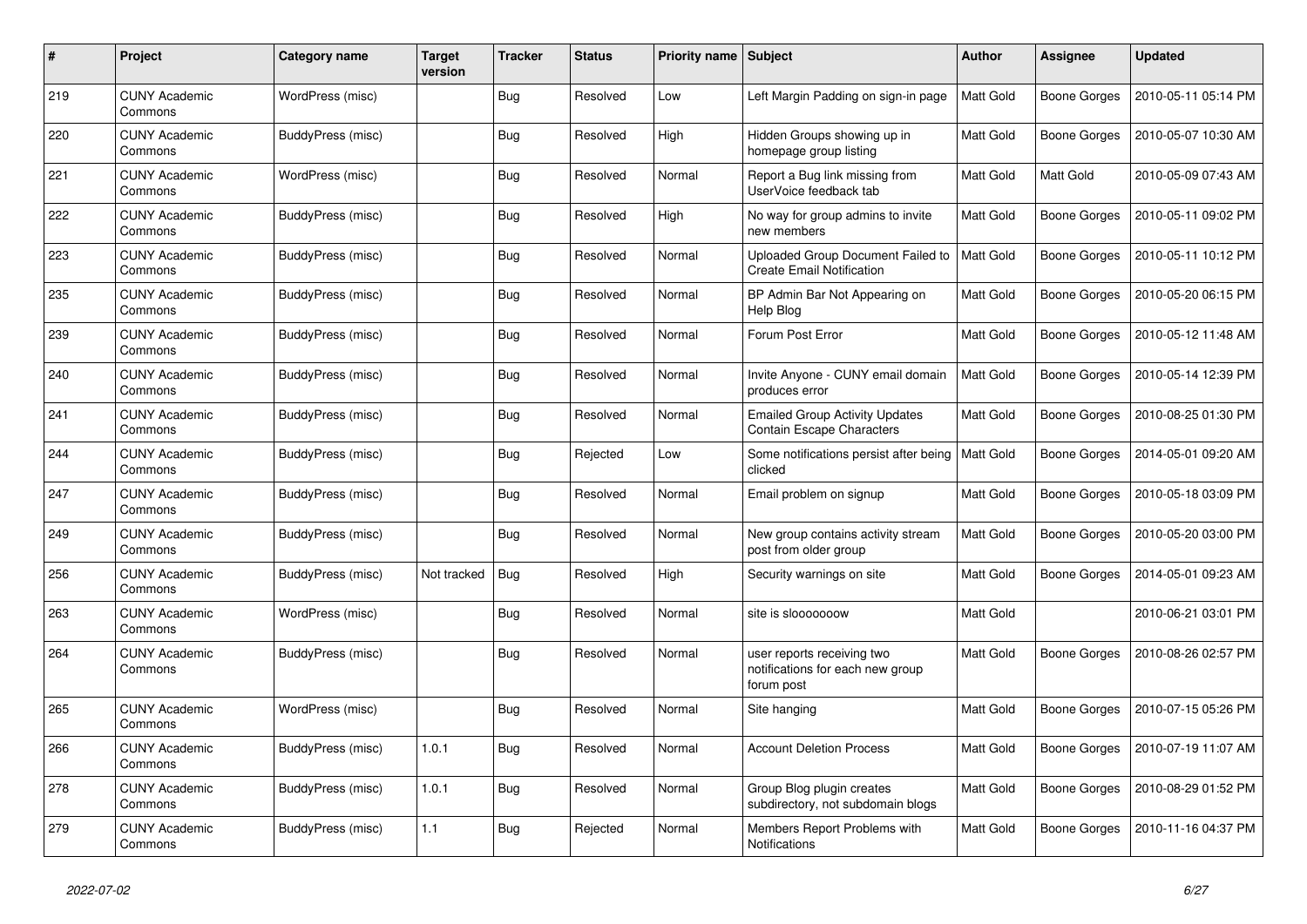| #   | Project                         | Category name     | <b>Target</b><br>version | <b>Tracker</b> | Status   | Priority name Subject |                                                                  | <b>Author</b> | Assignee       | <b>Updated</b>      |
|-----|---------------------------------|-------------------|--------------------------|----------------|----------|-----------------------|------------------------------------------------------------------|---------------|----------------|---------------------|
| 285 | <b>CUNY Academic</b><br>Commons | WordPress (misc)  | Not tracked              | <b>Bug</b>     | Rejected | Normal                | <b>Check Commons mailserver</b><br>configuration                 | Matt Gold     |                | 2010-12-21 11:58 AM |
| 289 | <b>CUNY Academic</b><br>Commons | WordPress (misc)  |                          | Bug            | Resolved | Normal                | User encounters Blank Screen after<br>changing theme             | Matt Gold     | Boone Gorges   | 2010-07-28 07:24 AM |
| 295 | <b>CUNY Academic</b><br>Commons | WordPress (misc)  | 1.0                      | <b>Bug</b>     | Resolved | Normal                | Unable to change Featured Post                                   | Matt Gold     | Boone Gorges   | 2010-08-18 05:37 PM |
| 297 | <b>CUNY Academic</b><br>Commons | Wiki              |                          | Bug            | Resolved | Normal                | Lost write privileges to wiki images<br>directory                | Matt Gold     |                | 2010-08-25 05:47 PM |
| 298 | <b>CUNY Academic</b><br>Commons | WordPress (misc)  |                          | <b>Bug</b>     | Resolved | Normal                | User Reports Problem Uploading<br>Images to Blog                 | Matt Gold     |                | 2010-08-25 12:10 PM |
| 301 | <b>CUNY Academic</b><br>Commons | BuddyPress (misc) |                          | <b>Bug</b>     | Resolved | High                  | User unable to upload documents                                  | Matt Gold     | Boone Gorges   | 2010-08-25 12:06 PM |
| 305 | <b>CUNY Academic</b><br>Commons | WordPress (misc)  | Not tracked              | <b>Bug</b>     | Resolved | Normal                | Confirmation emails not received                                 | Matt Gold     | Boone Gorges   | 2010-09-08 11:00 AM |
| 306 | <b>CUNY Academic</b><br>Commons | BuddyPress (misc) | 1.0.1                    | <b>Bug</b>     | Rejected | Low                   | Text on Group Page should be<br>darker                           | Matt Gold     | Boone Gorges   | 2010-08-26 04:23 PM |
| 311 | <b>CUNY Academic</b><br>Commons | Redmine           | Not tracked              | Bug            | Resolved | Low                   | Redmine user getting all email<br>notifications                  | Matt Gold     | Zach Davis     | 2010-12-21 07:28 PM |
| 314 | <b>CUNY Academic</b><br>Commons | BuddyPress (misc) | 1.0.2                    | <b>Bug</b>     | Resolved | Normal                | Changing Blog Title in BuddyPress<br>Menus                       | Matt Gold     | Boone Gorges   | 2010-09-02 10:59 AM |
| 315 | <b>CUNY Academic</b><br>Commons | WordPress (misc)  | 1.0.3                    | Bug            | Resolved | Normal                | Can't upload images to gallery                                   | Matt Gold     | Boone Gorges   | 2010-09-08 02:24 PM |
| 320 | <b>CUNY Academic</b><br>Commons | BuddyPress (misc) | Not tracked              | Bug            | Resolved | Normal                | Multiple listings of account in BP<br>group                      | Matt Gold     | Boone Gorges   | 2010-09-01 07:37 AM |
| 323 | <b>CUNY Academic</b><br>Commons | BuddyPress (misc) | 1.0.3                    | Bug            | Resolved | Normal                | Multiple listings of member account<br>in BP group               | Matt Gold     | Boone Gorges   | 2010-09-08 02:40 PM |
| 335 | <b>CUNY Academic</b><br>Commons | Wiki              |                          | Bug            | Rejected | Normal                | Link attribute on images is stripped<br>when MW pages are edited | Matt Gold     | Boone Gorges   | 2016-05-31 12:17 PM |
| 340 | <b>CUNY Academic</b><br>Commons | BuddyPress (misc) | 1.1                      | Bug            | Resolved | High                  | BP Admin Bar Menu Mouseover<br><b>Areas Too Sensitive</b>        | Matt Gold     | Boone Gorges   | 2010-12-01 09:48 AM |
| 343 | <b>CUNY Academic</b><br>Commons | Wiki              | 1.3                      | Bug            | Resolved | Low                   | <b>FCKEditor Preferences</b>                                     | Matt Gold     | Boone Gorges   | 2011-11-30 11:55 AM |
| 344 | <b>CUNY Academic</b><br>Commons | Wiki              | Not tracked              | <b>Bug</b>     | Resolved | Low                   | Reports of Logout Problems with<br>WP-MW Single Sign On          | Matt Gold     | Lucas Thurston | 2014-05-01 09:35 AM |
| 345 | <b>CUNY Academic</b><br>Commons | WordPress (misc)  | 1.1                      | <b>Bug</b>     | Resolved | Low                   | Order of Comments in Carrington<br>Theme                         | Matt Gold     | Boone Gorges   | 2010-11-16 04:31 PM |
| 346 | <b>CUNY Academic</b><br>Commons | BuddyPress (misc) | 1.0.3                    | <b>Bug</b>     | Resolved | High                  | News Nav Bar Link on Wiki Pages<br>Points to Wrong Page          | Matt Gold     | Boone Gorges   | 2010-09-20 05:28 PM |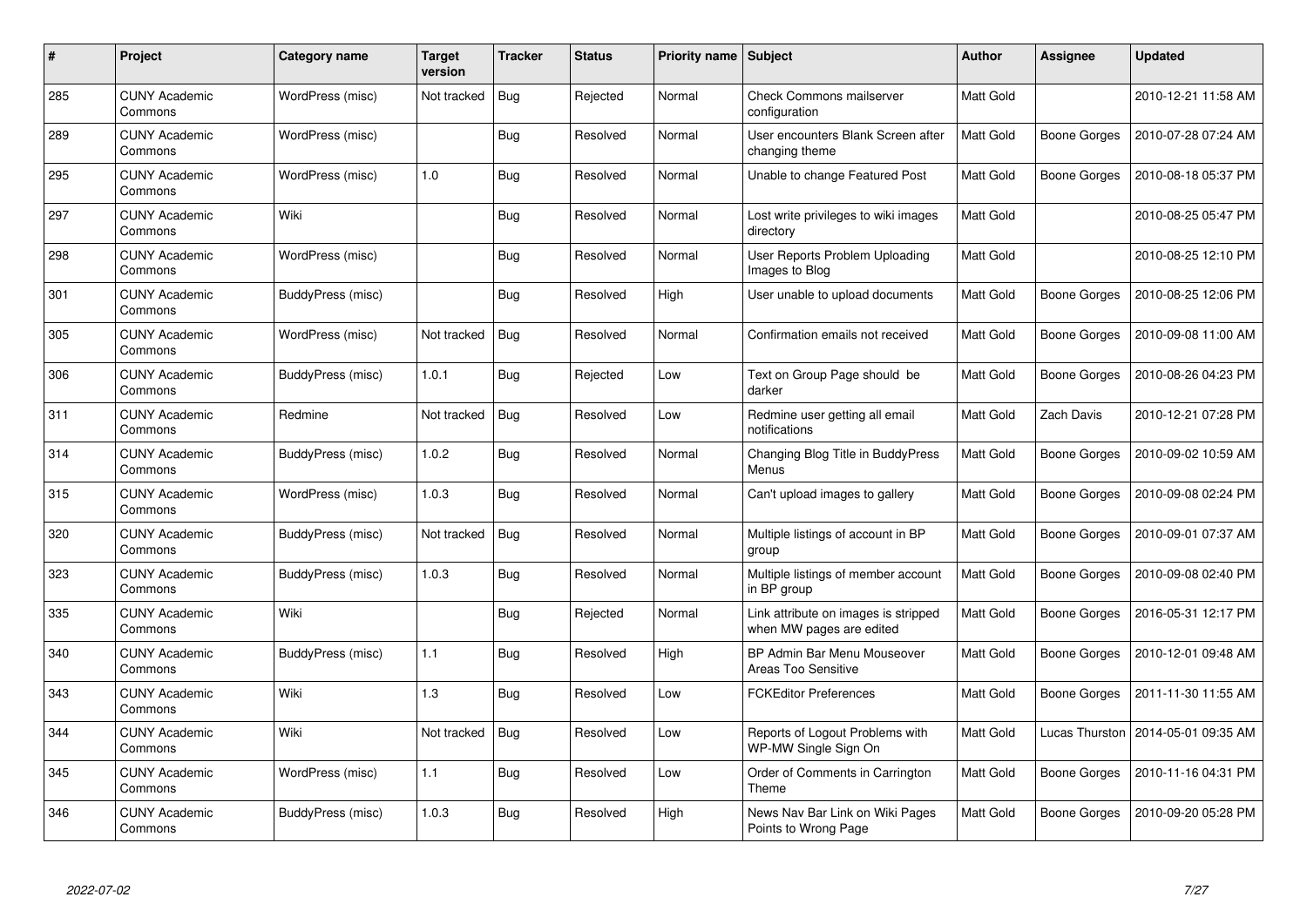| #   | Project                         | Category name     | <b>Target</b><br>version | <b>Tracker</b> | Status    | Priority name Subject |                                                                      | Author           | Assignee            | <b>Updated</b>      |
|-----|---------------------------------|-------------------|--------------------------|----------------|-----------|-----------------------|----------------------------------------------------------------------|------------------|---------------------|---------------------|
| 351 | <b>CUNY Academic</b><br>Commons | BuddyPress (misc) | Not tracked              | <b>Bug</b>     | Rejected  | Normal                | <b>Invited Group Members Aren't</b><br>Automatically Added to Groups | <b>Matt Gold</b> | <b>Boone Gorges</b> | 2011-08-22 06:54 PM |
| 352 | <b>CUNY Academic</b><br>Commons | BuddyPress (misc) | 1.1                      | Bug            | Resolved  | Normal                | Member reports problems with<br>avatar cropping                      | Matt Gold        | Boone Gorges        | 2010-11-16 05:07 PM |
| 360 | <b>CUNY Academic</b><br>Commons | BuddyPress (misc) | 1.0.3                    | Bug            | Resolved  | High                  | <b>Activity Feed Problems</b>                                        | Matt Gold        | Boone Gorges        | 2010-09-28 11:45 AM |
| 363 | <b>CUNY Academic</b><br>Commons | BuddyPress (misc) | Not tracked              | <b>Bug</b>     | Resolved  | Normal                | Member listed twice in group                                         | Matt Gold        | Boone Gorges        | 2010-10-06 10:35 AM |
| 376 | <b>CUNY Academic</b><br>Commons | WordPress (misc)  | 1.1                      | Bug            | Resolved  | Normal                | Errant Subscribe2 Global Posts<br>Notification                       | Matt Gold        | Boone Gorges        | 2010-11-16 04:59 PM |
| 378 | <b>CUNY Academic</b><br>Commons | WordPress (misc)  | 1.2                      | Bug            | Duplicate | Normal                | New blog post notification by email<br>for private blogs             | Matt Gold        | Boone Gorges        | 2011-02-18 01:46 PM |
| 381 | <b>CUNY Academic</b><br>Commons | WordPress (misc)  | 1.1                      | Bug            | Resolved  | Normal                | Cull old themes from site                                            | Matt Gold        | Matt Gold           | 2010-12-03 02:06 AM |
| 387 | <b>CUNY Academic</b><br>Commons | BuddyPress (misc) | 1.1                      | <b>Bug</b>     | Resolved  | Normal                | Disable activity replies for group<br>announcements                  | Matt Gold        | Boone Gorges        | 2010-11-16 04:20 PM |
| 419 | <b>CUNY Academic</b><br>Commons | WordPress (misc)  | 1.1.1                    | Bug            | Resolved  | Normal                | <b>Blog/Blog Post Featured Content</b><br><b>Widget Errors</b>       | Matt Gold        | CIC Michael         | 2010-12-07 08:14 AM |
| 436 | <b>CUNY Academic</b><br>Commons | BuddyPress (misc) | 1.1.1                    | <b>Bug</b>     | Resolved  | Normal                | <b>Who's Online Widget</b>                                           | Matt Gold        | Boone Gorges        | 2010-12-07 08:14 AM |
| 440 | <b>CUNY Academic</b><br>Commons | WordPress (misc)  | 1.1.1                    | Bug            | Resolved  | Normal                | Conflict between Image Uploader<br>and CAC Featured Content Plugin   | Matt Gold        | CIC Michael         | 2010-12-08 02:25 PM |
| 444 | <b>CUNY Academic</b><br>Commons | WordPress (misc)  | 1.1.1                    | <b>Bug</b>     | Resolved  | High                  | Hero Slides Not Showing Up in<br>Firefox                             | Matt Gold        | <b>Boone Gorges</b> | 2010-12-08 08:41 AM |
| 449 | <b>CUNY Academic</b><br>Commons | WordPress (misc)  | 1.1.4                    | Bug            | Rejected  | Normal                | WooThemes displaying category list<br>in nav                         | Matt Gold        | Chris Stein         | 2010-12-16 02:03 PM |
| 450 | <b>CUNY Academic</b><br>Commons | BuddyPress (misc) |                          | Bug            | Duplicate | Normal                | Email Notifications Summary vs. Full<br>Posts                        | Matt Gold        | Boone Gorges        | 2010-12-08 07:30 AM |
| 451 | <b>CUNY Academic</b><br>Commons | BuddyPress (misc) | Not tracked              | <b>Bug</b>     | Resolved  | High                  | Members Unable to Upload<br>Documents to Groups                      | Matt Gold        | Boone Gorges        | 2010-12-09 12:32 PM |
| 452 | <b>CUNY Academic</b><br>Commons | WordPress (misc)  |                          | Bug            | Rejected  | Low                   | Errors on Plugin Activation                                          | Matt Gold        | <b>Boone Gorges</b> | 2012-07-12 04:25 PM |
| 453 | <b>CUNY Academic</b><br>Commons | WordPress (misc)  | 1.1.4                    | Bug            | Rejected  | Normal                | Error with Sidebar Manager of "The<br><b>Station" WooTheme</b>       | Matt Gold        | Boone Gorges        | 2010-12-18 04:51 PM |
| 455 | <b>CUNY Academic</b><br>Commons | WordPress (misc)  |                          | Bug            | Resolved  | High                  | Fix errors caused by More Privacy<br><b>Options Disabling</b>        | Matt Gold        | Boone Gorges        | 2010-12-08 10:47 PM |
| 456 | <b>CUNY Academic</b><br>Commons | BuddyPress (misc) | Not tracked              | <b>Bug</b>     | Resolved  | Normal                | <b>Check Sitewide Plugins</b>                                        | Matt Gold        | Boone Gorges        | 2010-12-21 12:31 PM |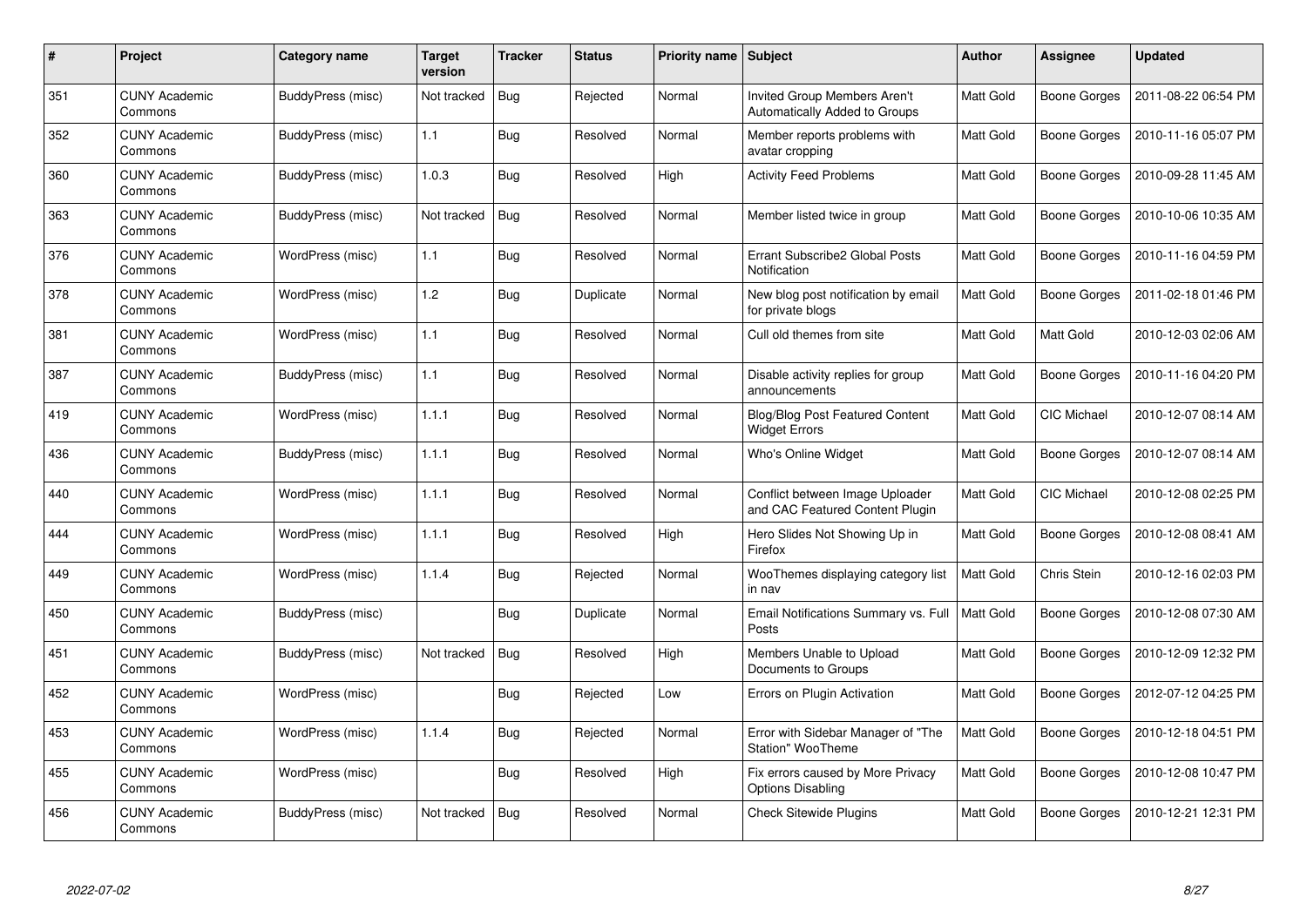| #   | Project                         | Category name     | <b>Target</b><br>version | <b>Tracker</b> | Status    | Priority name Subject |                                                                | <b>Author</b>    | Assignee            | <b>Updated</b>      |
|-----|---------------------------------|-------------------|--------------------------|----------------|-----------|-----------------------|----------------------------------------------------------------|------------------|---------------------|---------------------|
| 457 | <b>CUNY Academic</b><br>Commons | BuddyPress (misc) | 1.1.2                    | Bug            | Resolved  | High                  | Unable to Upload Documents as<br>Forum Attachments             | Matt Gold        | Boone Gorges        | 2010-12-10 06:56 PM |
| 458 | <b>CUNY Academic</b><br>Commons | BuddyPress (misc) | 1.1.3                    | Bug            | Resolved  | Normal                | Notifications Not Received for Own<br>Messages                 | Matt Gold        | Boone Gorges        | 2010-12-13 08:28 PM |
| 466 | <b>CUNY Academic</b><br>Commons | BuddyPress (misc) | Not tracked              | <b>Bug</b>     | Rejected  | Normal                | Friendship Requests coming out of<br>nowhere                   | Matt Gold        | Boone Gorges        | 2011-08-22 06:52 PM |
| 467 | <b>CUNY Academic</b><br>Commons | BuddyPress (misc) | Not tracked              | Bug            | Resolved  | Low                   | CAC Blog no longer listed on<br>BP-Admin Bar "My Blogs" list   | Matt Gold        | Boone Gorges        | 2010-12-21 12:38 PM |
| 469 | <b>CUNY Academic</b><br>Commons | WordPress (misc)  | Not tracked              | <b>Bug</b>     | Resolved  | High                  | Help with a blog using a deleted<br>theme                      | Matt Gold        | Boone Gorges        | 2010-12-13 05:09 PM |
| 470 | <b>CUNY Academic</b><br>Commons | WordPress (misc)  | 1.0.3                    | <b>Bug</b>     | Duplicate | Normal                | Atahualpa Theme problems following   Matt Gold<br>site upgrade |                  | Boone Gorges        | 2010-12-13 10:59 AM |
| 472 | <b>CUNY Academic</b><br>Commons | WordPress (misc)  | Not tracked              | <b>Bug</b>     | Resolved  | Normal                | Spelling Error in Email Notification                           | Matt Gold        | Boone Gorges        | 2010-12-13 02:56 PM |
| 476 | <b>CUNY Academic</b><br>Commons | WordPress (misc)  | 1.1.3                    | <b>Bug</b>     | Resolved  | High                  | Limited Email Domains List Empty<br>After Site Upgrade         | Matt Gold        | Boone Gorges        | 2010-12-13 07:02 PM |
| 482 | <b>CUNY Academic</b><br>Commons | WordPress (misc)  | 1.1.4                    | Bug            | Resolved  | Normal                | BP Admin Bar Display Error                                     | <b>Matt Gold</b> | Boone Gorges        | 2010-12-16 08:45 AM |
| 487 | <b>CUNY Academic</b><br>Commons | WordPress (misc)  | 1.3                      | Bug            | Resolved  | Normal                | Replace Backtype Connect with<br>something that works          | Matt Gold        | Boone Gorges        | 2011-05-26 08:47 AM |
| 499 | <b>CUNY Academic</b><br>Commons | WordPress (misc)  | 1.1.6                    | Bug            | Resolved  | Normal                | Help with Atahualpa Issues                                     | Matt Gold        | scott voth          | 2010-12-21 07:30 PM |
| 503 | <b>CUNY Academic</b><br>Commons | WordPress (misc)  | 1.1.6                    | <b>Bug</b>     | Resolved  | Normal                | <b>Explore and Possibly Remove</b><br><b>WP-Cron Reminder</b>  | Matt Gold        | <b>Boone Gorges</b> | 2010-12-21 11:55 AM |
| 507 | <b>CUNY Academic</b><br>Commons | BuddyPress (misc) | 1.1.6                    | Bug            | Resolved  | High                  | Invite Anyone Rejects CUNY Email<br>Addresses                  | Matt Gold        | Boone Gorges        | 2010-12-21 11:26 AM |
| 509 | <b>CUNY Academic</b><br>Commons | WordPress (misc)  | 1.1.7                    | <b>Bug</b>     | Resolved  | Low                   | User reports problem with Google<br>Calendar widget            | Matt Gold        | Boone Gorges        | 2011-01-04 06:17 PM |
| 526 | <b>CUNY Academic</b><br>Commons | WordPress (misc)  | 1.2                      | Bug            | Resolved  | Low                   | Next/Previous Links Don't Appear on<br>All Hero Slides         | Matt Gold        | Raymond Hoh         | 2011-04-22 03:56 AM |
| 527 | <b>CUNY Academic</b><br>Commons | BuddyPress (misc) | 1.1.7                    | <b>Bug</b>     | Resolved  | Low                   | BP Admin Bar Doesn't Show up on<br>Cityscape Theme             | Matt Gold        | Boone Gorges        | 2011-01-04 03:39 PM |
| 531 | <b>CUNY Academic</b><br>Commons | BuddyPress (misc) | 1.1.7                    | Bug            | Resolved  | Low                   | Member reports problems with<br>avatar cropping                | Matt Gold        | <b>Boone Gorges</b> | 2011-01-04 05:10 PM |
| 533 | <b>CUNY Academic</b><br>Commons | BuddyPress (misc) | 1.1.8                    | Bug            | Resolved  | Normal                | Minor CSS issue on group page                                  | Matt Gold        | Boone Gorges        | 2011-02-02 09:44 AM |
| 538 | <b>CUNY Academic</b><br>Commons | BuddyPress (misc) | 1.1.8                    | <b>Bug</b>     | Resolved  | Normal                | News feed assigns incorrect<br>trackback origins               | Matt Gold        | Boone Gorges        | 2011-02-02 11:22 AM |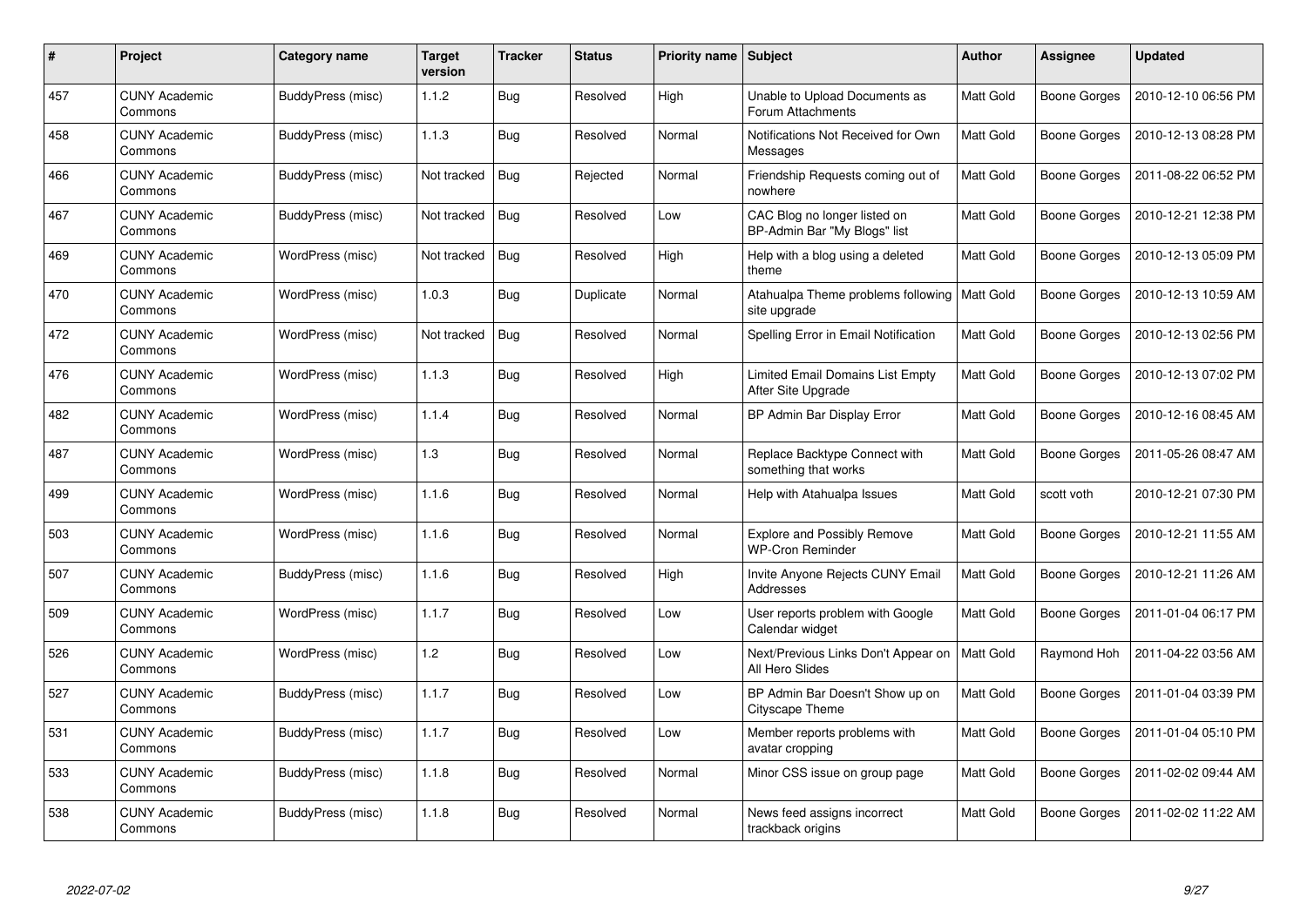| $\#$ | Project                         | <b>Category name</b> | <b>Target</b><br>version | <b>Tracker</b> | <b>Status</b> | <b>Priority name</b> | Subject                                                                                  | <b>Author</b> | <b>Assignee</b>     | <b>Updated</b>      |
|------|---------------------------------|----------------------|--------------------------|----------------|---------------|----------------------|------------------------------------------------------------------------------------------|---------------|---------------------|---------------------|
| 540  | <b>CUNY Academic</b><br>Commons | BuddyPress (misc)    | 1.1.8                    | <b>Bug</b>     | Resolved      | Normal               | Long BP Group Doc Names Hide<br>Edit/Delete Options                                      | Matt Gold     | Boone Gorges        | 2011-02-02 10:58 AM |
| 545  | <b>CUNY Academic</b><br>Commons | WordPress (misc)     | 1.1.8                    | Bug            | Resolved      | Normal               | <b>Test Elegant Themes</b>                                                               | Matt Gold     | Matt Gold           | 2011-01-25 01:41 AM |
| 546  | <b>CUNY Academic</b><br>Commons | BuddyPress (misc)    | 1.1.8                    | <b>Bug</b>     | Resolved      | Normal               | Add Group/Group Blog Author<br>Syncing on an Automated Basis to<br>the Group Blog Plugin | Matt Gold     | <b>Boone Gorges</b> | 2011-02-03 08:44 AM |
| 553  | <b>CUNY Academic</b><br>Commons | WordPress (misc)     | 1.1.10                   | Bug            | Rejected      | Normal               | <b>Wonky Hero Slide Overlays</b>                                                         | Matt Gold     | <b>Boone Gorges</b> | 2011-02-28 05:44 PM |
| 556  | <b>CUNY Academic</b><br>Commons | WordPress (misc)     |                          | Bug            | Resolved      | Normal               | Default Theme Broken after Upgrade   Matt Gold                                           |               | Matt Gold           | 2011-02-05 09:44 AM |
| 561  | <b>CUNY Academic</b><br>Commons | BuddyPress (misc)    |                          | Bug            | Resolved      | Normal               | Copyright Violation                                                                      | Matt Gold     | Matt Gold           | 2011-02-05 03:10 PM |
| 568  | <b>CUNY Academic</b><br>Commons | BuddyPress (misc)    | 1.1.10                   | Bug            | Resolved      | High                 | Member reports trouble uploading<br>documents to groups                                  | Matt Gold     | Boone Gorges        | 2011-02-10 02:33 PM |
| 574  | <b>CUNY Academic</b><br>Commons | BuddyPress (misc)    | 1.1.10                   | Bug            | Resolved      | High                 | Members unable to read documents<br>posted to groups                                     | Matt Gold     | <b>Boone Gorges</b> | 2011-02-10 03:01 PM |
| 590  | <b>CUNY Academic</b><br>Commons | BuddyPress (misc)    | Not tracked              | <b>Bug</b>     | Resolved      | Normal               | Roadmap Discussion                                                                       | Matt Gold     | <b>Boone Gorges</b> | 2011-08-22 06:51 PM |
| 605  | <b>CUNY Academic</b><br>Commons | BuddyPress (misc)    | 1.1.10                   | <b>Bug</b>     | Rejected      | Normal               | Member search on Group Invite<br>Page Not Working                                        | Matt Gold     | Boone Gorges        | 2011-02-24 11:41 PM |
| 606  | <b>CUNY Academic</b><br>Commons | BuddyPress (misc)    | 1.1.10                   | Bug            | Rejected      | Low                  | Avatars don't show up in list of<br>members on group invite tool                         | Matt Gold     | Boone Gorges        | 2011-02-24 11:47 PM |
| 611  | <b>CUNY Academic</b><br>Commons | Wiki                 | Not tracked              | Bug            | Resolved      | Low                  | Remove references to the wire from<br>wiki support pages                                 | Matt Gold     | scott voth          | 2011-03-12 12:29 PM |
| 612  | <b>CUNY Academic</b><br>Commons | BuddyPress (misc)    | 1.1.10                   | <b>Bug</b>     | Resolved      | Normal               | Member reports trouble uploading<br>documents to groups                                  | Matt Gold     | Boone Gorges        | 2011-03-07 10:12 PM |
| 613  | <b>CUNY Academic</b><br>Commons | BuddyPress (misc)    | 1.1.10                   | Bug            | Resolved      | Normal               | Member reports group blog / group<br>member syncing                                      | Matt Gold     | Boone Gorges        | 2011-03-03 09:26 AM |
| 614  | <b>CUNY Academic</b><br>Commons | BuddyPress (misc)    | 1.1.10                   | Bug            | Rejected      | Low                  | Log out button on BP Admin bar<br>covers logo                                            | Matt Gold     | Boone Gorges        | 2011-03-04 05:58 PM |
| 626  | <b>CUNY Academic</b><br>Commons | BuddyPress (misc)    | Not tracked              | <b>Bug</b>     | Resolved      | Normal               | Edit Help Blog Post on Syncing<br>Group/Blog Authorship                                  | Matt Gold     | Sarah Morgano       | 2011-10-13 11:29 AM |
| 628  | <b>CUNY Academic</b><br>Commons | Wiki                 | 1.2.1                    | Bug            | Resolved      | Normal               | LaTeX support for MediaWiki                                                              | Matt Gold     | Boone Gorges        | 2011-05-11 09:50 PM |
| 638  | <b>CUNY Academic</b><br>Commons | BuddyPress (misc)    | 1.1.11                   | Bug            | Resolved      | Normal               | Email Notifications Include Odd<br>Characters                                            | Matt Gold     | Boone Gorges        | 2011-03-16 11:06 AM |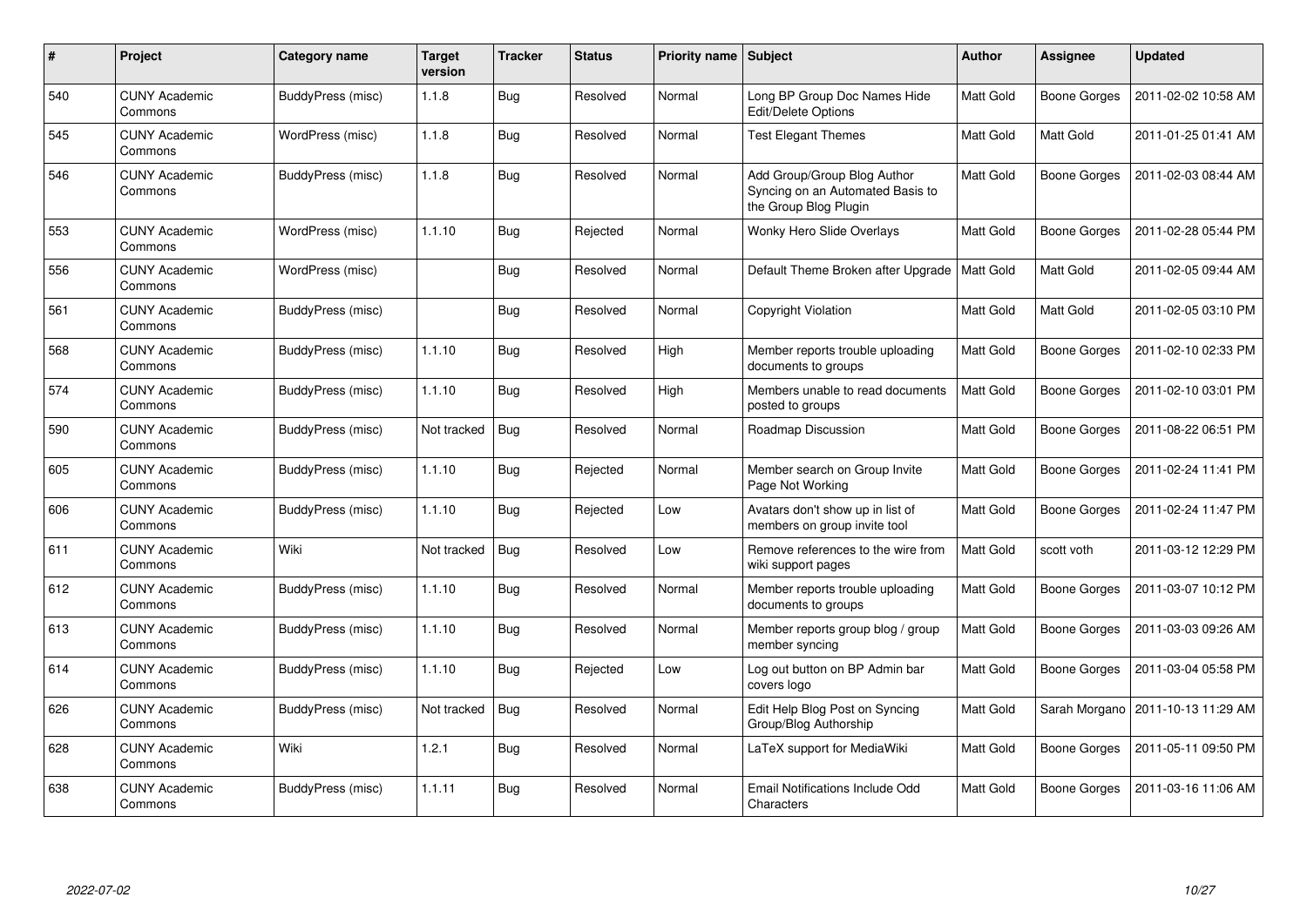| $\pmb{\#}$ | Project                         | Category name            | <b>Target</b><br>version | <b>Tracker</b> | <b>Status</b> | <b>Priority name Subject</b> |                                                                                                              | <b>Author</b> | <b>Assignee</b>     | <b>Updated</b>      |
|------------|---------------------------------|--------------------------|--------------------------|----------------|---------------|------------------------------|--------------------------------------------------------------------------------------------------------------|---------------|---------------------|---------------------|
| 646        | <b>CUNY Academic</b><br>Commons | BuddyPress (misc)        | $1.2$                    | Bug            | Resolved      | Low                          | Change Error Message Non<br>Logged-In Users See When<br>Authorized Page is Requested<br><b>Without Login</b> | Matt Gold     | Boone Gorges        | 2011-03-22 10:28 AM |
| 655        | <b>CUNY Academic</b><br>Commons | WordPress (misc)         | Future<br>release        | Bug            | Rejected      | Low                          | exclude front page categories plugin<br>not working                                                          | Matt Gold     | Dominic Giglio      | 2012-07-12 08:18 AM |
| 656        | <b>CUNY Academic</b><br>Commons | BuddyPress (misc)        | 1.2                      | Bug            | Resolved      | Low                          | <b>Conflicting Email Subscription</b><br>Messages                                                            | Matt Gold     | Boone Gorges        | 2011-04-10 10:10 PM |
| 657        | <b>CUNY Academic</b><br>Commons | WordPress (misc)         | 1.2.1                    | Bug            | Resolved      | Normal                       | Problems with WordPress Wiki<br>Plugin                                                                       | Matt Gold     | Boone Gorges        | 2011-05-11 11:29 AM |
| 660        | <b>CUNY Academic</b><br>Commons | BuddyPress (misc)        | $1.2$                    | Bug            | Resolved      | Low                          | HTML Markup appears in activity<br>comment                                                                   | Matt Gold     | Boone Gorges        | 2011-04-04 02:39 PM |
| 661        | <b>CUNY Academic</b><br>Commons | BuddyPress (misc)        | $1.2$                    | Bug            | Resolved      | Low                          | HTML Special Characters Appear in<br><b>Email Notification Text</b>                                          | Matt Gold     | Raymond Hoh         | 2011-05-04 08:55 AM |
| 674        | <b>CUNY Academic</b><br>Commons | BuddyPress (misc)        | Not tracked              | Bug            | Rejected      | Normal                       | <b>Errant Friend Request?</b>                                                                                | Matt Gold     | Boone Gorges        | 2011-04-06 11:28 PM |
| 710        | <b>CUNY Academic</b><br>Commons | WordPress (misc)         | 1.2.1                    | Bug            | Resolved      | Normal                       | Flickr Photo Album Plugin Doesn't<br>Activate                                                                | Matt Gold     | Boone Gorges        | 2011-05-08 04:56 PM |
| 724        | <b>CUNY Academic</b><br>Commons | BuddyPress (misc)        | 1.2.1                    | Bug            | Rejected      | Normal                       | Word Limit on Email Notifications of<br>Forum Posts?                                                         | Matt Gold     | <b>Boone Gorges</b> | 2011-05-11 12:04 PM |
| 726        | <b>CUNY Academic</b><br>Commons | <b>Group Files</b>       |                          | Bug            | Rejected      | Normal                       | Group Docs - New Doc Deletion<br>Notifications?                                                              | Matt Gold     | Matt Gold           | 2014-05-01 09:42 AM |
| 727        | <b>CUNY Academic</b><br>Commons | WordPress (misc)         | 1.2.1                    | Bug            | Resolved      | Normal                       | Add The Erudite Theme                                                                                        | Matt Gold     | Raymond Hoh         | 2011-05-01 05:02 AM |
| 731        | <b>CUNY Academic</b><br>Commons | BuddyPress (misc)        | 1.2.1                    | Bug            | Resolved      | Normal                       | Member reports a problem posting to   Matt Gold<br>a private group                                           |               | Boone Gorges        | 2011-05-03 07:10 PM |
| 746        | <b>CUNY Academic</b><br>Commons | BuddyPress (misc)        | 1.3                      | Bug            | Resolved      | Normal                       | Create Pop-Up Login Overlay                                                                                  | Matt Gold     | Raymond Hoh         | 2011-05-16 06:32 PM |
| 761        | <b>CUNY Academic</b><br>Commons | WordPress (misc)         | 1.3                      | <b>Bug</b>     | Resolved      | Normal                       | Implement "Send a Comment"<br>Function                                                                       | Matt Gold     | Boone Gorges        | 2011-06-02 04:51 PM |
| 762        | <b>CUNY Academic</b><br>Commons | BuddyPress (misc)        |                          | Bug            | Resolved      | Normal                       | <b>Resolve Email Notification Problems</b><br>with Lehman addresses                                          | Matt Gold     |                     | 2012-02-28 10:52 AM |
| 763        | <b>CUNY Academic</b><br>Commons | BuddyPress (misc)        | 1.2.3                    | <b>Bug</b>     | Resolved      | Low                          | Resaving BP Docs Preferences on<br>Same Setting Produces Unclear<br>Error Message                            | Matt Gold     | Boone Gorges        | 2011-06-02 09:19 AM |
| 765        | <b>CUNY Academic</b><br>Commons | <b>WordPress Plugins</b> |                          | Bug            | Rejected      | Low                          | Subscribe2 Weirdness                                                                                         | Matt Gold     | Boone Gorges        | 2014-05-01 09:43 AM |
| 775        | <b>CUNY Academic</b><br>Commons | WordPress (misc)         | 1.2.2                    | Bug            | Rejected      | Normal                       | Hit Counter Plugin Problem                                                                                   | Matt Gold     | Boone Gorges        | 2011-05-28 08:42 AM |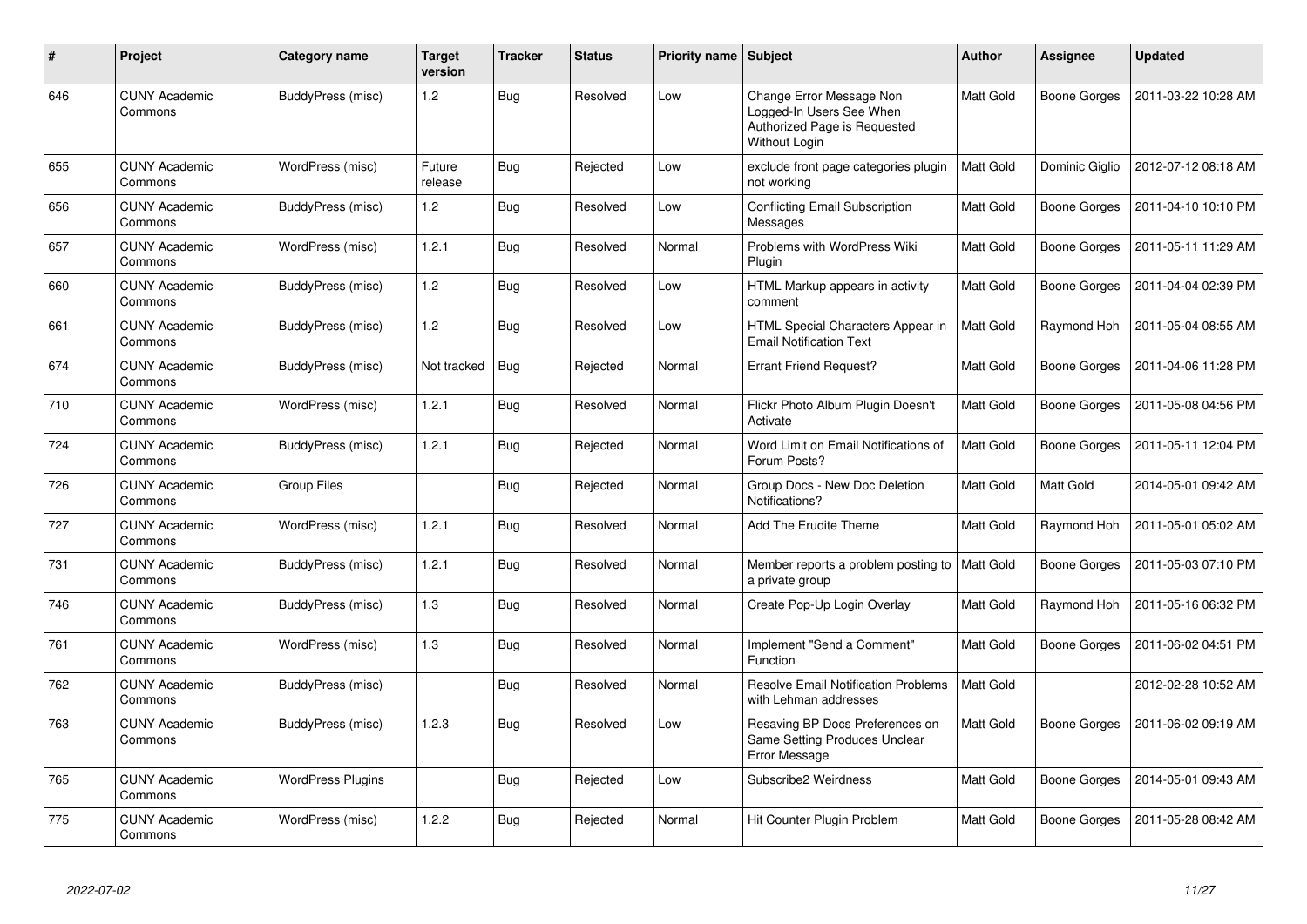| $\#$ | Project                         | Category name     | <b>Target</b><br>version | <b>Tracker</b> | <b>Status</b> | <b>Priority name   Subject</b> |                                                            | <b>Author</b> | Assignee            | <b>Updated</b>      |
|------|---------------------------------|-------------------|--------------------------|----------------|---------------|--------------------------------|------------------------------------------------------------|---------------|---------------------|---------------------|
| 777  | <b>CUNY Academic</b><br>Commons | WordPress (misc)  | Not tracked              | Bug            | Resolved      | Normal                         | Add Library Technology Journal<br>Article to Commons Buzz  | Matt Gold     | scott voth          | 2011-06-19 01:00 PM |
| 778  | <b>CUNY Academic</b><br>Commons | BuddyPress (misc) | 1.2.2                    | Bug            | Resolved      | Normal                         | <b>Private BP Docs Comment</b><br>Notification in RSS Feed | Matt Gold     | Boone Gorges        | 2011-06-02 09:29 AM |
| 783  | <b>CUNY Academic</b><br>Commons | BuddyPress (misc) | 1.2.4                    | <b>Bug</b>     | Resolved      | Normal                         | Broken Avatar Images                                       | Matt Gold     | Boone Gorges        | 2011-06-06 02:49 PM |
| 786  | <b>CUNY Academic</b><br>Commons | WordPress (misc)  | 1.2.3                    | <b>Bug</b>     | Resolved      | Normal                         | Hero Image Slider Overlay Display<br>on IE                 | Matt Gold     | Boone Gorges        | 2011-06-06 09:51 AM |
| 789  | <b>CUNY Academic</b><br>Commons | WordPress (misc)  | 1.2.3                    | Bug            | Resolved      | Normal                         | Remove Sitemeter from Footer                               | Matt Gold     | <b>Boone Gorges</b> | 2011-06-06 09:41 AM |
| 795  | <b>CUNY Academic</b><br>Commons | Wiki              | Not tracked              | Bug            | Resolved      | Normal                         | Add Links to Other Articles to<br>Wikipedia Page           | Matt Gold     | scott voth          | 2011-06-19 01:00 PM |
| 796  | <b>CUNY Academic</b><br>Commons | Wiki              | 1.2.4                    | Bug            | Resolved      | Normal                         | BP Admin Bar Header Margin                                 | Matt Gold     | Raymond Hoh         | 2011-06-07 02:37 PM |
| 806  | <b>CUNY Academic</b><br>Commons | BuddyPress (misc) | 1.2.4                    | <b>Bug</b>     | Resolved      | Normal                         | <b>BP Docs Notification Throttling</b><br><b>Issues</b>    | Matt Gold     | Boone Gorges        | 2011-06-08 12:17 PM |
| 809  | <b>CUNY Academic</b><br>Commons | WordPress (misc)  | 1.2.4                    | Bug            | Resolved      | Low                            | Extra padding on bottom of footer                          | Matt Gold     | Boone Gorges        | 2011-07-12 03:23 PM |
| 810  | <b>CUNY Academic</b><br>Commons | BuddyPress (misc) | 1.2.4                    | Bug            | Resolved      | Normal                         | Can't see all blogs in "My Blogs"                          | Matt Gold     | Boone Gorges        | 2011-07-12 10:51 PM |
| 842  | <b>CUNY Academic</b><br>Commons | WordPress (misc)  | 1.2.4                    | Bug            | Resolved      | Normal                         | Problems adding a user to a blog                           | Matt Gold     | Boone Gorges        | 2011-07-08 01:34 PM |
| 856  | <b>CUNY Academic</b><br>Commons | BuddyPress (misc) | 1.2.4                    | <b>Bug</b>     | Resolved      | Low                            | Text-alignment issue on group                              | Matt Gold     | Raymond Hoh         | 2011-06-22 10:02 PM |
| 905  | <b>CUNY Academic</b><br>Commons | BuddyPress (misc) | 1.2.4                    | Bug            | Resolved      | Low                            | <b>BP Docs Authentication Issue</b>                        | Matt Gold     | Boone Gorges        | 2011-07-12 01:39 PM |
| 908  | <b>CUNY Academic</b><br>Commons | BuddyPress (misc) | 1.2.4                    | Bug            | Resolved      | Normal                         | Free a BP Doc from Locked Status                           | Matt Gold     | Boone Gorges        | 2011-07-02 11:15 PM |
| 950  | <b>CUNY Academic</b><br>Commons | BuddyPress (misc) | 1.2.4                    | <b>Bug</b>     | Rejected      | Normal                         | Spam/Moderation Issue                                      | Matt Gold     | Boone Gorges        | 2011-07-11 09:15 AM |
| 991  | <b>CUNY Academic</b><br>Commons | WordPress (misc)  | 1.2.5                    | Bug            | Resolved      | Normal                         | <b>Update FeedWordPress</b>                                | Matt Gold     | Boone Gorges        | 2011-07-19 11:37 AM |
| 992  | <b>CUNY Academic</b><br>Commons | BuddyPress (misc) | 1.2.5                    | Bug            | Resolved      | Normal                         | BP Docs comments show up on WP<br>Dashboard                | Matt Gold     | Boone Gorges        | 2011-07-19 02:17 PM |
| 993  | <b>CUNY Academic</b><br>Commons | BuddyPress (misc) | 1.2.5                    | <b>Bug</b>     | Resolved      | Low                            | <b>BP Docs Notification Issue</b>                          | Matt Gold     | Boone Gorges        | 2011-07-20 12:10 AM |
| 1067 | <b>CUNY Academic</b><br>Commons | WordPress (misc)  | 1.2.5                    | <b>Bug</b>     | Rejected      | Normal                         | <b>Install Disable Trackbacks</b>                          | Matt Gold     | Boone Gorges        | 2011-07-22 12:05 AM |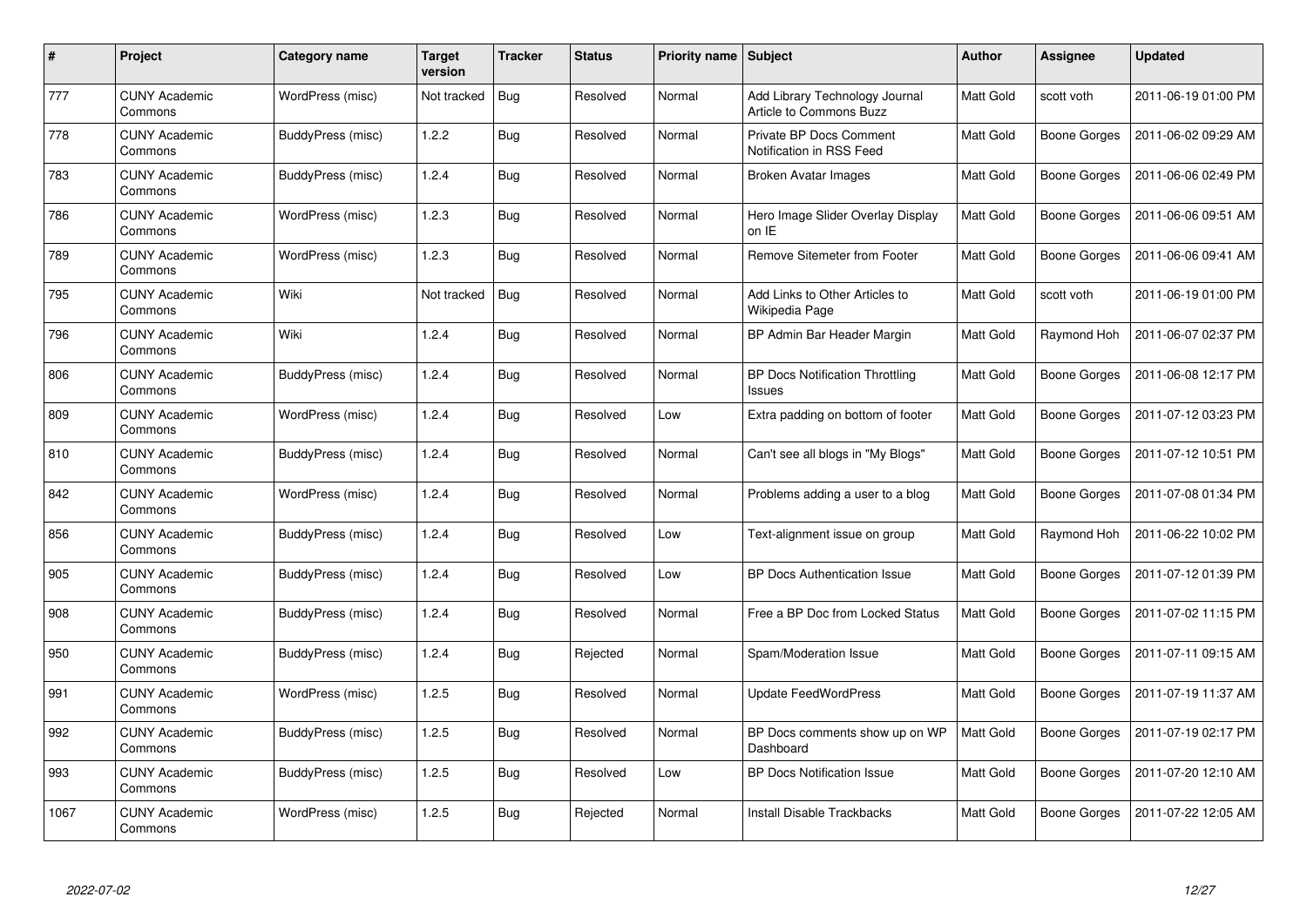| $\#$ | Project                         | Category name           | <b>Target</b><br>version | <b>Tracker</b> | <b>Status</b> | <b>Priority name Subject</b> |                                                                               | Author           | <b>Assignee</b>     | <b>Updated</b>      |
|------|---------------------------------|-------------------------|--------------------------|----------------|---------------|------------------------------|-------------------------------------------------------------------------------|------------------|---------------------|---------------------|
| 1068 | <b>CUNY Academic</b><br>Commons | WordPress (misc)        | 1.2.5                    | Bug            | Rejected      | High                         | Notification of Update in a Private<br>Group Shows up in Public Feed          | <b>Matt Gold</b> | <b>Boone Gorges</b> | 2011-07-21 11:27 PM |
| 1104 | <b>CUNY Academic</b><br>Commons | WordPress (misc)        | 1.2.4.2                  | Bug            | Resolved      | Normal                       | Remove WordPress Counter Plugin                                               | Matt Gold        | <b>Boone Gorges</b> | 2011-10-31 11:00 AM |
| 1116 | <b>CUNY Academic</b><br>Commons | WordPress (misc)        | Not tracked              | <b>Bug</b>     | Resolved      | High                         | Image Upload Error                                                            | Matt Gold        |                     | 2011-08-27 08:44 AM |
| 1117 | <b>CUNY Academic</b><br>Commons | BuddyPress (misc)       | 1.2.5                    | Bug            | Resolved      | Normal                       | Character Display Error in Feed                                               | <b>Matt Gold</b> | <b>Boone Gorges</b> | 2011-09-12 06:29 PM |
| 1127 | <b>CUNY Academic</b><br>Commons | <b>WordPress Themes</b> | 1.6.4                    | <b>Bug</b>     | Resolved      | Normal                       | <b>Update WooThemes</b>                                                       | <b>Matt Gold</b> | <b>Boone Gorges</b> | 2014-05-21 11:04 PM |
| 1143 | <b>CUNY Academic</b><br>Commons | BuddyPress (misc)       | 1.2.5                    | Bug            | Resolved      | Normal                       | Notifications of Old Posts                                                    | Matt Gold        |                     | 2011-08-30 09:56 PM |
| 1145 | <b>CUNY Academic</b><br>Commons | BuddyPress (misc)       | 1.2.5                    | Bug            | Resolved      | Low                          | Alert Box on Group Join                                                       | Matt Gold        | <b>Boone Gorges</b> | 2011-09-12 05:56 PM |
| 1221 | <b>CUNY Academic</b><br>Commons | WordPress (misc)        | Not tracked              | <b>Bug</b>     | Resolved      | Normal                       | <b>Update CAC Featured Content</b><br>Plugin on WP Repo                       | Matt Gold        | <b>Boone Gorges</b> | 2011-10-11 09:32 AM |
| 1231 | <b>CUNY Academic</b><br>Commons | WordPress (misc)        | Not tracked              | Bug            | Duplicate     | High                         | Inaccessible Site on the Commons                                              | Matt Gold        |                     | 2011-10-13 08:56 AM |
| 1294 | <b>CUNY Academic</b><br>Commons | BuddyPress (misc)       | Not tracked              | <b>Bug</b>     | Resolved      | Normal                       | Profile Field Search by College Not<br><b>Working Correctly</b>               | Matt Gold        | <b>Boone Gorges</b> | 2011-12-09 07:11 AM |
| 1295 | <b>CUNY Academic</b><br>Commons | Group Invitations       |                          | Bug            | Rejected      | Normal                       | Invite to Group Ajax Search Buggy                                             | Matt Gold        | <b>Matt Gold</b>    | 2014-05-01 10:31 AM |
| 1321 | <b>CUNY Academic</b><br>Commons | BuddyPress (misc)       | 1.2.5                    | Bug            | Duplicate     | Normal                       | BP Doc Comment Doesn't Show Up<br>on Doc (but does appear in group<br>stream) | Matt Gold        | <b>Boone Gorges</b> | 2011-11-04 08:04 AM |
| 1344 | <b>CUNY Academic</b><br>Commons | BuddyPress (misc)       | 1.3                      | Bug            | Resolved      | Normal                       | Activity Feed Items not Appearing in<br>Group                                 | Matt Gold        | <b>Boone Gorges</b> | 2011-11-14 11:26 AM |
| 1345 | <b>CUNY Academic</b><br>Commons | BuddyPress (misc)       | 1.3                      | Bug            | Resolved      | Normal                       | Consider Adding BuddyPress Group<br>for Community Admins and Mods<br>Plugin   | Matt Gold        | <b>Boone Gorges</b> | 2011-11-28 03:17 PM |
| 1352 | <b>CUNY Academic</b><br>Commons | WordPress (misc)        | Not tracked              | Bug            | Resolved      | Normal                       | Members listed as Authors on Main<br><b>Blog</b>                              | Matt Gold        | <b>Boone Gorges</b> | 2011-11-16 09:15 AM |
| 1362 | <b>CUNY Academic</b><br>∪ommons | WordPress (misc)        | Not tracked              | Bug            | Resolved      | High                         | Google Malware Warning                                                        | Matt Gold        |                     | 2011-11-23 12:15 PM |
| 1380 | <b>CUNY Academic</b><br>Commons | WordPress (misc)        | 1.2.7                    | <b>Bug</b>     | Resolved      | Low                          | Page background color not set lon<br>login page                               | Matt Gold        | <b>Boone Gorges</b> | 2011-11-28 07:44 PM |
| 1400 | <b>CUNY Academic</b><br>Commons | BuddyPress (misc)       | 1.2.7                    | <b>Bug</b>     | Resolved      | Normal                       | Firefox Login Caching Issue                                                   | Matt Gold        | Boone Gorges        | 2011-12-06 05:53 PM |
| 1401 | <b>CUNY Academic</b><br>Commons | BuddyPress (misc)       | $1.4$                    | Bug            | Resolved      | Low                          | Avoiding really long blog names                                               | Matt Gold        | Dominic Giglio      | 2012-07-16 01:02 PM |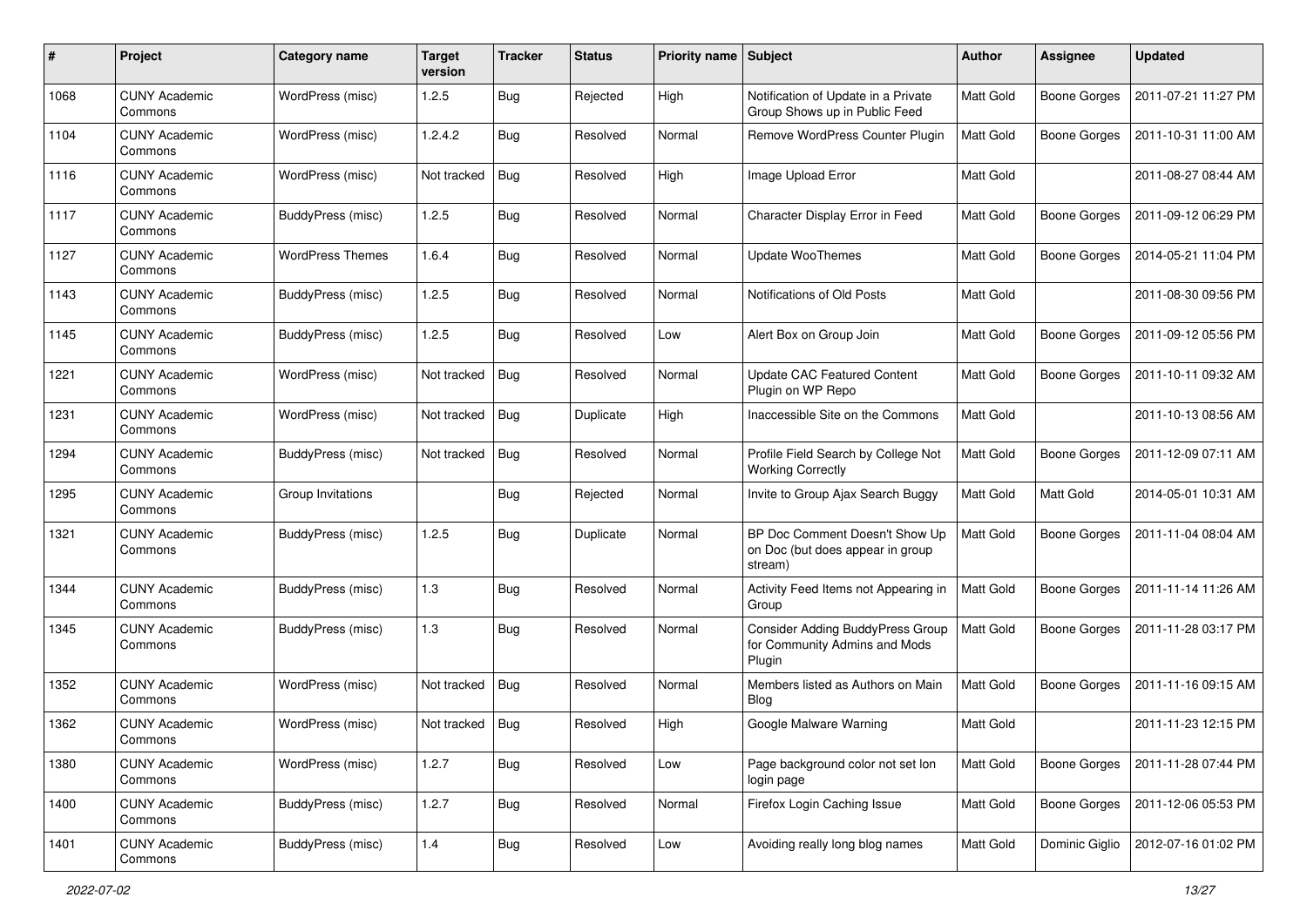| #    | Project                         | Category name          | <b>Target</b><br>version | <b>Tracker</b> | <b>Status</b> | <b>Priority name</b> | Subject                                                        | <b>Author</b> | <b>Assignee</b>     | <b>Updated</b>      |
|------|---------------------------------|------------------------|--------------------------|----------------|---------------|----------------------|----------------------------------------------------------------|---------------|---------------------|---------------------|
| 1412 | <b>CUNY Academic</b><br>Commons | BuddyPress (misc)      | 1.3                      | <b>Bug</b>     | Resolved      | Normal               | Alter text on pop-up message about<br>role field               | Matt Gold     | Boone Gorges        | 2011-12-08 12:58 PM |
| 1418 | <b>CUNY Academic</b><br>Commons | Wiki                   | 1.3                      | Bug            | Resolved      | High                 | Don't see BP Admin Bar on cdev<br>Wiki page                    | Matt Gold     | Boone Gorges        | 2011-12-09 08:58 AM |
| 1419 | <b>CUNY Academic</b><br>Commons | Wiki                   | 1.3                      | Bug            | Rejected      | Normal               | Ajax autosuggest on wiki tags not<br>working                   | Matt Gold     | Boone Gorges        | 2011-12-12 03:51 PM |
| 1451 | <b>CUNY Academic</b><br>Commons | BuddyPress (misc)      | 1.3.1                    | <b>Bug</b>     | Resolved      | Normal               | Social Media Profile Icons Not<br>Showing Up Automatically?    | Matt Gold     | Boone Gorges        | 2011-12-15 07:06 PM |
| 1452 | <b>CUNY Academic</b><br>Commons | Upgrades               |                          | Bug            | Rejected      | Normal               | Styling of UserVoice button                                    | Matt Gold     | Chris Stein         | 2014-05-01 03:15 PM |
| 1453 | <b>CUNY Academic</b><br>Commons | BuddyPress (misc)      |                          | <b>Bug</b>     | Rejected      | High                 | Multiple problems with featured<br>image widget for blog posts | Matt Gold     | Dominic Giglio      | 2012-07-02 04:22 PM |
| 1455 | <b>CUNY Academic</b><br>Commons | BuddyPress (misc)      | 1.3.1                    | Bug            | Resolved      | Normal               | Errant error message on Groups<br>page                         | Matt Gold     | Boone Gorges        | 2011-12-16 02:05 PM |
| 1464 | <b>CUNY Academic</b><br>Commons | Upgrades               | 1.3.1                    | Bug            | Rejected      | Normal               | UserVoice Account linked to wrong<br>account                   | Matt Gold     | Boone Gorges        | 2011-12-19 09:40 AM |
| 1467 | <b>CUNY Academic</b><br>Commons | Upgrades               |                          | <b>Bug</b>     | Rejected      | Normal               | Have UserVoice Show "Report a<br>Bug" on pop-up                | Matt Gold     | Boone Gorges        | 2012-08-01 03:37 PM |
| 1481 | <b>CUNY Academic</b><br>Commons | WordPress (misc)       | Future<br>release        | Bug            | Resolved      | Low                  | Seeing nocache in URL after logging<br>in                      | Matt Gold     | Boone Gorges        | 2012-07-16 12:58 PM |
| 1482 | <b>CUNY Academic</b><br>Commons | WordPress (misc)       | 1.3.3                    | Bug            | Resolved      | Normal               | News page twitter feed error                                   | Matt Gold     | Boone Gorges        | 2012-01-10 06:53 PM |
| 1483 | <b>CUNY Academic</b><br>Commons | WordPress (misc)       | 1.3.3                    | Bug            | Resolved      | Normal               | News page not showing posts from<br>News blog                  | Matt Gold     | Boone Gorges        | 2012-01-10 06:55 PM |
| 1488 | <b>CUNY Academic</b><br>Commons | BuddyPress (misc)      | 1.3.3                    | Bug            | Resolved      | Normal               | Unable to edit forum post                                      | Matt Gold     | Boone Gorges        | 2012-01-10 07:20 PM |
| 1495 | <b>CUNY Academic</b><br>Commons | BuddyPress (misc)      | 1.3.3                    | <b>Bug</b>     | Rejected      | Low                  | Newest Member Filter on homepage<br>not working                | Matt Gold     | <b>Boone Gorges</b> | 2011-12-22 11:29 AM |
| 1498 | <b>CUNY Academic</b><br>Commons | BuddyPress (misc)      | 1.3.3                    | <b>Bug</b>     | Resolved      | Normal               | Non-Logged in User Redirect<br>Feature not working             | Matt Gold     | Boone Gorges        | 2012-01-11 04:57 PM |
| 1503 | <b>CUNY Academic</b><br>Commons | BuddyPress (misc)      | 1.3.3                    | Bug            | Resolved      | Normal               | File list not showing file descriptions                        | Matt Gold     | Boone Gorges        | 2012-01-10 07:28 PM |
| 1531 | <b>CUNY Academic</b><br>Commons | WordPress (misc)       | 1.3.4                    | <b>Bug</b>     | Resolved      | Urgent               | Commons Only Viewable to<br>Logged-In Viewers                  | Matt Gold     | Boone Gorges        | 2012-01-12 12:50 AM |
| 1542 | <b>CUNY Academic</b><br>Commons | <b>BuddyPress Docs</b> | 1.6                      | Bug            | Resolved      | Normal               | Group Docs Locked                                              | Matt Gold     | Boone Gorges        | 2014-03-21 03:38 PM |
| 1543 | <b>CUNY Academic</b><br>Commons | Toolbar                |                          | <b>Bug</b>     | Rejected      | Normal               | Spacing on "My Groups" Dropdown                                | Matt Gold     | Boone Gorges        | 2014-05-01 03:28 PM |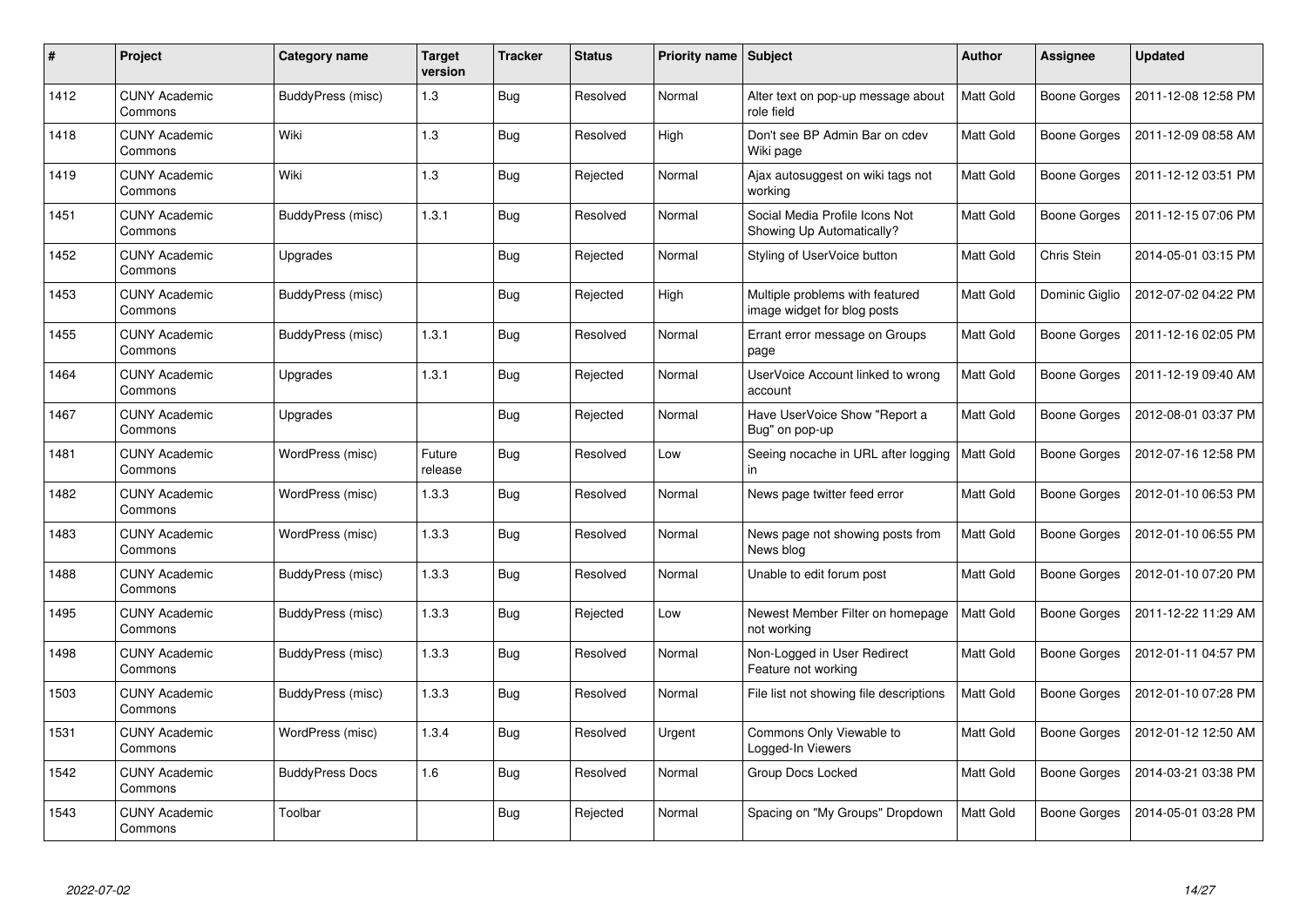| $\#$ | Project                         | Category name     | <b>Target</b><br>version | <b>Tracker</b> | <b>Status</b> | Priority name Subject |                                                           | <b>Author</b> | Assignee            | <b>Updated</b>      |
|------|---------------------------------|-------------------|--------------------------|----------------|---------------|-----------------------|-----------------------------------------------------------|---------------|---------------------|---------------------|
| 1545 | <b>CUNY Academic</b><br>Commons | BuddyPress (misc) | 1.3.5                    | Bug            | Resolved      | Normal                | Problem with BP Doc Comment Edit<br>Icon in Forums        | Matt Gold     | <b>Boone Gorges</b> | 2012-01-16 06:14 PM |
| 1546 | <b>CUNY Academic</b><br>Commons | BuddyPress (misc) | 1.3.5                    | Bug            | Resolved      | Low                   | Unable to view comparative<br>document history in BP Docs | Matt Gold     | Boone Gorges        | 2012-01-17 06:13 PM |
| 1547 | <b>CUNY Academic</b><br>Commons | WordPress (misc)  | 1.3.5                    | Bug            | Resolved      | High                  | <b>Spam Registrations</b>                                 | Matt Gold     | Boone Gorges        | 2012-01-16 08:23 PM |
| 1549 | <b>CUNY Academic</b><br>Commons | WordPress (misc)  | 1.3.5                    | <b>Bug</b>     | Resolved      | Normal                | Add SOPA Protest Plugin                                   | Matt Gold     | Boone Gorges        | 2012-01-17 06:19 PM |
| 1551 | <b>CUNY Academic</b><br>Commons | WordPress (misc)  | 1.3.5                    | Bug            | Resolved      | Normal                | Create Front-Page SOPA Protest<br>page                    | Matt Gold     | Boone Gorges        | 2012-01-17 09:32 PM |
| 1554 | <b>CUNY Academic</b><br>Commons | WordPress (misc)  | 1.3.6                    | Bug            | Resolved      | Normal                | User reports infinite redirect issue on<br>blog           | Matt Gold     | Boone Gorges        | 2012-01-19 07:58 AM |
| 1555 | <b>CUNY Academic</b><br>Commons | BuddyPress (misc) | 1.3.6                    | Bug            | Resolved      | Low                   | Sticky forum post shows up twice in<br>post listings      | Matt Gold     | Boone Gorges        | 2012-02-08 06:44 PM |
| 1558 | <b>CUNY Academic</b><br>Commons | BuddyPress (misc) | 1.3.6                    | <b>Bug</b>     | Resolved      | Normal                | Login Issues                                              | Matt Gold     | Boone Gorges        | 2012-02-08 06:40 PM |
| 1568 | <b>CUNY Academic</b><br>Commons | BuddyPress (misc) | Not tracked              | Bug            | Resolved      | Normal                | Member reports problem with email<br>notifications        | Matt Gold     |                     | 2012-02-28 10:51 AM |
| 1571 | <b>CUNY Academic</b><br>Commons | BuddyPress (misc) | 1.3.6                    | <b>Bug</b>     | Resolved      | Low                   | Non-CUNY Sign-Up Code Pages<br>Published                  | Matt Gold     | Boone Gorges        | 2012-02-08 04:46 PM |
| 1614 | <b>CUNY Academic</b><br>Commons | BuddyPress (misc) | 1.3.11                   | <b>Bug</b>     | Resolved      | Normal                | Non-CUNY Sign-Up Code<br><b>Disappears After Creation</b> | Matt Gold     | Boone Gorges        | 2012-04-05 01:50 AM |
| 1616 | <b>CUNY Academic</b><br>Commons | BuddyPress (misc) | 1.3.7                    | <b>Bug</b>     | Resolved      | Low                   | BP Docs timeout issue                                     | Matt Gold     | <b>Boone Gorges</b> | 2012-02-21 03:23 PM |
| 1657 | <b>CUNY Academic</b><br>Commons | BuddyPress (misc) | 1.3.10                   | Bug            | Resolved      | Normal                | Caching Issues                                            | Matt Gold     |                     | 2012-04-04 10:17 AM |
| 1658 | <b>CUNY Academic</b><br>Commons | WordPress (misc)  |                          | Bug            | Rejected      | Normal                | Zeteo Journal Redirect Error                              | Matt Gold     | Boone Gorges        | 2014-05-01 03:38 PM |
| 1672 | <b>CUNY Academic</b><br>Commons | BuddyPress (misc) | 1.3.11                   | <b>Bug</b>     | Resolved      | Normal                | Activity replies in groups                                | Matt Gold     | Boone Gorges        | 2012-04-04 09:37 AM |
| 1754 | <b>CUNY Academic</b><br>Commons | WordPress (misc)  | 1.3.10                   | Bug            | Resolved      | High                  | Members receiving dev site<br>comment spam                | Matt Gold     | Boone Gorges        | 2012-03-20 01:05 PM |
| 1784 | <b>CUNY Academic</b><br>Commons | BuddyPress (misc) | 1.3.11                   | Bug            | Resolved      | Normal                | Date/Content Problems on Forum<br>digest emails           | Matt Gold     | Boone Gorges        | 2012-04-03 08:28 PM |
| 1794 | <b>CUNY Academic</b><br>Commons | BuddyPress (misc) | 1.3.10                   | <b>Bug</b>     | Resolved      | Normal                | Remove "Notice anything new"<br>notification              | Matt Gold     | Boone Gorges        | 2012-03-29 09:45 PM |
| 1802 | <b>CUNY Academic</b><br>Commons | WordPress (misc)  | 1.3.11                   | <b>Bug</b>     | Resolved      | Low                   | Incorrect Page Title on Blogs Page                        | Matt Gold     | Boone Gorges        | 2012-04-03 08:28 PM |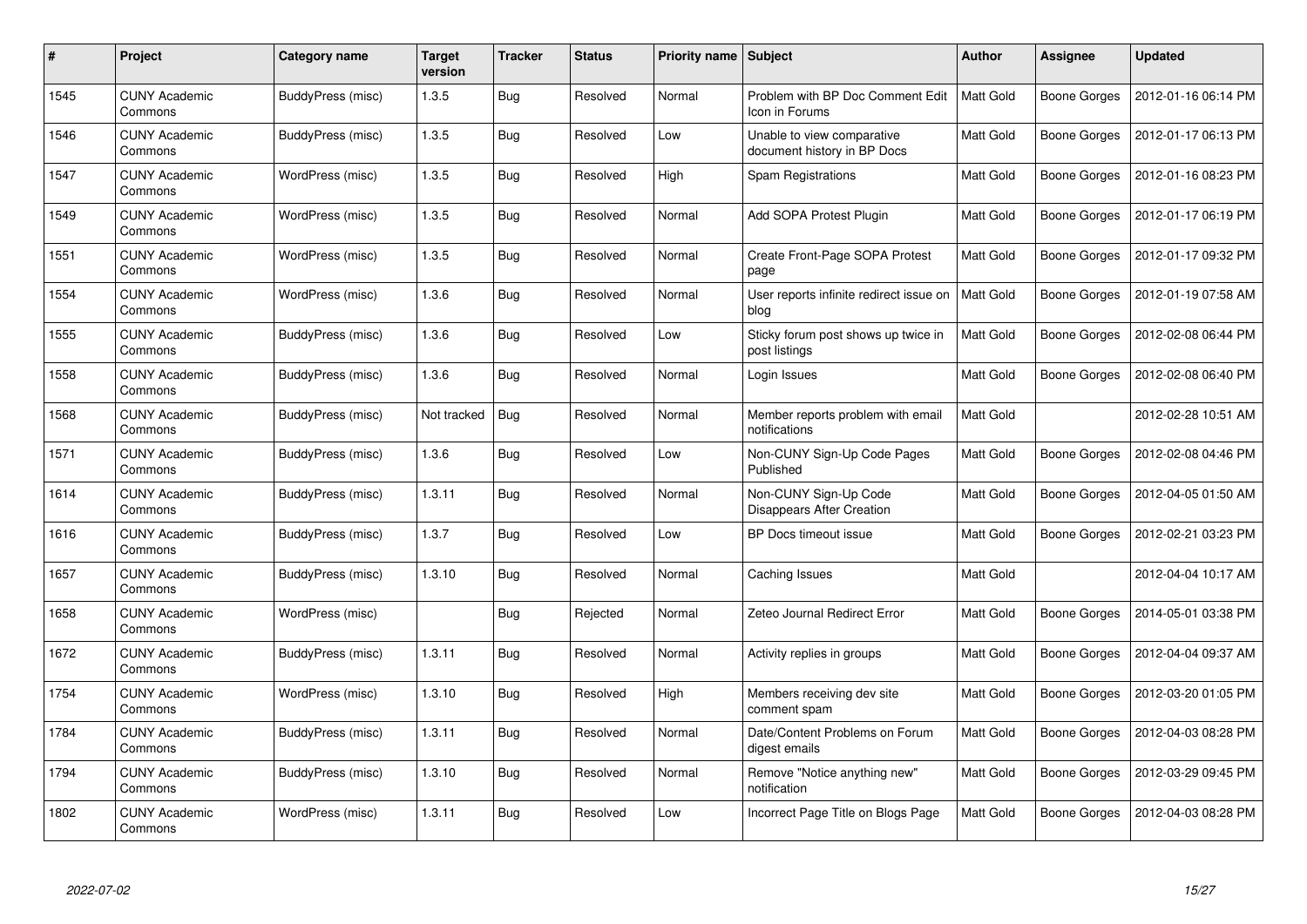| $\#$ | <b>Project</b>                  | Category name     | <b>Target</b><br>version | <b>Tracker</b> | <b>Status</b> | <b>Priority name   Subject</b> |                                                                         | <b>Author</b> | Assignee            | <b>Updated</b>      |
|------|---------------------------------|-------------------|--------------------------|----------------|---------------|--------------------------------|-------------------------------------------------------------------------|---------------|---------------------|---------------------|
| 1808 | <b>CUNY Academic</b><br>Commons | WordPress (misc)  | 1.3.11                   | Bug            | Resolved      | Normal                         | New title page titles                                                   | Matt Gold     | <b>Boone Gorges</b> | 2012-04-04 08:39 AM |
| 1829 | <b>CUNY Academic</b><br>Commons | WordPress (misc)  |                          | <b>Bug</b>     | Rejected      | High                           | 'No Image' checkbox on Featured<br>Content widget is not working        | Matt Gold     | Dominic Giglio      | 2012-07-04 06:02 PM |
| 1849 | <b>CUNY Academic</b><br>Commons | WordPress (misc)  | Not tracked              | Bug            | Resolved      | Normal                         | FAQ Hard to Read on Help Blog                                           | Matt Gold     | Sarah Morgano       | 2012-05-16 02:45 PM |
| 1853 | <b>CUNY Academic</b><br>Commons | WordPress (misc)  | Not tracked              | <b>Bug</b>     | Resolved      | Normal                         | CDev public?                                                            | Matt Gold     |                     | 2012-04-24 06:20 PM |
| 1859 | <b>CUNY Academic</b><br>Commons | BuddyPress (misc) | 1.3.13                   | Bug            | Resolved      | Low                            | Orthographical error on page in the<br>sign-up process                  | Matt Gold     | Boone Gorges        | 2012-05-02 11:43 AM |
| 1872 | <b>CUNY Academic</b><br>Commons | WordPress (misc)  | 1.3.13                   | <b>Bug</b>     | Resolved      | Normal                         | Update Woo Framework                                                    | Matt Gold     | Boone Gorges        | 2012-05-22 11:36 AM |
| 1881 | <b>CUNY Academic</b><br>Commons | BuddyPress (misc) | 1.3.13                   | Bug            | Resolved      | Low                            | Double forum notification received                                      | Matt Gold     | Boone Gorges        | 2012-05-22 02:51 PM |
| 1885 | <b>CUNY Academic</b><br>Commons | WordPress (misc)  | 1.3.13                   | <b>Bug</b>     | Resolved      | Normal                         | TinyMCE button error                                                    | Matt Gold     | Boone Gorges        | 2012-05-17 11:15 AM |
| 1886 | <b>CUNY Academic</b><br>Commons | WordPress (misc)  | 1.3.13                   | Bug            | Rejected      | Low                            | Test reliability of firestats plugin                                    | Matt Gold     | Boone Gorges        | 2012-05-09 09:37 PM |
| 1901 | <b>CUNY Academic</b><br>Commons | WordPress (misc)  | Not tracked              | Bug            | Rejected      | Normal                         | <b>Commons Down</b>                                                     | Matt Gold     |                     | 2012-05-22 09:59 AM |
| 1902 | <b>CUNY Academic</b><br>Commons | WordPress (misc)  | Not tracked              | <b>Bug</b>     | Resolved      | Normal                         | CF access to home page slide<br>creation                                | Matt Gold     | Boone Gorges        | 2012-05-22 09:04 AM |
| 1912 | <b>CUNY Academic</b><br>Commons | WordPress (misc)  | 1.3.13                   | <b>Bug</b>     | Resolved      | Normal                         | Install the VéritéCo Timeline Plugin                                    | Matt Gold     | Boone Gorges        | 2012-05-23 04:13 PM |
| 1916 | <b>CUNY Academic</b><br>Commons | WordPress (misc)  | 1.3.14                   | Bug            | Resolved      | High                           | Images Breaking on Help Blog and<br><b>Ground Control</b>               | Matt Gold     | <b>Boone Gorges</b> | 2012-05-26 07:54 PM |
| 1931 | <b>CUNY Academic</b><br>Commons | WordPress (misc)  | Not tracked              | Bug            | Rejected      | Normal                         | Deleted Blog visible to admin, but not   Matt Gold<br>to standard users |               | Boone Gorges        | 2012-06-12 09:14 AM |
| 1951 | <b>CUNY Academic</b><br>Commons | WordPress (misc)  | Not tracked              | <b>Bug</b>     | Resolved      | Normal                         | Check RSS feed of GCDI site                                             | Matt Gold     | Boone Gorges        | 2012-07-19 10:00 PM |
| 1953 | <b>CUNY Academic</b><br>Commons | BuddyPress (misc) | 1.3.15                   | Bug            | Resolved      | Normal                         | Email forum notification formatting<br>issue                            | Matt Gold     | Boone Gorges        | 2012-06-21 03:32 PM |
| 1979 | <b>CUNY Academic</b><br>Commons | BuddyPress (misc) | 1.4                      | Bug            | Rejected      | Normal                         | Received two notifications of an<br>activity update                     | Matt Gold     | Boone Gorges        | 2012-07-12 10:43 AM |
| 1990 | <b>CUNY Academic</b><br>Commons | BuddyPress (misc) | 1.3.17                   | <b>Bug</b>     | Resolved      | Low                            | In Forum post list, member avatar<br>partially obscures member name     | Matt Gold     | Boone Gorges        | 2012-07-29 08:42 PM |
| 1995 | <b>CUNY Academic</b><br>Commons | WordPress (misc)  | 1.3.17                   | <b>Bug</b>     | Rejected      | High                           | <b>Featured Content Box Only</b><br>Rendering on Login                  | Matt Gold     | Boone Gorges        | 2012-07-15 10:21 AM |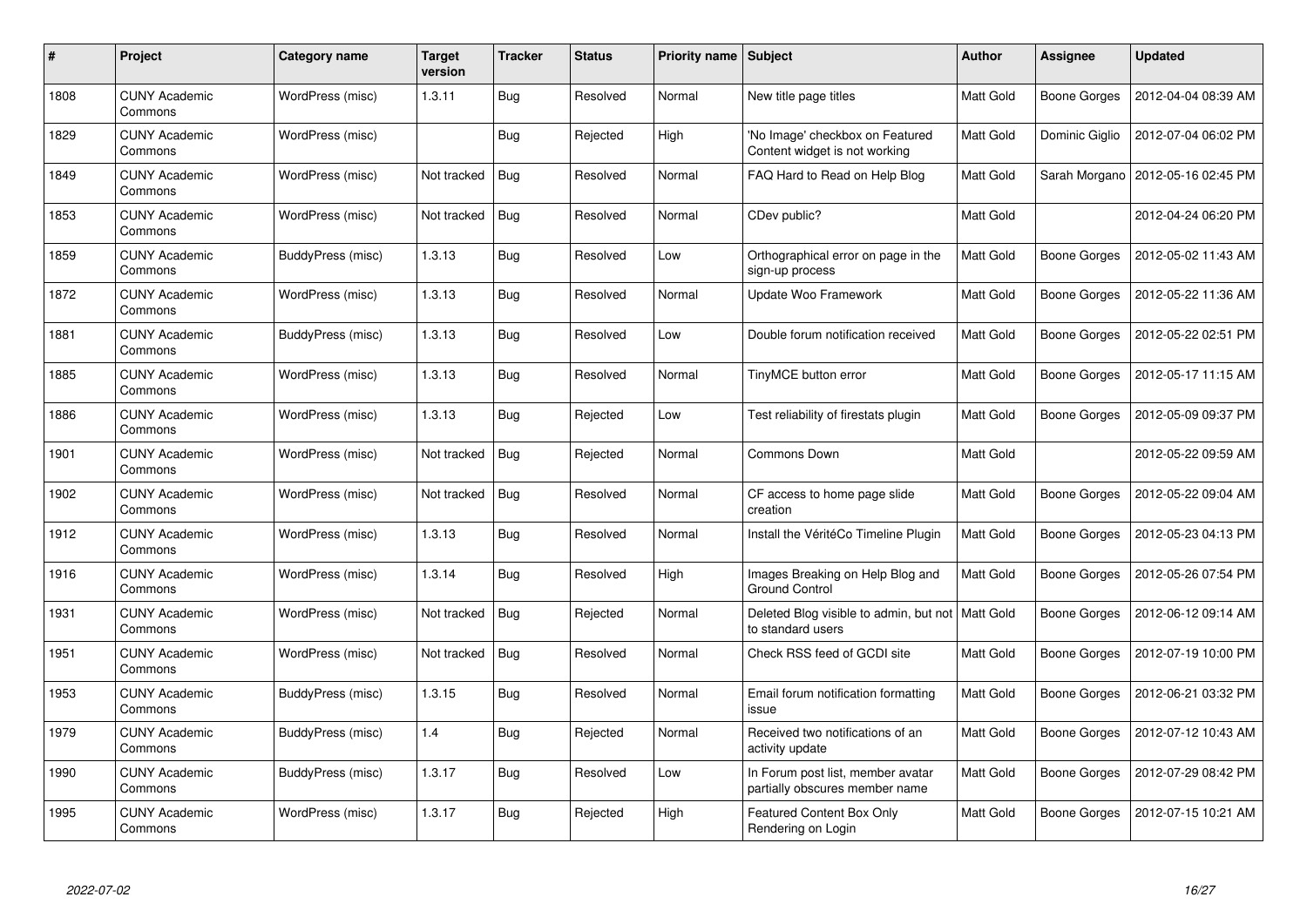| #    | Project                         | Category name     | <b>Target</b><br>version | <b>Tracker</b> | <b>Status</b> | Priority name Subject |                                                              | <b>Author</b>    | Assignee            | <b>Updated</b>      |
|------|---------------------------------|-------------------|--------------------------|----------------|---------------|-----------------------|--------------------------------------------------------------|------------------|---------------------|---------------------|
| 1997 | <b>CUNY Academic</b><br>Commons | BuddyPress (misc) | 1.4.6                    | Bug            | Resolved      | Normal                | Forum post notification didn't indicate<br>image attachments | <b>Matt Gold</b> | Boone Gorges        | 2012-09-23 05:03 PM |
| 2014 | <b>CUNY Academic</b><br>Commons | BuddyPress (misc) | 1.5                      | Bug            | Resolved      | Normal                | Improper margins on Members<br>Directory                     | Matt Gold        | Dominic Giglio      | 2012-12-18 10:37 AM |
| 2016 | <b>CUNY Academic</b><br>Commons | Server            | Not tracked              | <b>Bug</b>     | Resolved      | Immediate             | Commons Down for a moment                                    | Matt Gold        |                     | 2012-08-06 02:14 PM |
| 2018 | <b>CUNY Academic</b><br>Commons | WordPress (misc)  | 1.4                      | Bug            | Resolved      | High                  | WP Nav Bar Overflow                                          | Matt Gold        | Boone Gorges        | 2012-08-06 12:58 PM |
| 2019 | <b>CUNY Academic</b><br>Commons | WordPress (misc)  | 1.4                      | Bug            | Resolved      | High                  | Unable to Add New User to Blog                               | Matt Gold        | Boone Gorges        | 2012-08-08 04:21 PM |
| 2029 | <b>CUNY Academic</b><br>Commons | WordPress (misc)  | 1.4.11                   | <b>Bug</b>     | Resolved      | Normal                | CForms error                                                 | Matt Gold        | Dominic Giglio      | 2012-11-17 02:15 PM |
| 2034 | <b>CUNY Academic</b><br>Commons | WordPress (misc)  | 1.4.2                    | Bug            | Resolved      | Urgent                | Spacing issue on reply-by-email                              | Matt Gold        | Raymond Hoh         | 2012-08-13 02:41 PM |
| 2036 | <b>CUNY Academic</b><br>Commons | WordPress (misc)  | 1.4.1                    | Bug            | Resolved      | Normal                | Drop-down styling error                                      | Matt Gold        | Raymond Hoh         | 2012-08-11 01:31 PM |
| 2037 | <b>CUNY Academic</b><br>Commons | BuddyPress (misc) | 1.4.5                    | Bug            | Resolved      | Normal                | Special Character shows up in RBE<br>post                    | Matt Gold        | Raymond Hoh         | 2012-09-17 07:12 PM |
| 2038 | <b>CUNY Academic</b><br>Commons | WordPress (misc)  | 1.4.2                    | Bug            | Resolved      | Normal                | Fixing homepage spacing                                      | Matt Gold        | Matt Gold           | 2012-08-13 10:12 PM |
| 2040 | <b>CUNY Academic</b><br>Commons | BuddyPress (misc) | 1.4.2                    | Bug            | Resolved      | Normal                | RBE on BP Docs Edits?                                        | Matt Gold        | Boone Gorges        | 2012-08-14 08:13 AM |
| 2041 | <b>CUNY Academic</b><br>Commons | BuddyPress (misc) | 1.4.2                    | Bug            | Resolved      | Low                   | Vertical Alignment on BP Doc<br>'delete" hoverlink           | Matt Gold        | Boone Gorges        | 2012-08-13 10:54 PM |
| 2043 | <b>CUNY Academic</b><br>Commons | WordPress (misc)  | 1.4.2                    | Bug            | Rejected      | Low                   | Site Title Character Limit?                                  | Matt Gold        | Boone Gorges        | 2012-08-13 01:02 PM |
| 2044 | <b>CUNY Academic</b><br>Commons | WordPress (misc)  | 1.4.7                    | Bug            | Resolved      | Normal                | Comment field asks for name info<br>when user logged in      | Matt Gold        | Dominic Giglio      | 2012-10-11 08:34 PM |
| 2045 | <b>CUNY Academic</b><br>Commons | BuddyPress (misc) |                          | <b>Bug</b>     | Duplicate     | Normal                | Double Post/RBE Notification                                 | Matt Gold        | Boone Gorges        | 2012-08-15 08:53 AM |
| 2046 | <b>CUNY Academic</b><br>Commons | BuddyPress (misc) | 1.4.3                    | Bug            | Resolved      | High                  | <b>RBE Delayed Post</b>                                      | Matt Gold        | Raymond Hoh         | 2012-08-27 11:55 AM |
| 2051 | <b>CUNY Academic</b><br>Commons | WordPress (misc)  | Not tracked              | <b>Bug</b>     | Rejected      | Normal                | User finds Commons blocked due to<br>virus warning           | Matt Gold        |                     | 2012-08-17 04:35 PM |
| 2052 | <b>CUNY Academic</b><br>Commons | BuddyPress (misc) |                          | Bug            | Rejected      | Normal                | RBE Not Enabled?                                             | Matt Gold        | <b>Boone Gorges</b> | 2012-08-18 09:16 PM |
| 2055 | <b>CUNY Academic</b><br>Commons | WordPress (misc)  | 1.4.3                    | Bug            | Resolved      | High                  | Non-CUNY Sign-Ups not enabled                                | Matt Gold        | Boone Gorges        | 2012-08-23 12:51 PM |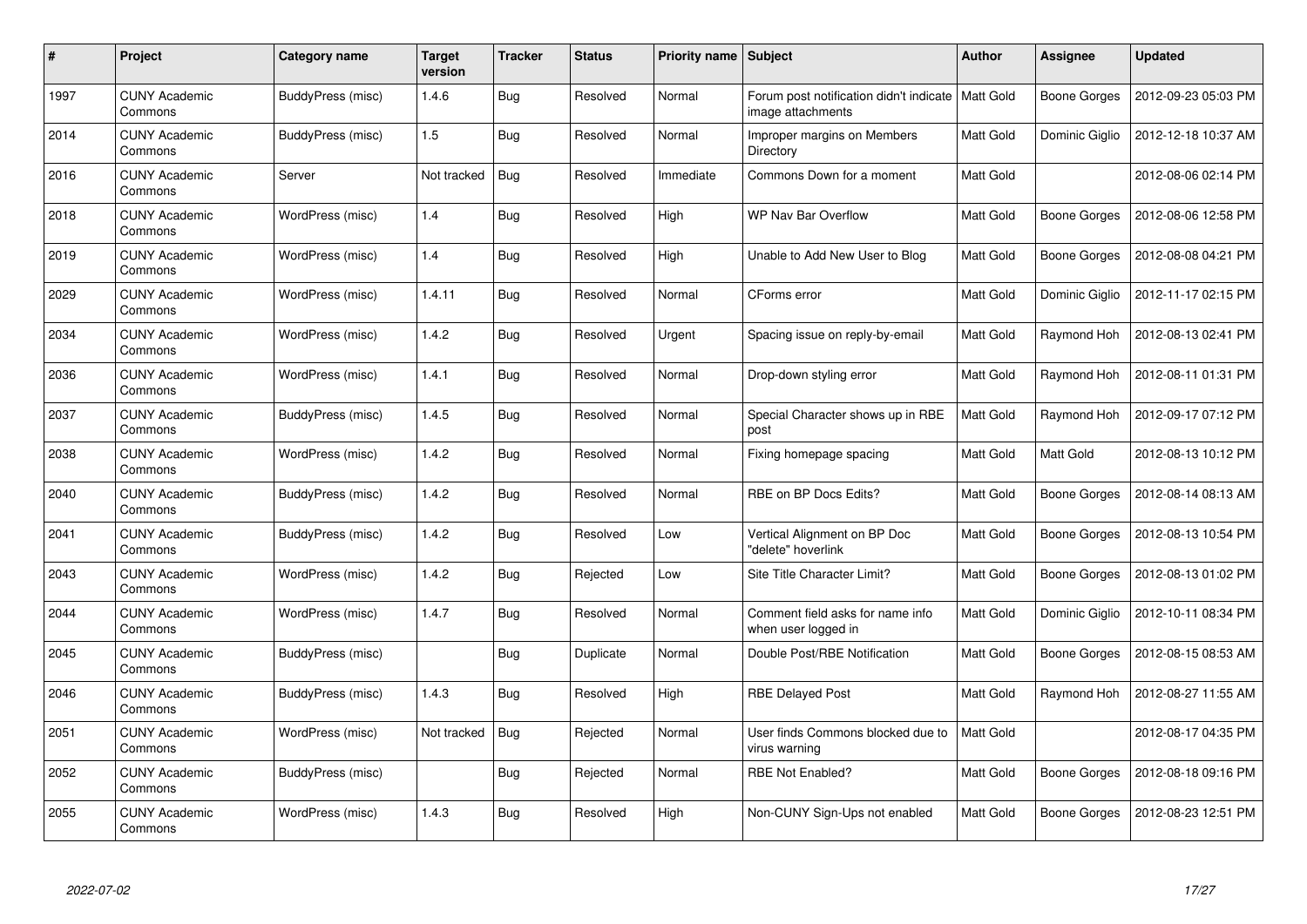| #    | Project                         | Category name     | <b>Target</b><br>version | <b>Tracker</b> | <b>Status</b> | Priority name Subject |                                                                                     | <b>Author</b>    | <b>Assignee</b> | <b>Updated</b>      |
|------|---------------------------------|-------------------|--------------------------|----------------|---------------|-----------------------|-------------------------------------------------------------------------------------|------------------|-----------------|---------------------|
| 2057 | <b>CUNY Academic</b><br>Commons | BuddyPress (misc) | 1.4.3                    | <b>Bug</b>     | Resolved      | Normal                | Newest/Active/Popular Filters Not<br>working on Homepage List of<br>Groups, Members | Matt Gold        | Boone Gorges    | 2012-08-23 03:18 PM |
| 2058 | <b>CUNY Academic</b><br>Commons | WordPress (misc)  | 1.4.6                    | Bug            | Rejected      | Normal                | Page shift on clicking Log in box                                                   | Matt Gold        | Boone Gorges    | 2012-08-20 05:53 PM |
| 2059 | <b>CUNY Academic</b><br>Commons | Domain Mapping    | 1.9.6                    | <b>Bug</b>     | Resolved      | Low                   | Domain Mapping Issue                                                                | Matt Gold        | Boone Gorges    | 2016-01-25 11:54 PM |
| 2089 | <b>CUNY Academic</b><br>Commons | WordPress (misc)  | 1.4.13                   | Bug            | Rejected      | Normal                | Possible blog email notification issue                                              | <b>Matt Gold</b> | Boone Gorges    | 2012-12-11 06:59 PM |
| 2091 | <b>CUNY Academic</b><br>Commons | BuddyPress (misc) | Not tracked              | Bug            | Resolved      | Normal                | <b>RBE Down</b>                                                                     | Matt Gold        | Raymond Hoh     | 2012-09-02 06:00 PM |
| 2094 | <b>CUNY Academic</b><br>Commons | Server            | Not tracked              | <b>Bug</b>     | Resolved      | Normal                | User reports site outage                                                            | Matt Gold        |                 | 2012-09-04 10:16 AM |
| 2099 | <b>CUNY Academic</b><br>Commons | WordPress (misc)  | Not tracked              | Bug            | Resolved      | Normal                | <b>Gallery Slide Widget Reset</b>                                                   | Matt Gold        | Boone Gorges    | 2012-09-04 06:26 PM |
| 2104 | <b>CUNY Academic</b><br>Commons | WordPress (misc)  | 1.4.6                    | <b>Bug</b>     | Resolved      | Low                   | WordPress Database Backup Plugin<br>Error                                           | Matt Gold        | Dominic Giglio  | 2012-09-13 03:45 PM |
| 2105 | <b>CUNY Academic</b><br>Commons | BuddyPress (misc) | 1.4.9                    | Bug            | Resolved      | Normal                | File name in a file uploaded to group<br>contains escape characters                 | Matt Gold        | Dominic Giglio  | 2012-11-01 12:02 PM |
| 2114 | <b>CUNY Academic</b><br>Commons | WordPress (misc)  |                          | Bug            | Rejected      | Low                   | Can't find config settings for Simpler<br>iPaper plugin                             | Matt Gold        | Dominic Giglio  | 2012-12-18 09:54 AM |
| 2115 | <b>CUNY Academic</b><br>Commons | WordPress (misc)  | 1.4.4                    | <b>Bug</b>     | Resolved      | Normal                | Update Site Footer to reflect current<br>number of CUNY campuses                    | Matt Gold        | Dominic Giglio  | 2012-09-10 02:47 PM |
| 2116 | <b>CUNY Academic</b><br>Commons | BuddyPress (misc) | 1.4.31                   | Bug            | Resolved      | Normal                | Include failed message in RBE<br><b>Failure Notification</b>                        | Matt Gold        | Raymond Hoh     | 2013-07-08 11:01 PM |
| 2117 | <b>CUNY Academic</b><br>Commons | BuddyPress (misc) | 1.4.8                    | <b>Bug</b>     | Resolved      | Normal                | User reports double notification of<br>announcements                                | Matt Gold        | Dominic Giglio  | 2012-10-22 09:37 AM |
| 2121 | <b>CUNY Academic</b><br>Commons | BuddyPress (misc) | 1.4.6                    | <b>Bug</b>     | Resolved      | Low                   | Email notification of forum post omits<br>hyperlinked word                          | Matt Gold        | Boone Gorges    | 2012-09-30 09:05 AM |
| 2129 | <b>CUNY Academic</b><br>Commons | BuddyPress (misc) | 1.4.6                    | <b>Bug</b>     | Resolved      | Low                   | […]                                                                                 | Matt Gold        | Boone Gorges    | 2012-09-30 09:53 AM |
| 2159 | <b>CUNY Academic</b><br>Commons | BuddyPress (misc) | 1.4.24                   | <b>Bug</b>     | Resolved      | Normal                | Page redirection after accepting<br>group invite                                    | Matt Gold        | Dominic Giglio  | 2013-04-11 08:00 PM |
| 2176 | <b>CUNY Academic</b><br>Commons | BuddyPress (misc) | 1.4.9                    | Bug            | Rejected      | Normal                | Page error upon accepting group<br>membership request                               | Matt Gold        | Dominic Giglio  | 2012-11-01 09:48 PM |
| 2188 | <b>CUNY Academic</b><br>Commons | BuddyPress (misc) | 1.4.9                    | <b>Bug</b>     | Resolved      | Normal                | Line Spacing/Breaks on BP Docs                                                      | Matt Gold        | Chris Stein     | 2012-11-01 03:15 PM |
| 2191 | <b>CUNY Academic</b><br>Commons | BuddyPress (misc) | 1.4.10                   | Bug            | Resolved      | Low                   | File upload to group doesn't register<br>as activity?                               | Matt Gold        | Dominic Giglio  | 2012-11-11 09:28 PM |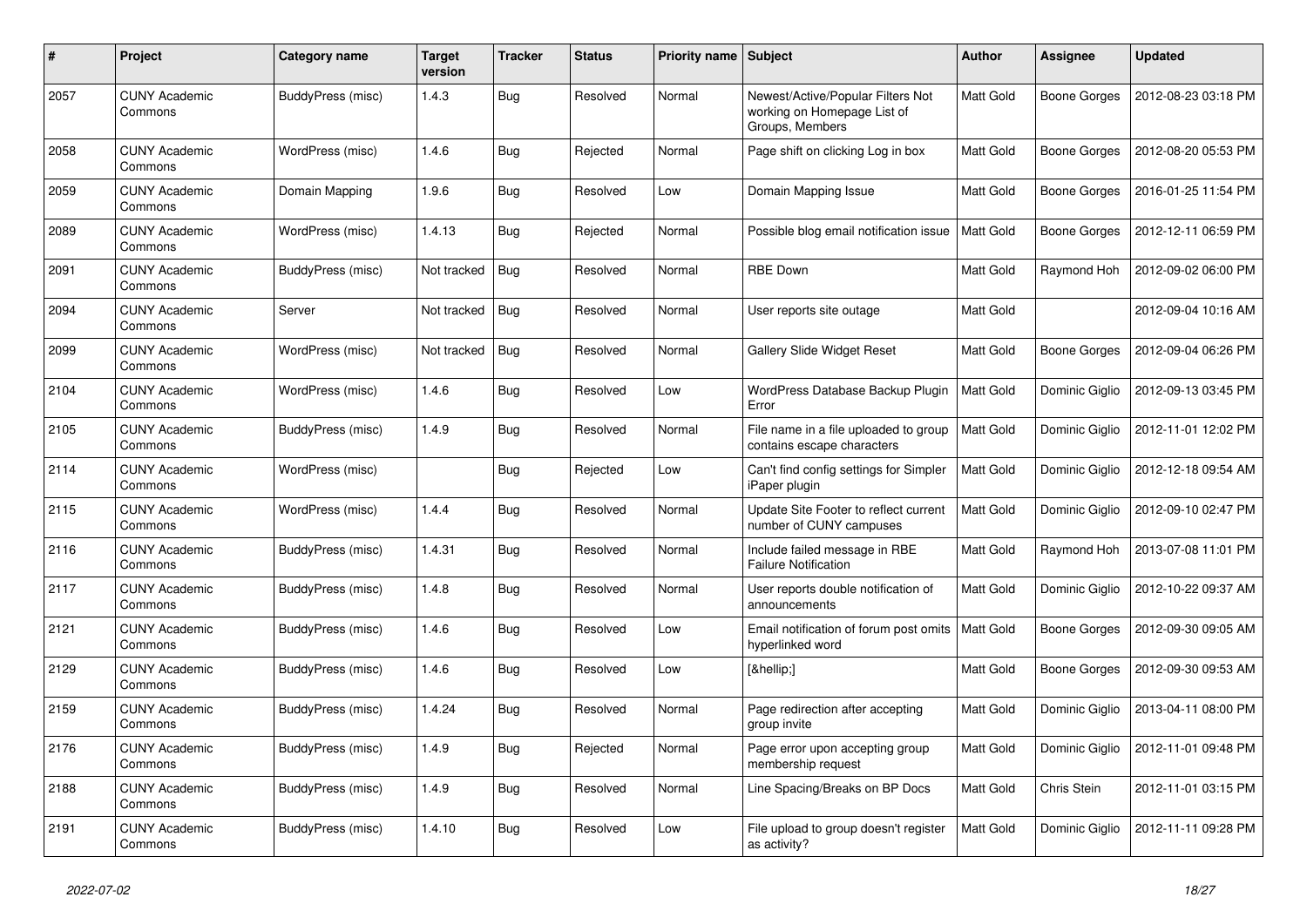| #    | Project                         | Category name              | <b>Target</b><br>version | <b>Tracker</b> | <b>Status</b> | Priority name Subject |                                                                         | <b>Author</b>    | Assignee            | <b>Updated</b>      |
|------|---------------------------------|----------------------------|--------------------------|----------------|---------------|-----------------------|-------------------------------------------------------------------------|------------------|---------------------|---------------------|
| 2204 | <b>CUNY Academic</b><br>Commons | WordPress (misc)           | 1.4.10                   | Bug            | Resolved      | Normal                | User Doesn't Come up in Add New<br>User Autocomplete                    | <b>Matt Gold</b> | Dominic Giglio      | 2012-11-11 12:50 AM |
| 2210 | <b>CUNY Academic</b><br>Commons | WordPress (misc)           | 1.4.9                    | <b>Bug</b>     | Resolved      | Normal                | Add Twenty Twelve Theme                                                 | Matt Gold        | Boone Gorges        | 2012-11-01 10:26 AM |
| 2220 | <b>CUNY Academic</b><br>Commons | BuddyPress (misc)          | 1.4.11                   | Bug            | Resolved      | Low                   | Spacing error on BP Doc comments                                        | Matt Gold        | Dominic Giglio      | 2012-11-20 03:47 PM |
| 2221 | <b>CUNY Academic</b><br>Commons | BuddyPress (misc)          |                          | Bug            | Duplicate     | Low                   | Spacing error on BP Doc comments                                        | Matt Gold        | Boone Gorges        | 2012-10-30 10:03 AM |
| 2230 | <b>CUNY Academic</b><br>Commons | WordPress (misc)           | 1.4.10                   | Bug            | Resolved      | High                  | MESTC page scrambled                                                    | Matt Gold        | Dominic Giglio      | 2012-11-20 02:39 PM |
| 2231 | <b>CUNY Academic</b><br>Commons | commonsinabox.org          | Not tracked              | Bug            | Resolved      | Normal                | Fix Header issue on<br>Commonsinabox.org                                | Matt Gold        | Boone Gorges        | 2014-05-01 07:51 PM |
| 2239 | <b>CUNY Academic</b><br>Commons | <b>Email Notifications</b> | 1.7                      | Bug            | Resolved      | Normal                | Login redirects when clicking on<br>private group addresses not working | Matt Gold        | Raymond Hoh         | 2014-11-01 11:41 AM |
| 2240 | <b>CUNY Academic</b><br>Commons | WordPress (misc)           | 1.4.10                   | Bug            | Resolved      | Normal                | Update Luna theme                                                       | Matt Gold        | Dominic Giglio      | 2012-11-11 04:27 PM |
| 2245 | <b>CUNY Academic</b><br>Commons | WordPress (misc)           | 1.4.15                   | Bug            | Resolved      | High                  | Domain mapping issues -- Site<br>warnings                               | Matt Gold        | Dominic Giglio      | 2012-12-27 03:59 PM |
| 2247 | <b>CUNY Academic</b><br>Commons | WordPress (misc)           | 1.4.13                   | Bug            | Resolved      | Low                   | Subdomain site login/nav bar issue                                      | Matt Gold        | Dominic Giglio      | 2012-12-12 02:25 AM |
| 2250 | <b>CUNY Academic</b><br>Commons | WordPress (misc)           |                          | Bug            | Rejected      | Normal                | Livestreaming page error                                                | Matt Gold        | Boone Gorges        | 2012-11-15 11:35 AM |
| 2251 | <b>CUNY Academic</b><br>Commons | BuddyPress (misc)          | 1.4.13                   | Bug            | Resolved      | Low                   | From address of forum notifications                                     | Matt Gold        | Boone Gorges        | 2013-02-03 01:56 PM |
| 2264 | <b>CUNY Academic</b><br>Commons | commonsinabox.org          |                          | Bug            | Rejected      | Normal                | Update CBOX logo on welcome<br>message                                  | Matt Gold        | Boone Gorges        | 2012-11-19 02:46 AM |
| 2265 | <b>CUNY Academic</b><br>Commons |                            | Not tracked              | Bug            | Rejected      | Normal                | 'Need Support" widget in cbox<br>documentation                          | Matt Gold        | Boone Gorges        | 2012-11-20 01:07 PM |
| 2266 | <b>CUNY Academic</b><br>Commons | commonsinabox.org          |                          | <b>Bug</b>     | Resolved      | Normal                | Demo slider                                                             | Matt Gold        | Boone Gorges        | 2012-11-18 11:26 PM |
| 2267 | <b>CUNY Academic</b><br>Commons |                            |                          | Bug            | Resolved      | Normal                | Change "Cbox" to "CBOX" in<br>Dashboard Menu                            | Matt Gold        | <b>Boone Gorges</b> | 2012-11-18 11:01 PM |
| 2268 | <b>CUNY Academic</b><br>Commons |                            |                          | Bug            | Rejected      | Normal                | Add CBOX icon to dashboard menu?   Matt Gold                            |                  | Boone Gorges        | 2012-11-18 10:58 PM |
| 2269 | <b>CUNY Academic</b><br>Commons | commonsinabox.org          | Not tracked              | <b>Bug</b>     | Rejected      | Normal                | Replace Default CBOX Icon for<br>Groups                                 | Matt Gold        | <b>Boone Gorges</b> | 2012-11-20 01:53 PM |
| 2270 | <b>CUNY Academic</b><br>Commons | commonsinabox.org          | Not tracked              | <b>Bug</b>     | Rejected      | Normal                | CBOX group sign up - default email<br>setting                           | Matt Gold        | Boone Gorges        | 2012-11-20 03:51 PM |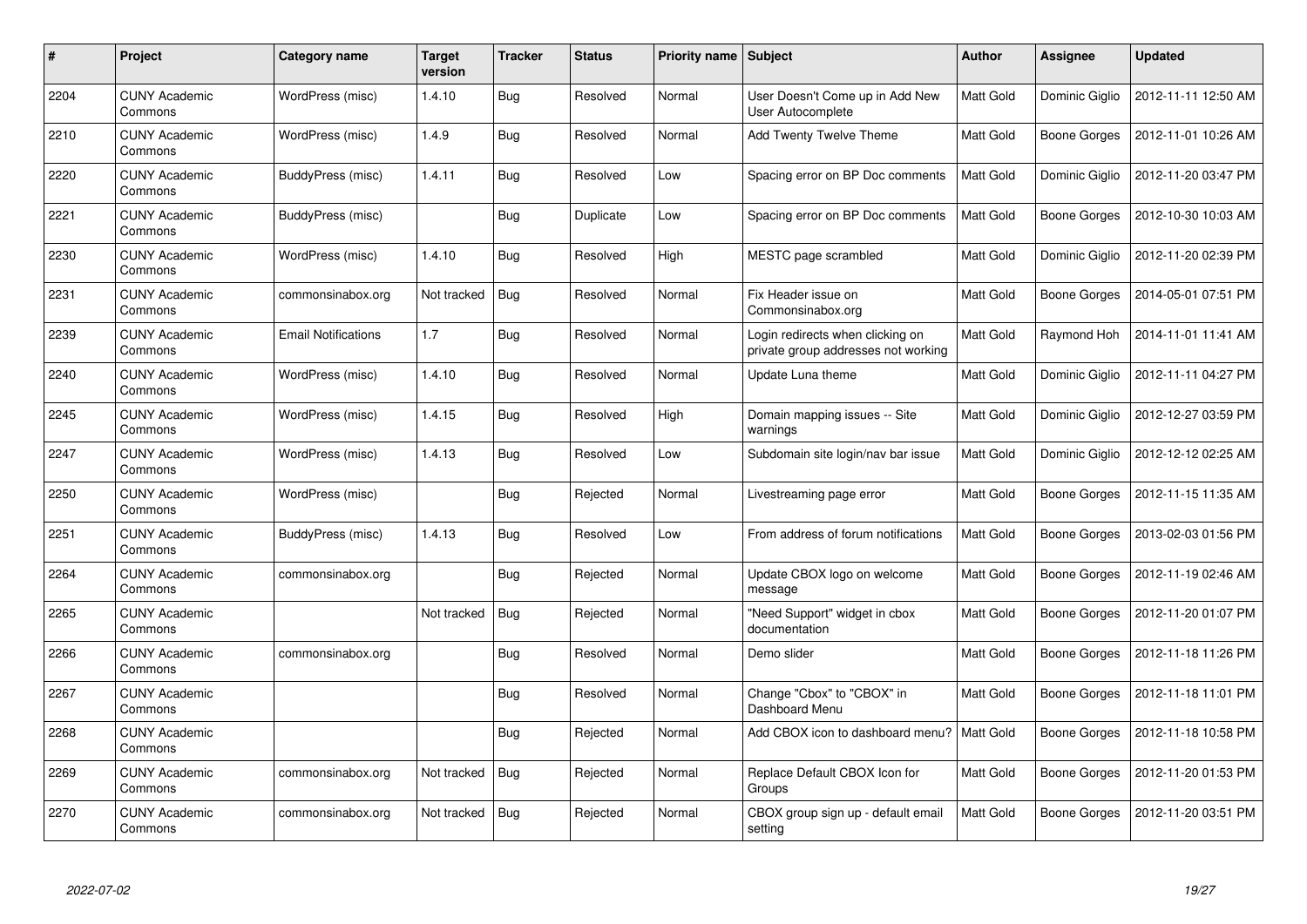| #    | <b>Project</b>                  | Category name     | <b>Target</b><br>version | <b>Tracker</b> | <b>Status</b> | <b>Priority name   Subject</b> |                                                                                 | Author    | <b>Assignee</b>         | <b>Updated</b>      |
|------|---------------------------------|-------------------|--------------------------|----------------|---------------|--------------------------------|---------------------------------------------------------------------------------|-----------|-------------------------|---------------------|
| 2273 | <b>CUNY Academic</b><br>Commons | commonsinabox.org | Not tracked              | <b>Bug</b>     | Resolved      | Normal                         | Add Hosting<br>recommendations/minimum<br>requirements to CBOX<br>documentation | Matt Gold | scott voth              | 2014-02-09 11:37 AM |
| 2274 | <b>CUNY Academic</b><br>Commons | commonsinabox.org | Not tracked              | Bug            | Rejected      | Normal                         | CBOX - group names on group<br>pages                                            | Matt Gold | Boone Gorges            | 2012-11-20 02:05 PM |
| 2275 | <b>CUNY Academic</b><br>Commons | commonsinabox.org | Not tracked              | Bug            | Resolved      | Normal                         | <b>CBOX</b> support requests                                                    | Matt Gold | Boone Gorges            | 2012-11-20 02:05 PM |
| 2279 | <b>CUNY Academic</b><br>Commons | commonsinabox.org | Not tracked              | Bug            | Resolved      | Low                            | CBOX mention system rewrites<br>twitter links                                   | Matt Gold | Boone Gorges            | 2012-11-20 07:41 PM |
| 2280 | <b>CUNY Academic</b><br>Commons | commonsinabox.org | Not tracked              | <b>Bug</b>     | Resolved      | High                           | Forum links not working                                                         | Matt Gold | Boone Gorges            | 2012-11-20 12:33 PM |
| 2284 | <b>CUNY Academic</b><br>Commons | commonsinabox.org |                          | Bug            | Rejected      | Normal                         | cbox.org forum link error from profile<br>page                                  | Matt Gold | Boone Gorges            | 2012-11-20 08:02 PM |
| 2288 | <b>CUNY Academic</b><br>Commons | commonsinabox.org |                          | <b>Bug</b>     | Rejected      | Normal                         | […] issue occurring on<br>commonsinabox.org                                     | Matt Gold | Boone Gorges            | 2012-12-11 01:17 AM |
| 2293 | <b>CUNY Academic</b><br>Commons | commonsinabox.org |                          | <b>Bug</b>     | Resolved      | Normal                         | Building community on<br>commonsinabox.org - add members<br>page                | Matt Gold | Chris Stein             | 2012-11-25 03:43 PM |
| 2295 | <b>CUNY Academic</b><br>Commons | commonsinabox.org |                          | Bug            | Rejected      | Normal                         | Glitch in CBOX Logo                                                             | Matt Gold | Boone Gorges            | 2012-12-11 01:08 AM |
| 2339 | <b>CUNY Academic</b><br>Commons | commonsinabox.org | Not tracked              | Bug            | Resolved      | Normal                         | Email forum notification includes<br>relative link to post                      | Matt Gold | Raymond Hoh             | 2013-01-08 04:24 PM |
| 2343 | <b>CUNY Academic</b><br>Commons | commonsinabox.org | Not tracked              | Bug            | Rejected      | Normal                         | Double Notifications from<br>commonsinabox.org                                  | Matt Gold | Boone Gorges            | 2013-03-20 01:45 PM |
| 2349 | <b>CUNY Academic</b><br>Commons | commonsinabox.org |                          | Bug            | Resolved      | High                           | CBOX header image position off                                                  | Matt Gold | <b>Boone Gorges</b>     | 2012-12-15 10:21 PM |
| 2354 | <b>CUNY Academic</b><br>Commons | commonsinabox.org |                          | Bug            | Rejected      | Low                            | CBOX header mouseover issue                                                     | Matt Gold | <b>Bowe</b><br>Frankema | 2014-05-01 08:02 PM |
| 2356 | <b>CUNY Academic</b><br>Commons | commonsinabox.org | Not tracked              | Bug            | Resolved      | Low                            | Responsive header on<br>cbox/commonsinabox.org                                  | Matt Gold | Dominic Giglio          | 2013-08-11 12:20 PM |
| 2363 | <b>CUNY Academic</b><br>Commons | WordPress (misc)  | 1.4.16                   | Bug            | Resolved      | Normal                         | HTTP Error 500 (Internal Server<br>Error) on GC DSL blog                        | Matt Gold | <b>Boone Gorges</b>     | 2013-01-02 10:10 AM |
| 2380 | <b>CUNY Academic</b><br>Commons | commonsinabox.org |                          | Bug            | Resolved      | High                           | Add search to Commonsinabox.org                                                 | Matt Gold | Boone Gorges            | 2013-03-20 11:41 AM |
| 2385 | <b>CUNY Academic</b><br>Commons | BuddyPress (misc) | 1.4.18                   | Bug            | Resolved      | Normal                         | Sitewide nav bar not appearing                                                  | Matt Gold | Boone Gorges            | 2013-01-24 10:21 AM |
| 2387 | <b>CUNY Academic</b><br>Commons | BuddyPress (misc) | 1.4.19                   | <b>Bug</b>     | Resolved      | Low                            | File upload notifications contain<br>escape characters                          | Matt Gold | Boone Gorges            | 2013-02-11 02:21 PM |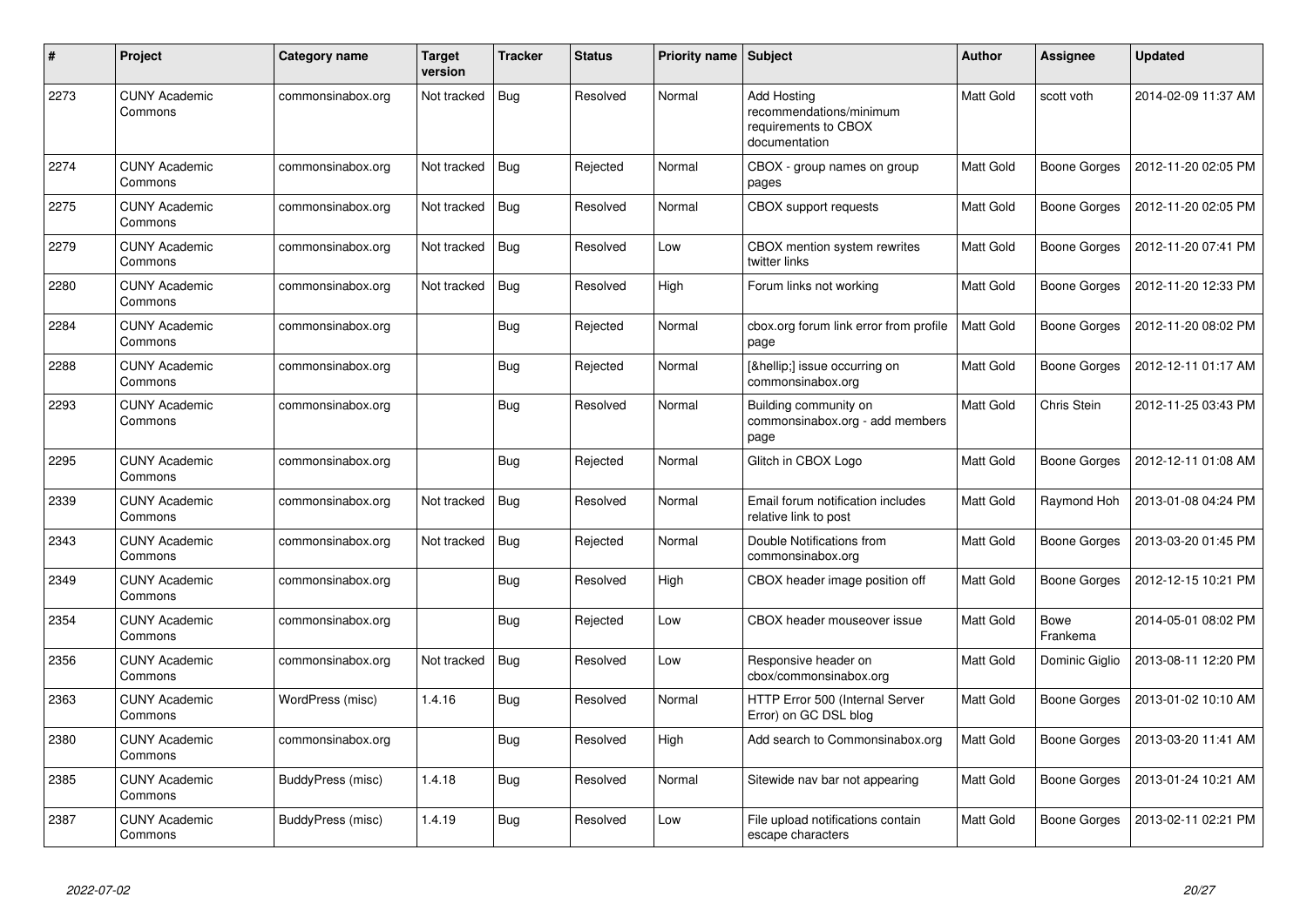| $\#$ | <b>Project</b>                  | Category name     | <b>Target</b><br>version | <b>Tracker</b> | <b>Status</b> | <b>Priority name Subject</b> |                                                                                 | <b>Author</b> | Assignee            | <b>Updated</b>      |
|------|---------------------------------|-------------------|--------------------------|----------------|---------------|------------------------------|---------------------------------------------------------------------------------|---------------|---------------------|---------------------|
| 2415 | <b>CUNY Academic</b><br>Commons | BuddyPress (misc) | 1.4.19                   | Bug            | Resolved      | Normal                       | Remove "Popular" link on homepage<br>members widget                             | Matt Gold     | Boone Gorges        | 2013-02-12 10:05 PM |
| 2422 | <b>CUNY Academic</b><br>Commons | WordPress (misc)  | Not tracked              | <b>Bug</b>     | Resolved      | Normal                       | Repeating posts on<br>news.commons.gc.cuny.edu                                  | Matt Gold     | Matt Gold           | 2013-02-09 01:05 PM |
| 2429 | <b>CUNY Academic</b><br>Commons | WordPress (misc)  |                          | <b>Bug</b>     | Rejected      | Normal                       | Add User Switching Plugin?                                                      | Matt Gold     | Boone Gorges        | 2013-02-28 10:51 AM |
| 2479 | <b>CUNY Academic</b><br>Commons | BuddyPress (misc) | 1.4.21                   | Bug            | Resolved      | Urgent                       | Double posting, double notification of   Matt Gold<br>message posted via RBE    |               | Raymond Hoh         | 2013-04-09 02:04 AM |
| 2517 | <b>CUNY Academic</b><br>Commons | WordPress (misc)  | 1.4.22                   | Bug            | Resolved      | Normal                       | Add Constant Contact Plugin                                                     | Matt Gold     | Boone Gorges        | 2013-03-20 01:53 PM |
| 2519 | <b>CUNY Academic</b><br>Commons | BuddyPress (misc) |                          | <b>Bug</b>     | Rejected      | Low                          | User doesn't show up in site search                                             | Matt Gold     | Boone Gorges        | 2014-05-01 08:33 PM |
| 2520 | <b>CUNY Academic</b><br>Commons | WordPress (misc)  | 1.4.22                   | Bug            | Resolved      | Normal                       | Add Edit Flow Plugin                                                            | Matt Gold     | Boone Gorges        | 2013-03-20 02:01 PM |
| 2538 | <b>CUNY Academic</b><br>Commons | WordPress (misc)  | 1.4.25                   | Bug            | Resolved      | High                         | Add security plugins                                                            | Matt Gold     | Boone Gorges        | 2013-04-22 10:37 AM |
| 2551 | <b>CUNY Academic</b><br>Commons | commonsinabox.org | Not tracked              | <b>Bug</b>     | Resolved      | Normal                       | RBE on CBOX.org not working?                                                    | Matt Gold     | Raymond Hoh         | 2013-08-15 07:58 AM |
| 2564 | <b>CUNY Academic</b><br>Commons | WordPress (misc)  | 1.4.32                   | Bug            | Resolved      | High                         | Editing blog posts connected to<br>groups creates activity<br>item/notification | Matt Gold     | Boone Gorges        | 2013-07-17 08:39 AM |
| 2595 | <b>CUNY Academic</b><br>Commons | BuddyPress (misc) | 1.4.29                   | Bug            | Resolved      | Low                          | Group invitation script                                                         | Matt Gold     | <b>Boone Gorges</b> | 2013-06-02 04:06 PM |
| 2596 | <b>CUNY Academic</b><br>Commons | BuddyPress (misc) |                          | <b>Bug</b>     | Rejected      | Normal                       | Homepage Recent blog posts widget<br>display                                    | Matt Gold     | Boone Gorges        | 2013-05-23 10:50 PM |
| 2629 | <b>CUNY Academic</b><br>Commons | WordPress (misc)  | 1.5                      | <b>Bug</b>     | Rejected      | Urgent                       | images not showing in slider on<br>homepage                                     | Matt Gold     | Raymond Hoh         | 2013-07-10 11:10 AM |
| 2645 | <b>CUNY Academic</b><br>Commons | commonsinabox.org | Not tracked              | <b>Bug</b>     | Resolved      | Normal                       | Add CASCI site to Showcase                                                      | Matt Gold     | scott voth          | 2014-02-08 11:07 AM |
| 2654 | <b>CUNY Academic</b><br>Commons | commonsinabox.org | Not tracked              | <b>Bug</b>     | Resolved      | Normal                       | Forum creation step in group setup<br>doesn't stick                             | Matt Gold     | <b>Boone Gorges</b> | 2013-08-11 11:51 AM |
| 2660 | <b>CUNY Academic</b><br>Commons | commonsinabox.org | Not tracked              | <b>Bug</b>     | Resolved      | Normal                       | Forum Role Display errors                                                       | Matt Gold     | Raymond Hoh         | 2013-08-11 11:48 AM |
| 2669 | <b>CUNY Academic</b><br>Commons | Reply By Email    |                          | <b>Bug</b>     | Rejected      | Normal                       | Prevent auto-replies from posting to<br>forum via email                         | Matt Gold     | Raymond Hoh         | 2014-05-01 08:13 PM |
| 2673 | <b>CUNY Academic</b><br>Commons | WordPress (misc)  |                          | Bug            | Rejected      | Normal                       | Spam Registration                                                               | Matt Gold     | Dominic Giglio      | 2014-05-01 08:14 PM |
| 2684 | <b>CUNY Academic</b><br>Commons | WordPress (misc)  |                          | <b>Bug</b>     | Rejected      | Normal                       | Authentication/Cookie problems                                                  | Matt Gold     | Boone Gorges        | 2013-07-25 10:09 PM |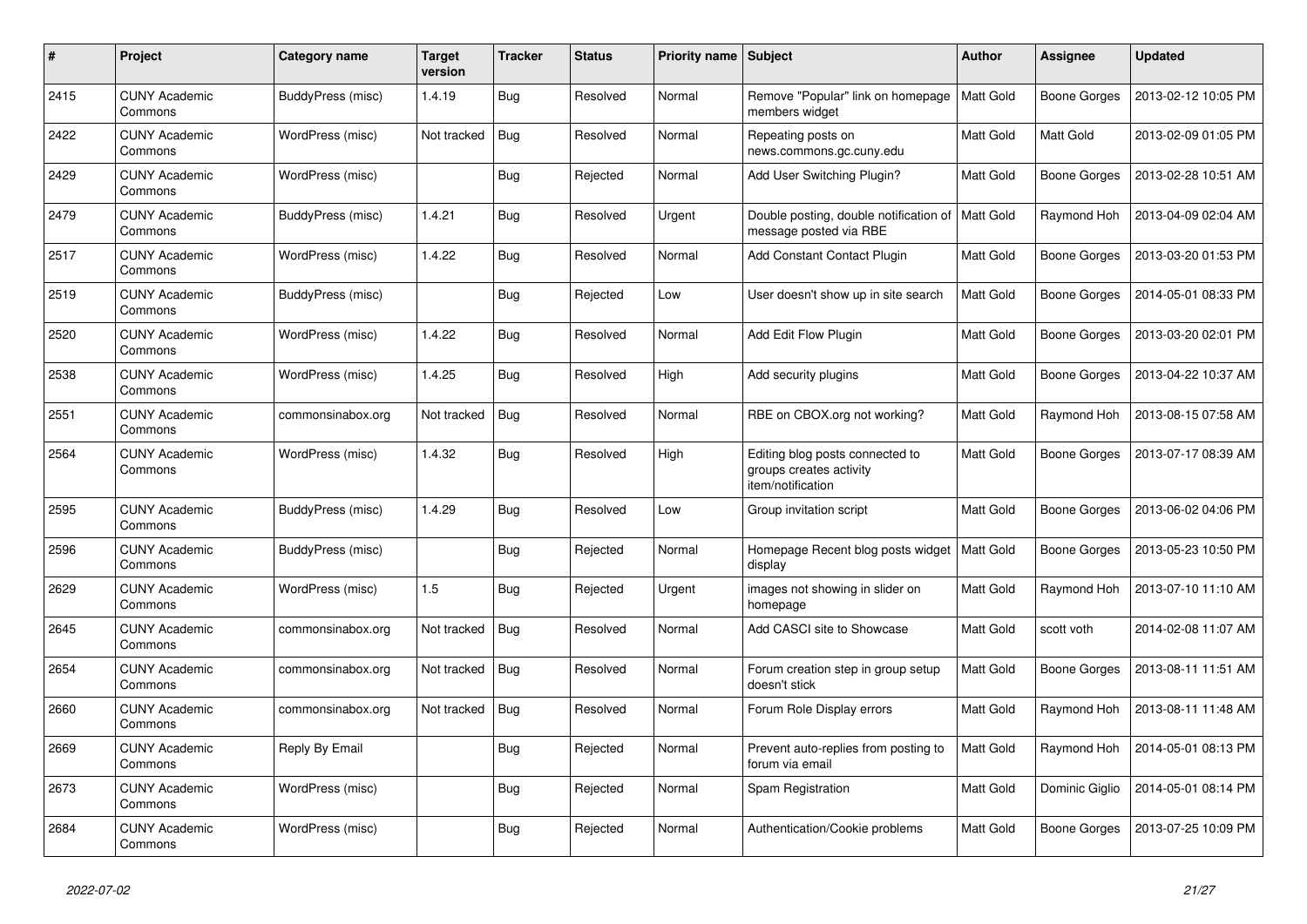| #    | Project                         | Category name            | <b>Target</b><br>version | <b>Tracker</b> | <b>Status</b> | Priority name Subject |                                                              | <b>Author</b>    | Assignee            | <b>Updated</b>      |
|------|---------------------------------|--------------------------|--------------------------|----------------|---------------|-----------------------|--------------------------------------------------------------|------------------|---------------------|---------------------|
| 2691 | <b>CUNY Academic</b><br>Commons | BuddyPress (misc)        |                          | Bug            | Rejected      | Normal                | Problems inviting members to a<br>group                      | <b>Matt Gold</b> | Dominic Giglio      | 2015-01-02 03:12 PM |
| 2706 | <b>CUNY Academic</b><br>Commons | BuddyPress (misc)        | 1.6.4                    | Bug            | Resolved      | Normal                | Problem sending group invitations                            | Matt Gold        | Boone Gorges        | 2014-05-18 11:36 AM |
| 2712 | <b>CUNY Academic</b><br>Commons | BuddyPress (misc)        | 1.5.0.1                  | Bug            | Resolved      | Normal                | Font Size in BP Profile Menu Should<br>be Larger             | Matt Gold        | <b>Boone Gorges</b> | 2013-08-23 04:36 PM |
| 2714 | <b>CUNY Academic</b><br>Commons | BuddyPress (misc)        | 1.5.0.1                  | Bug            | Resolved      | Normal                | Font and Font Size Inconsistent in<br><b>Commons Profile</b> | Matt Gold        | Boone Gorges        | 2013-08-23 04:17 PM |
| 2729 | <b>CUNY Academic</b><br>Commons | <b>BuddyPress (misc)</b> | 1.5.0.2                  | Bug            | Resolved      | Urgent                | Update Positions to Include Missing<br>Colleges              | Matt Gold        | <b>Boone Gorges</b> | 2013-08-26 09:54 AM |
| 2730 | <b>CUNY Academic</b><br>Commons | BuddyPress (misc)        |                          | Bug            | Duplicate     | Normal                | Limits on Publications Entry Field                           | Matt Gold        | Boone Gorges        | 2013-08-29 09:36 AM |
| 2733 | <b>CUNY Academic</b><br>Commons | <b>Public Portfolio</b>  | 1.6                      | Bug            | Resolved      | Normal                | Address UX issues in Profile<br>submenu on admin bar         | Matt Gold        | Chris Stein         | 2014-03-31 10:52 PM |
| 2735 | <b>CUNY Academic</b><br>Commons | BuddyPress (misc)        | 1.5.1                    | Bug            | Resolved      | Normal                | Profile Incorrectly Shortens About<br>You Field              | Matt Gold        | Boone Gorges        | 2013-08-28 11:36 AM |
| 2737 | <b>CUNY Academic</b><br>Commons | BuddyPress (misc)        | 1.5.0.2                  | Bug            | Resolved      | Urgent                | CAC Not allowing CUNY Addresses<br>to Register               | <b>Matt Gold</b> | Boone Gorges        | 2013-08-26 05:43 PM |
| 2738 | <b>CUNY Academic</b><br>Commons | BuddyPress (misc)        | 1.5.0.2                  | Bug            | Resolved      | High                  | Users Unable to Change Email<br><b>Address in Settings</b>   | Matt Gold        | Boone Gorges        | 2013-08-28 09:05 PM |
| 2755 | <b>CUNY Academic</b><br>Commons | BuddyPress (misc)        | 1.5.1                    | Bug            | Resolved      | Normal                | Alphabetize list of colleges in<br>positions drop-down       | Matt Gold        | <b>Boone Gorges</b> | 2013-08-29 09:30 AM |
| 2761 | <b>CUNY Academic</b><br>Commons | WordPress (misc)         |                          | <b>Bug</b>     | Duplicate     | Low                   | Resize profile avatar on blog<br>dashboard                   | Matt Gold        | <b>Boone Gorges</b> | 2013-08-28 08:43 AM |
| 2763 | <b>CUNY Academic</b><br>Commons | BuddyPress (misc)        |                          | <b>Bug</b>     | Rejected      | Normal                | Send Invites Page Hang                                       | Matt Gold        | <b>Boone Gorges</b> | 2013-08-29 09:33 AM |
| 2765 | <b>CUNY Academic</b><br>Commons | Toolbar                  | 1.8                      | Bug            | Resolved      | Normal                | Scrolling/layer issue on admin bar                           | Matt Gold        | Boone Gorges        | 2015-05-05 03:48 PM |
| 2770 | <b>CUNY Academic</b><br>Commons | WordPress (misc)         |                          | Bug            | Resolved      | Normal                | Create Access to Network Admin<br>from new Admin Bar         | Matt Gold        | <b>Boone Gorges</b> | 2013-09-10 12:31 PM |
| 2775 | <b>CUNY Academic</b><br>Commons | <b>BuddyPress (misc)</b> | 1.5.1.1                  | Bug            | Resolved      | High                  | Add Lehman College to List of<br><b>Colleges in Profiles</b> | Matt Gold        | <b>Boone Gorges</b> | 2013-09-06 04:40 PM |
| 2776 | <b>CUNY Academic</b><br>Commons | BuddyPress (misc)        | 1.5.2                    | Bug            | Resolved      | Normal                | Change Name of SPS in College list                           | <b>Matt Gold</b> | <b>Boone Gorges</b> | 2013-09-11 08:19 PM |
| 2785 | <b>CUNY Academic</b><br>Commons | BuddyPress (misc)        | Not tracked              | Bug            | Resolved      | Normal                | Don't see cuny.is shortlink for myself                       | Matt Gold        | Boone Gorges        | 2013-09-12 10:56 AM |
| 2786 | <b>CUNY Academic</b><br>Commons | BuddyPress (misc)        | 1.5.3                    | <b>Bug</b>     | Resolved      | Normal                | Move position of close window<br>checkbox on overlay         | Matt Gold        | Boone Gorges        | 2013-09-19 12:07 PM |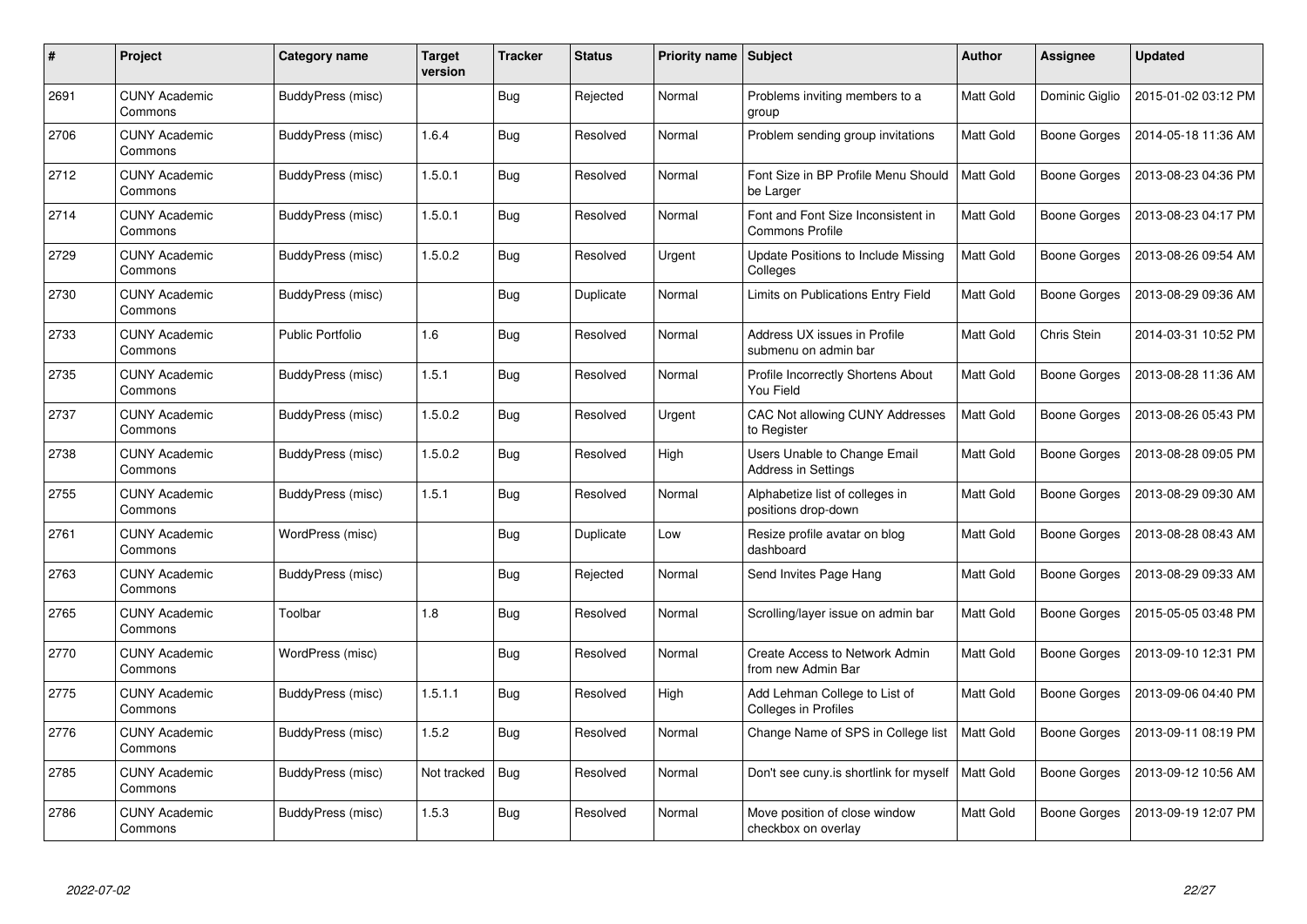| #    | Project                         | Category name     | <b>Target</b><br>version | <b>Tracker</b> | <b>Status</b> | Priority name Subject |                                                                                  | <b>Author</b> | Assignee            | <b>Updated</b>      |
|------|---------------------------------|-------------------|--------------------------|----------------|---------------|-----------------------|----------------------------------------------------------------------------------|---------------|---------------------|---------------------|
| 2787 | <b>CUNY Academic</b><br>Commons |                   | Not tracked              | <b>Bug</b>     | Resolved      | Normal                | Create annotated screenshot for<br>portfolio codex page                          | Matt Gold     | scott voth          | 2014-02-08 02:38 PM |
| 2791 | <b>CUNY Academic</b><br>Commons | BuddyPress (misc) | 1.5.19                   | Bug            | Rejected      | Normal                | Modify yellow profile bar alert                                                  | Matt Gold     | Chris Stein         | 2014-02-21 03:52 PM |
| 2795 | <b>CUNY Academic</b><br>Commons | BuddyPress (misc) | 1.6                      | Bug            | Resolved      | Normal                | <b>Friendship Request Acceptance</b><br>interface                                | Matt Gold     | Chris Stein         | 2014-03-27 03:07 PM |
| 2798 | <b>CUNY Academic</b><br>Commons | BuddyPress (misc) | 1.5.4                    | Bug            | Resolved      | Normal                | IE10 Profile Display Errors                                                      | Matt Gold     | Raymond Hoh         | 2013-09-25 03:33 PM |
| 2816 | <b>CUNY Academic</b><br>Commons | BuddyPress (misc) | Future<br>release        | <b>Bug</b>     | Resolved      | Normal                | Double posting/email notification                                                | Matt Gold     | Raymond Hoh         | 2013-11-01 08:04 PM |
| 2821 | <b>CUNY Academic</b><br>Commons | BuddyPress (misc) |                          | Bug            | Duplicate     | Normal                | RBE attempted double posts                                                       | Matt Gold     | Raymond Hoh         | 2013-10-11 01:53 PM |
| 2827 | <b>CUNY Academic</b><br>Commons | BuddyPress (misc) |                          | <b>Bug</b>     | Duplicate     | Normal                | Double email notification                                                        | Matt Gold     | Raymond Hoh         | 2013-10-11 01:53 PM |
| 2833 | <b>CUNY Academic</b><br>Commons | Group Files       | 1.6                      | Bug            | Resolved      | Normal                | Allow silent file deletions                                                      | Matt Gold     | Boone Gorges        | 2014-03-21 03:50 PM |
| 2845 | <b>CUNY Academic</b><br>Commons | BuddyPress (misc) | 1.5.7                    | Bug            | Resolved      | Normal                | Anchor errors with bp activity items<br>created from associated blog<br>postings | Matt Gold     | <b>Boone Gorges</b> | 2013-11-01 08:15 PM |
| 2857 | <b>CUNY Academic</b><br>Commons | BuddyPress (misc) | Not tracked              | <b>Bug</b>     | Resolved      | Normal                | Double posting via RBE                                                           | Matt Gold     | Boone Gorges        | 2013-11-01 02:55 PM |
| 2858 | <b>CUNY Academic</b><br>Commons | BuddyPress (misc) | 1.5.7                    | Bug            | Resolved      | Normal                | […] redux                                                                        | Matt Gold     | Boone Gorges        | 2013-10-30 10:08 PM |
| 2866 | <b>CUNY Academic</b><br>Commons | WordPress (misc)  |                          | Bug            | Resolved      | Normal                | UserVoice Widget changes                                                         | Matt Gold     | Boone Gorges        | 2013-11-05 04:50 PM |
| 2892 | <b>CUNY Academic</b><br>Commons | BuddyPress (misc) |                          | Bug            | Rejected      | High                  | Commons homepage - blog column                                                   | Matt Gold     | Boone Gorges        | 2013-11-14 01:00 PM |
| 2903 | <b>CUNY Academic</b><br>Commons | commonsinabox.org | Not tracked              | <b>Bug</b>     | Resolved      | Normal                | Turning off activity commenting on<br>commonsinabox.org?                         | Matt Gold     | Boone Gorges        | 2013-11-29 03:43 PM |
| 2906 | <b>CUNY Academic</b><br>Commons | BuddyPress (misc) | 1.5.10                   | Bug            | Resolved      | Normal                | Unable to delete file attachment from<br>forum post                              | Matt Gold     | <b>Boone Gorges</b> | 2013-12-01 09:35 PM |
| 2918 | <b>CUNY Academic</b><br>Commons | WordPress (misc)  | 1.5.11                   | Bug            | Resolved      | Normal                | Add Sensitive WP Theme                                                           | Matt Gold     | Boone Gorges        | 2013-12-03 03:17 PM |
| 2922 | <b>CUNY Academic</b><br>Commons | BuddyPress (misc) |                          | Bug            | Rejected      | Normal                | Unconfirmed Plugin error - user<br>could not be activated                        | Matt Gold     | <b>Boone Gorges</b> | 2013-12-10 04:47 PM |
| 2944 | <b>CUNY Academic</b><br>Commons | BuddyPress (misc) | 1.5.13                   | Bug            | Resolved      | Normal                | Long load time on send invites group<br>pages                                    | Matt Gold     | Boone Gorges        | 2014-01-02 02:50 PM |
| 2950 | <b>CUNY Academic</b><br>Commons | commonsinabox.org | Not tracked              | Bug            | Resolved      | Normal                | Layout broken on<br>commonsinabox.org forum 404                                  | Matt Gold     | Boone Gorges        | 2014-05-06 02:59 PM |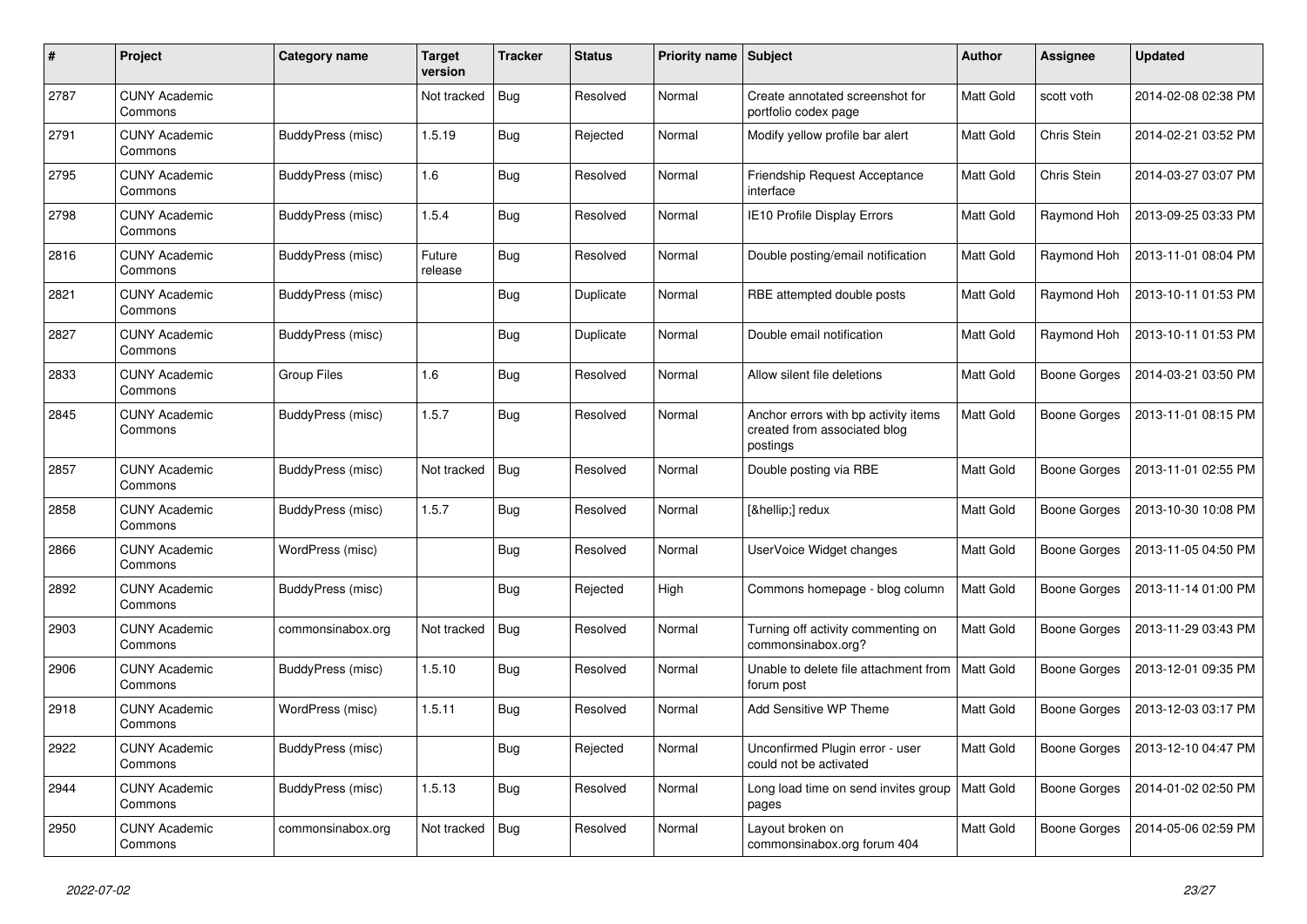| #    | Project                         | <b>Category name</b>       | <b>Target</b><br>version | <b>Tracker</b> | <b>Status</b> | Priority name Subject |                                                                                                 | Author           | <b>Assignee</b>     | <b>Updated</b>      |
|------|---------------------------------|----------------------------|--------------------------|----------------|---------------|-----------------------|-------------------------------------------------------------------------------------------------|------------------|---------------------|---------------------|
| 2959 | <b>CUNY Academic</b><br>Commons | WordPress (misc)           | Not tracked              | <b>Bug</b>     | Resolved      | Normal                | <b>CUNY Academic Commons SEO</b><br>issues                                                      | <b>Matt Gold</b> | <b>Boone Gorges</b> | 2014-05-06 01:43 PM |
| 2960 | <b>CUNY Academic</b><br>Commons | WordPress (misc)           | 1.5.16                   | Bug            | Resolved      | Normal                | Add WP Accessibility Plugin                                                                     | Matt Gold        | <b>Boone Gorges</b> | 2014-02-01 02:55 PM |
| 2979 | <b>CUNY Academic</b><br>Commons | BuddyPress (misc)          |                          | <b>Bug</b>     | Resolved      | Normal                | Frame error in Invite Anyone                                                                    | Matt Gold        | <b>Boone Gorges</b> | 2014-01-29 03:53 PM |
| 3043 | <b>CUNY Academic</b><br>Commons | Redmine                    | Not tracked              | Bug            | Resolved      | Normal                | Help Marilyn Figure out Redmine<br>notification issues                                          | Matt Gold        | Micki Kaufman       | 2014-05-06 03:01 PM |
| 3046 | <b>CUNY Academic</b><br>Commons | cuny.is                    | Not tracked              | Bug            | Resolved      | Urgent                | Create CUNY.IS                                                                                  | Matt Gold        | <b>Boone Gorges</b> | 2014-02-18 06:55 PM |
| 3057 | <b>CUNY Academic</b><br>Commons | Reply By Email             | Not tracked              | Bug            | Resolved      | Urgent                | Double RBE Posts                                                                                | Matt Gold        | Boone Gorges        | 2014-02-20 10:14 PM |
| 3058 | <b>CUNY Academic</b><br>Commons | BuddyPress (misc)          | 1.5.18.1                 | Bug            | Resolved      | Urgent                | Main navigation bar not working                                                                 | Matt Gold        | <b>Boone Gorges</b> | 2014-02-21 09:28 AM |
| 3075 | <b>CUNY Academic</b><br>Commons | Server                     | Not tracked              | Bug            | Rejected      | Normal                | Commons running slow?                                                                           | Matt Gold        | Boone Gorges        | 2014-05-06 01:45 PM |
| 3079 | <b>CUNY Academic</b><br>Commons | cuny.is                    | Not tracked              | Bug            | Resolved      | Urgent                | cuny.is request                                                                                 | Matt Gold        | <b>Boone Gorges</b> | 2014-02-26 07:47 PM |
| 3097 | <b>CUNY Academic</b><br>Commons | Groups (misc)              | Future<br>release        | <b>Bug</b>     | Rejected      | Normal                | Page not found error encountered<br>after requesting membership in a<br>group                   | Matt Gold        | Boone Gorges        | 2014-03-19 03:03 PM |
| 3100 | <b>CUNY Academic</b><br>Commons | <b>WordPress Themes</b>    | 1.5.20                   | Bug            | Resolved      | Normal                | <b>Add Customizr Theme</b>                                                                      | Matt Gold        | <b>Boone Gorges</b> | 2014-03-11 10:35 PM |
| 3124 | <b>CUNY Academic</b><br>Commons | Design                     | 1.6                      | Bug            | Resolved      | Normal                | Create small version of horizontal<br>logo image to include in HTML<br>Emails                   | Matt Gold        | Boone Gorges        | 2014-04-01 03:40 PM |
| 3131 | <b>CUNY Academic</b><br>Commons | Reply By Email             | Not tracked              | Bug            | Resolved      | Normal                | Deactivated/Reactivated RBE                                                                     | Matt Gold        | Boone Gorges        | 2014-03-25 01:11 PM |
| 3150 | <b>CUNY Academic</b><br>Commons | Group Forums               | 1.6.1                    | <b>Bug</b>     | Resolved      | Low                   | "Post New Topic" Button Shows Up<br>for Non-Logged in Users on Group<br>Forum Pages             | Matt Gold        | <b>Boone Gorges</b> | 2014-04-21 04:49 PM |
| 3152 | <b>CUNY Academic</b><br>Commons | WordPress (misc)           |                          | Bug            | Rejected      | Normal                | Cookie/Session weirdness                                                                        | Matt Gold        | <b>Boone Gorges</b> | 2014-04-27 02:41 PM |
| 3163 | <b>CUNY Academic</b><br>Commons | Reply By Email             | Not tracked Bug          |                | Resolved      | Normal                | Deactivated/Reactivated RBE                                                                     | Matt Gold        | Matt Gold           | 2014-04-10 10:50 AM |
| 3164 | <b>CUNY Academic</b><br>Commons | Reply By Email             | 1.6.7.1                  | Bug            | Resolved      | High                  | Duplicate RBE messages                                                                          | Matt Gold        | Raymond Hoh         | 2014-06-24 12:23 PM |
| 3165 | <b>CUNY Academic</b><br>Commons | <b>Email Notifications</b> |                          | <b>Bug</b>     | Rejected      | Normal                | HTML notification of post with<br>attachments didn't include mention<br>of/links to attachments | Matt Gold        | <b>Boone Gorges</b> | 2015-03-21 09:05 PM |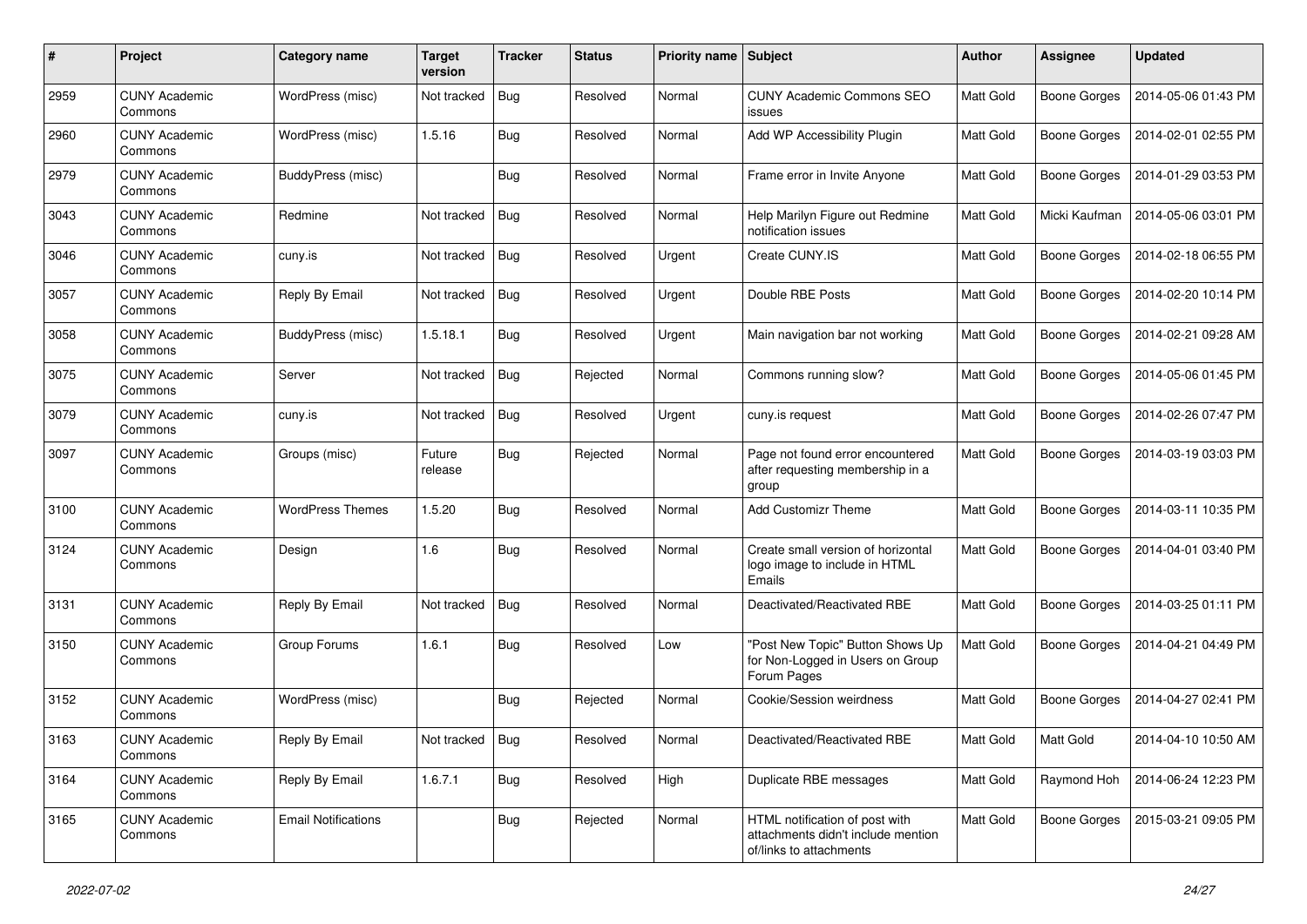| #    | Project                         | Category name              | <b>Target</b><br>version | <b>Tracker</b> | <b>Status</b> | Priority name Subject |                                                                                                        | <b>Author</b> | <b>Assignee</b>     | <b>Updated</b>      |
|------|---------------------------------|----------------------------|--------------------------|----------------|---------------|-----------------------|--------------------------------------------------------------------------------------------------------|---------------|---------------------|---------------------|
| 3180 | <b>CUNY Academic</b><br>Commons | <b>Group Files</b>         | 1.6.2                    | <b>Bug</b>     | Resolved      | Normal                | Silent Edit of File Title Produces<br><b>Email Notification</b>                                        | Matt Gold     | Boone Gorges        | 2014-05-01 11:19 PM |
| 3190 | <b>CUNY Academic</b><br>Commons | BuddyPress (misc)          | 1.6.3                    | Bug            | Resolved      | Normal                | Mention link on Member Profile<br>Leads to SiteWide activity stream                                    | Matt Gold     | Boone Gorges        | 2014-05-12 02:53 PM |
| 3201 | <b>CUNY Academic</b><br>Commons | commonsinabox.org          | Not tracked              | <b>Bug</b>     | Resolved      | Normal                | Add MuseCommons to the<br>Showcase                                                                     | Matt Gold     | scott voth          | 2014-07-12 01:29 PM |
| 3205 | <b>CUNY Academic</b><br>Commons | <b>Commons Profile</b>     | 1.6.3                    | <b>Bug</b>     | Resolved      | High                  | Email profile field not showing up                                                                     | Matt Gold     | Boone Gorges        | 2014-05-12 02:18 PM |
| 3217 | <b>CUNY Academic</b><br>Commons | <b>Public Portfolio</b>    |                          | <b>Bug</b>     | Resolved      | Normal                | Issue with Link button on Profile<br>Fields                                                            | Matt Gold     | <b>Boone Gorges</b> | 2014-05-21 10:29 PM |
| 3219 | <b>CUNY Academic</b><br>Commons | BuddyPress (misc)          | 1.6.7                    | <b>Bug</b>     | Resolved      | Normal                | new_groupblog_post emails not<br>being sent as HTML                                                    | Matt Gold     | Raymond Hoh         | 2014-06-23 08:36 AM |
| 3223 | <b>CUNY Academic</b><br>Commons | Public Portfolio           | 1.7                      | <b>Bug</b>     | Resolved      | Low                   | Alter Profile Editing Unsaved Text<br><b>Warning Feature</b>                                           | Matt Gold     | Boone Gorges        | 2014-09-22 09:18 PM |
| 3226 | <b>CUNY Academic</b><br>Commons | Groups (misc)              | 1.6.4.1                  | Bug            | Resolved      | Normal                | Group home: content pushed below<br>sidebar                                                            | Matt Gold     | Boone Gorges        | 2014-05-23 09:55 AM |
| 3249 | <b>CUNY Academic</b><br>Commons | Reply By Email             | Not tracked              | Bug            | Resolved      | Normal                | Restart reply by email                                                                                 | Matt Gold     | <b>Boone Gorges</b> | 2014-06-04 03:50 PM |
| 3265 | <b>CUNY Academic</b><br>Commons | Reply By Email             | Not tracked              | <b>Bug</b>     | Resolved      | Normal                | BPE Duplicate message issue                                                                            | Matt Gold     | Matt Gold           | 2014-06-11 10:59 PM |
| 3278 | <b>CUNY Academic</b><br>Commons | WordPress (misc)           |                          | Bug            | Rejected      | Normal                | TinyMCE 4 - Pasting from Word to<br>Firefox strips formatting                                          | Matt Gold     | Raymond Hoh         | 2014-06-24 08:42 AM |
| 3293 | <b>CUNY Academic</b><br>Commons | BuddyPress (misc)          |                          | Bug            | Rejected      | Normal                | 'Page Not Found' Message Received<br>After Clicking on View/Reply Link in<br><b>Email Notification</b> | Matt Gold     | Boone Gorges        | 2014-07-02 08:47 PM |
| 3307 | <b>CUNY Academic</b><br>Commons | Group Invitations          |                          | <b>Bug</b>     | Rejected      | Normal                | Group Invites Sent before clicking<br>"send invites"                                                   | Matt Gold     | Boone Gorges        | 2014-07-14 11:09 AM |
| 3324 | <b>CUNY Academic</b><br>Commons | <b>Public Portfolio</b>    | 1.6.10                   | <b>Bug</b>     | Resolved      | Normal                | Incorrect display of send<br>message/mention on portfolio page                                         | Matt Gold     | Boone Gorges        | 2014-07-22 09:06 PM |
| 3342 | <b>CUNY Academic</b><br>Commons | <b>Email Notifications</b> |                          | <b>Bug</b>     | Duplicate     | Normal                | Group Invitation Email Links<br>Incorrect/Non-Working                                                  | Matt Gold     | Boone Gorges        | 2015-04-01 09:04 PM |
| 3343 | <b>CUNY Academic</b><br>Commons | BuddyPress (misc)          | 1.6.11                   | Bug            | Resolved      | Low                   | Minor Email display error                                                                              | Matt Gold     | Boone Gorges        | 2014-08-01 10:01 AM |
| 3344 | <b>CUNY Academic</b><br>Commons | Layout                     | 1.6.11                   | <b>Bug</b>     | Resolved      | Normal                | Double display of menu on profile<br>settings                                                          | Matt Gold     | Boone Gorges        | 2014-08-01 09:58 AM |
| 3345 | <b>CUNY Academic</b><br>Commons | Layout                     | 1.6.11                   | Bug            | Resolved      | Normal                | Text/Icon Styling Error/Overlap on<br>Profile pages                                                    | Matt Gold     | Boone Gorges        | 2014-08-01 09:05 AM |
| 3362 | <b>CUNY Academic</b><br>Commons | <b>Public Portfolio</b>    | 1.7.1                    | Bug            | Resolved      | Normal                | Default display of profiles with no info   Matt Gold<br>added                                          |               | Boone Gorges        | 2014-10-21 02:44 PM |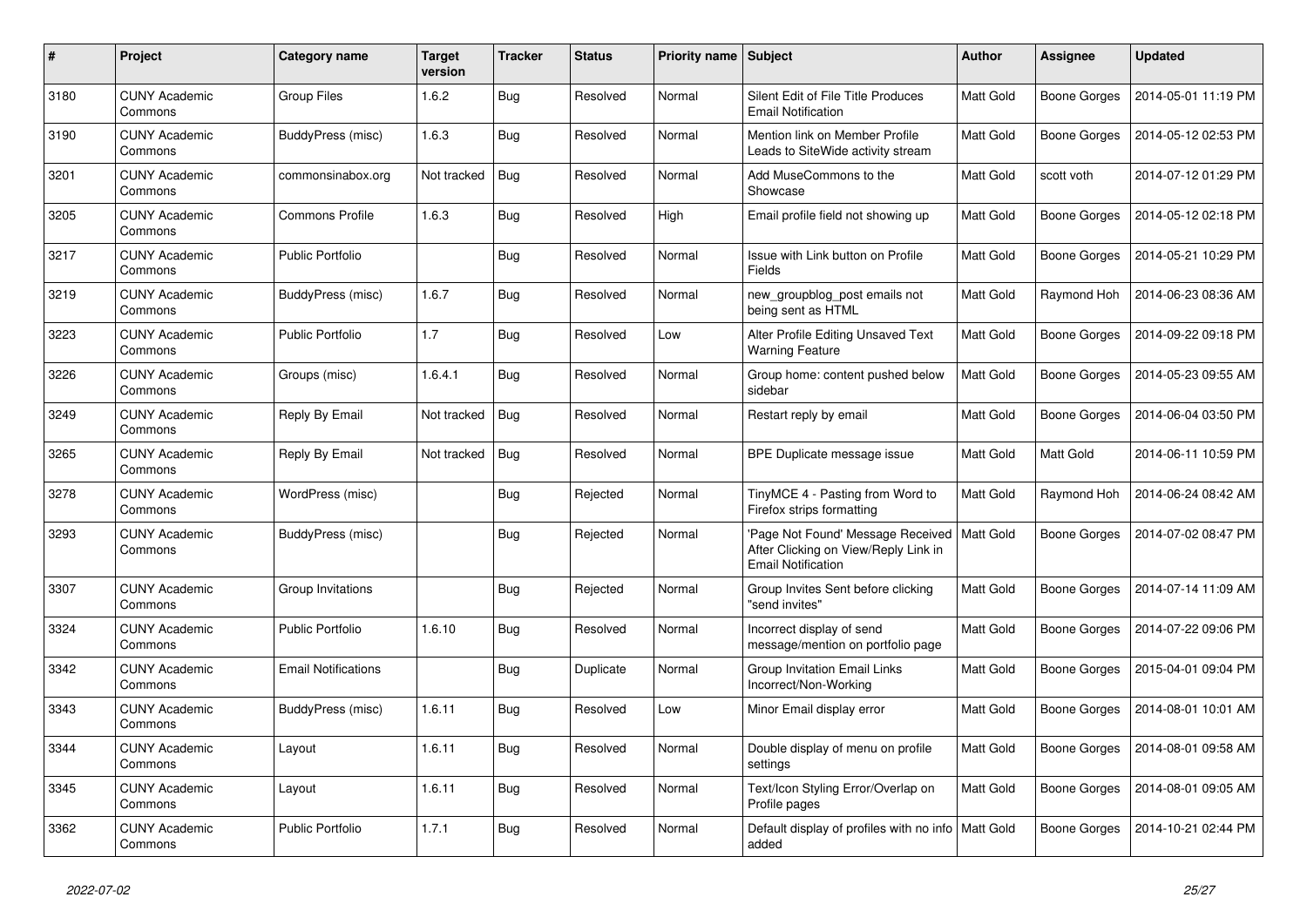| $\pmb{\#}$ | Project                         | Category name              | <b>Target</b><br>version | <b>Tracker</b> | <b>Status</b>       | <b>Priority name Subject</b> |                                                                              | <b>Author</b> | <b>Assignee</b>     | <b>Updated</b>      |
|------------|---------------------------------|----------------------------|--------------------------|----------------|---------------------|------------------------------|------------------------------------------------------------------------------|---------------|---------------------|---------------------|
| 3393       | <b>CUNY Academic</b><br>Commons | <b>WordPress Themes</b>    | Not tracked              | Bug            | Resolved            | Urgent                       | Widgets reset on JITP                                                        | Matt Gold     | Matt Gold           | 2014-09-01 08:51 PM |
| 3419       | <b>CUNY Academic</b><br>Commons | Group Invitations          | 1.6.14                   | Bug            | Testing<br>Required | Normal                       | Neatening the display of messages<br>on group requests                       | Matt Gold     | <b>Boone Gorges</b> | 2014-09-01 09:29 PM |
| 3420       | <b>CUNY Academic</b><br>Commons | <b>Email Notifications</b> | 1.6.14                   | <b>Bug</b>     | Resolved            | Normal                       | Membership approval link in email<br>notifications                           | Matt Gold     | Boone Gorges        | 2014-09-01 09:31 PM |
| 3427       | <b>CUNY Academic</b><br>Commons | <b>Email Notifications</b> |                          | Bug            | Rejected            | Normal                       | Multiple email notifications received                                        | Matt Gold     | Boone Gorges        | 2014-08-30 05:02 PM |
| 3428       | <b>CUNY Academic</b><br>Commons | Twitter page               | 1.6.14                   | <b>Bug</b>     | Resolved            | High                         | Fix typo on Twitter page                                                     | Matt Gold     | Dominic Giglio      | 2014-09-01 08:53 PM |
| 3448       | <b>CUNY Academic</b><br>Commons | Groups (misc)              | 1.7                      | <b>Bug</b>     | Resolved            | Normal                       | Group changes email slug/link issue                                          | Matt Gold     | Raymond Hoh         | 2014-09-15 08:29 PM |
| 3449       | <b>CUNY Academic</b><br>Commons | Groups (misc)              | 1.7                      | Bug            | Resolved            | Normal                       | Make Default Option for "Create<br>Forum" in Group Creation Process<br>"Yes" | Matt Gold     | Boone Gorges        | 2014-09-22 08:39 PM |
| 3451       | <b>CUNY Academic</b><br>Commons | WordPress (misc)           | 1.7                      | <b>Bug</b>     | Resolved            | Normal                       | Edit delete blog text                                                        | Matt Gold     | Raymond Hoh         | 2014-09-15 08:27 PM |
| 3480       | <b>CUNY Academic</b><br>Commons | WordPress (misc)           | Not tracked              | <b>Bug</b>     | Resolved            | High                         | Games site shows up as<br>archived/suspended                                 | Matt Gold     | Boone Gorges        | 2014-09-21 09:34 PM |
| 3497       | <b>CUNY Academic</b><br>Commons | Publicity                  | Not tracked              | Bug            | Resolved            | Normal                       | News blog post & hero slide on free<br>software contributions                | Matt Gold     | scott voth          | 2016-03-09 06:48 PM |
| 3544       | <b>CUNY Academic</b><br>Commons | <b>Group Files</b>         | 1.7                      | <b>Bug</b>     | Resolved            | Normal                       | Files list upload button placement<br>after upload                           | Matt Gold     | Boone Gorges        | 2014-10-10 09:09 AM |
| 3547       | <b>CUNY Academic</b><br>Commons | <b>Email Notifications</b> | Not tracked              | Bug            | Resolved            | Urgent                       | Email notifications not working                                              | Matt Gold     | Matt Gold           | 2016-01-26 05:11 PM |
| 3550       | <b>CUNY Academic</b><br>Commons | WordPress (misc)           |                          | Bug            | Rejected            | Low                          | <b>Scribd Embed Issue</b>                                                    | Matt Gold     | scott voth          | 2014-11-01 02:49 PM |
| 3555       | <b>CUNY Academic</b><br>Commons | Publicity                  | Not tracked              | Bug            | Resolved            | High                         | Mailchimp email display issue                                                | Matt Gold     | Matt Gold           | 2017-11-15 05:47 PM |
| 3557       | <b>CUNY Academic</b><br>Commons | My Commons                 | 1.7.1                    | Bug            | Resolved            | Urgent                       | Fix typo on My Commons overlay                                               | Matt Gold     | Boone Gorges        | 2014-10-15 11:02 PM |
| 3563       | <b>CUNY Academic</b><br>Commons | Reply By Email             | Not tracked              | Bug            | Resolved            | High                         | RBE posting lags                                                             | Matt Gold     | Boone Gorges        | 2014-10-21 11:33 AM |
| 3574       | <b>CUNY Academic</b><br>Commons | My Commons                 |                          | Bug            | Duplicate           | Normal                       | Address awkward possessive cases<br>on My Commons page                       | Matt Gold     | Raymond Hoh         | 2015-04-13 04:41 PM |
| 3581       | <b>CUNY Academic</b><br>Commons | <b>BuddyPress Docs</b>     | 1.7.1                    | <b>Bug</b>     | Resolved            | Normal                       | <b>BuddyPress Docs Line Break issue</b>                                      | Matt Gold     | Boone Gorges        | 2014-10-20 02:56 PM |
| 3583       | <b>CUNY Academic</b><br>Commons | Reply By Email             | 1.7.3                    | Bug            | Resolved            | Normal                       | RBE error message                                                            | Matt Gold     | Raymond Hoh         | 2014-11-10 12:42 PM |